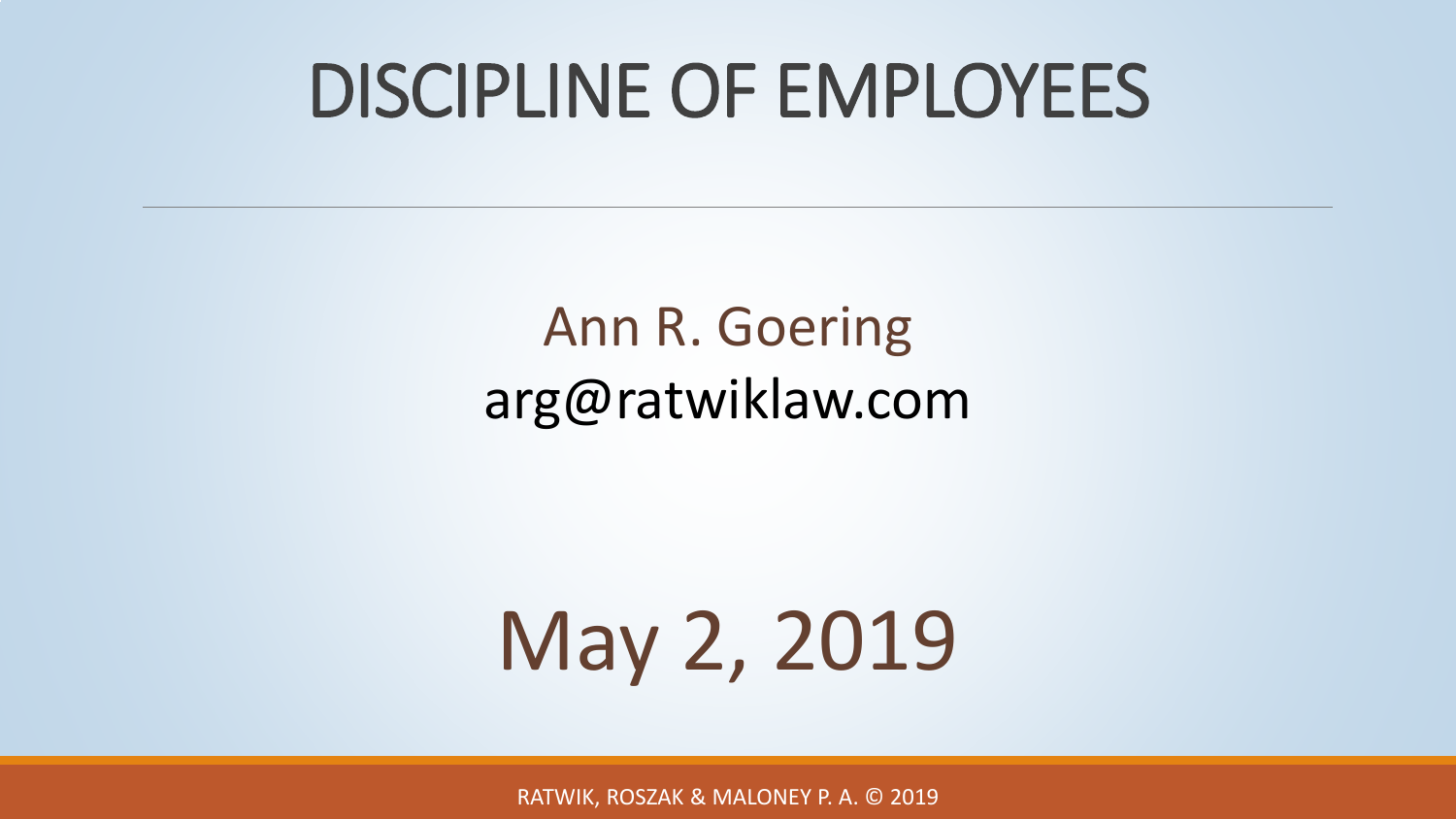#### HOW TO LOSE A DISCIPLINE CASE

#### INCOMPETENCE

**Misconduct** 

No performance evaluations

Bad performance evaluations

Lack of documentation

Little or no opportunity to improve

Disparate treatment

Lack of Investigation

Lack of Due Process

Disparate Treatment

Failure to Make the Punishment fit the Offense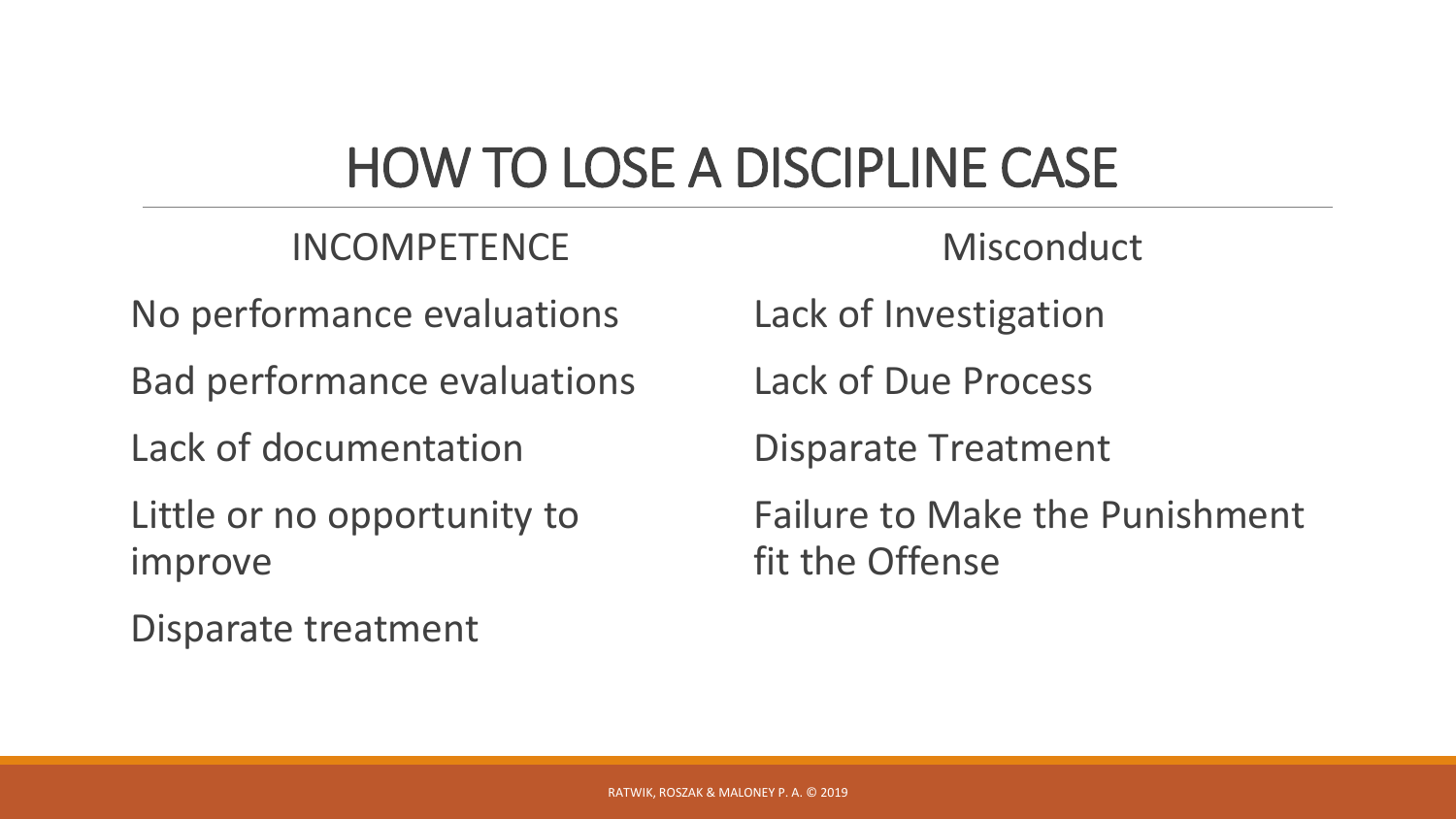# PREPARE FOR EVALUATIONS THROUGHOUT THE YEAR

- Document performance in various categories throughout the year
- Keep examples of work, both those that could be improved upon or examples of excellence, as may be appropriate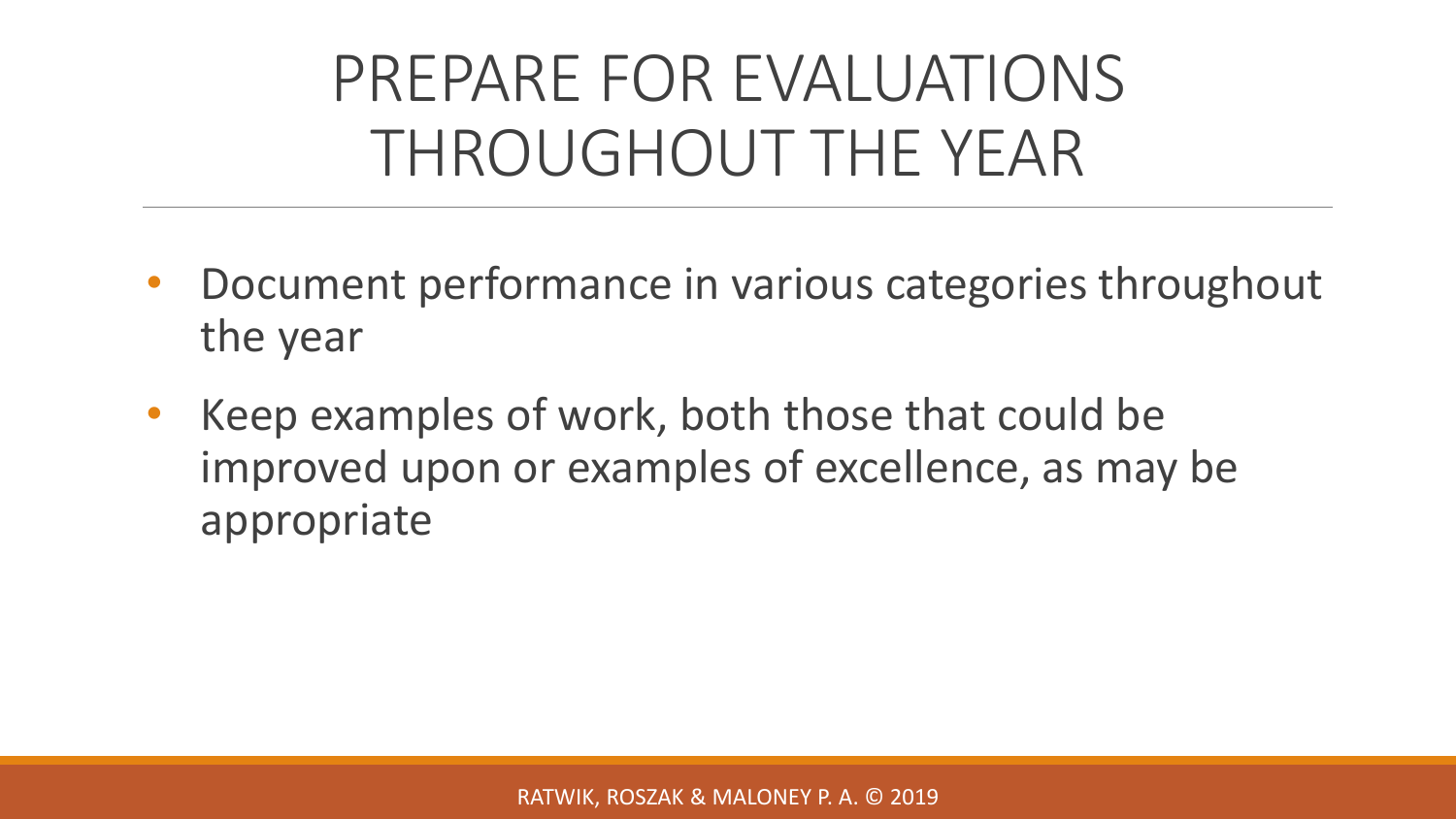# PREPARE FOR EVALUATIONS THROUGHOUT THE YEAR

- Timely share everything with employee
	- o The most anxiety producing and complained about part of evaluations are "surprise" criticisms.
	- o Employees should be getting feedback from supervisors throughout the year.
- Few "Desk Drawer" Exceptions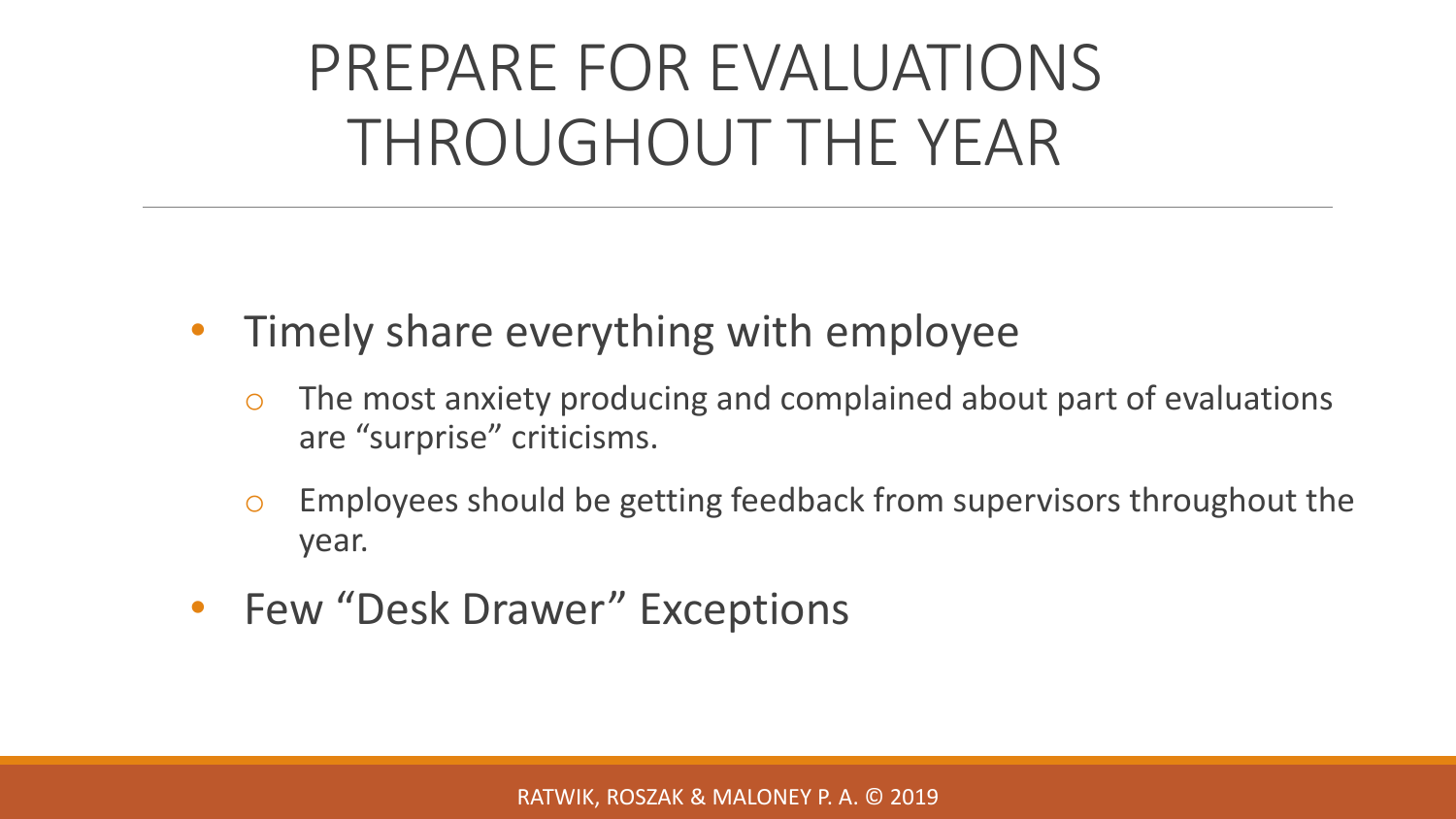# FUNDAMENTALS OF EVALUATIONS

- Evaluations should be conducted fairly, consistently and objectively to protect your employees and the County.
	- Supervisors should be able to articulate basis for ratings
	- Objective reasoning rather than subjective feelings to avoid discrimination claims
	- o Facts, not conclusions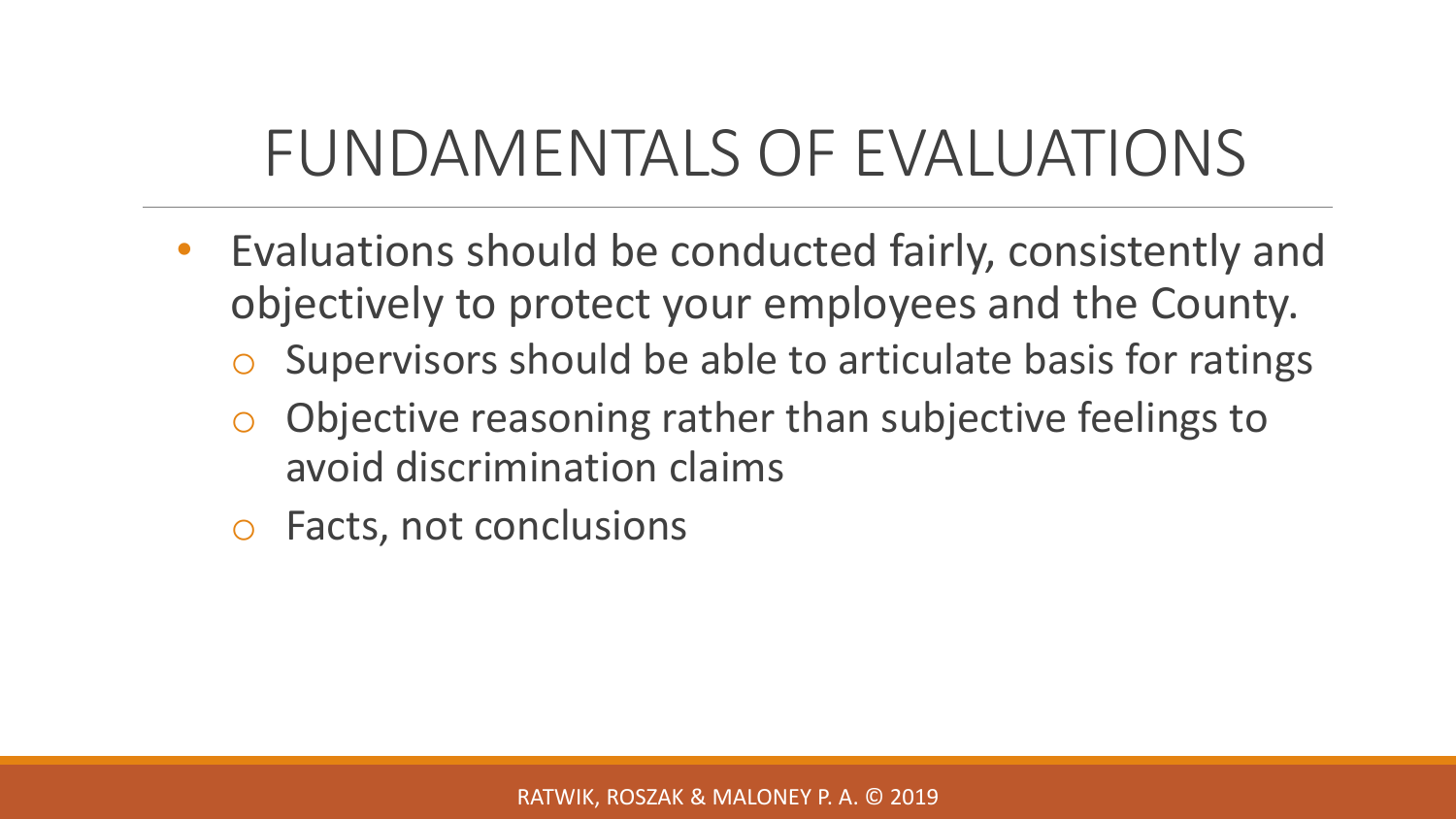# FUNDAMENTALS OF EVALUATIONS

- •Conduct regularly
	- o The performance of employees may change over time.
	- o Legal issues related to accommodations, discipline, etc.
- Document performance in preparation for formal evaluation.
- Share completed performance evaluation with employee.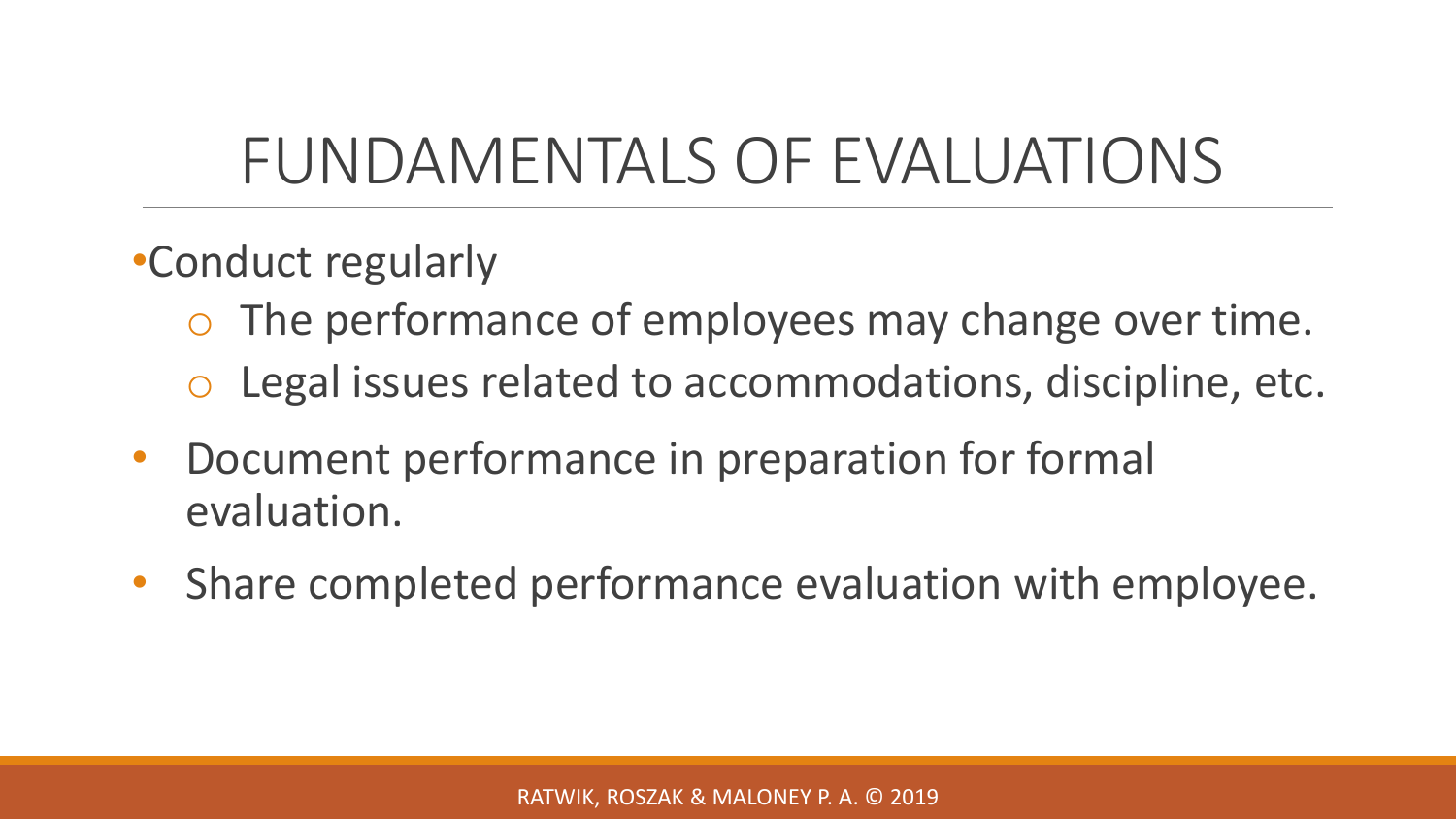# THE JOB DESCRIPTION MATTERS

- Review the job description
- Consider the essential functions of the job when completing the evaluation
- Tailor comments to specific position

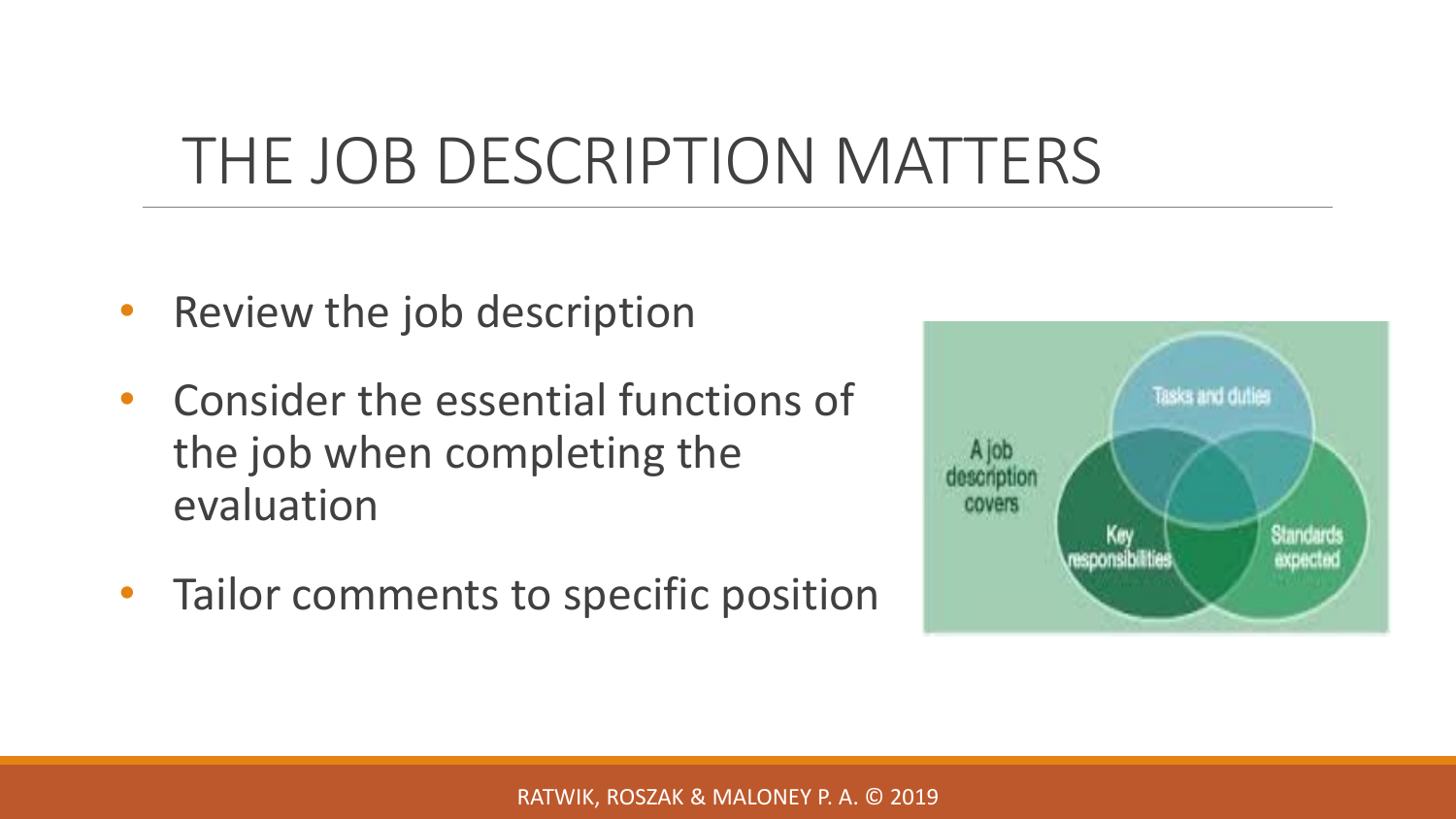# CRITERIA FOR EVALUATION: IF NUMERICAL IS USED

- 1-5 Scale: If your evaluation tool uses a scale *Be Honest and give a 1 when warranted*
- Each rating within scale defined

*Review how it is defined and apply it*

- Allows for comparison between employees
- Important for Supervisors to apply scale consistently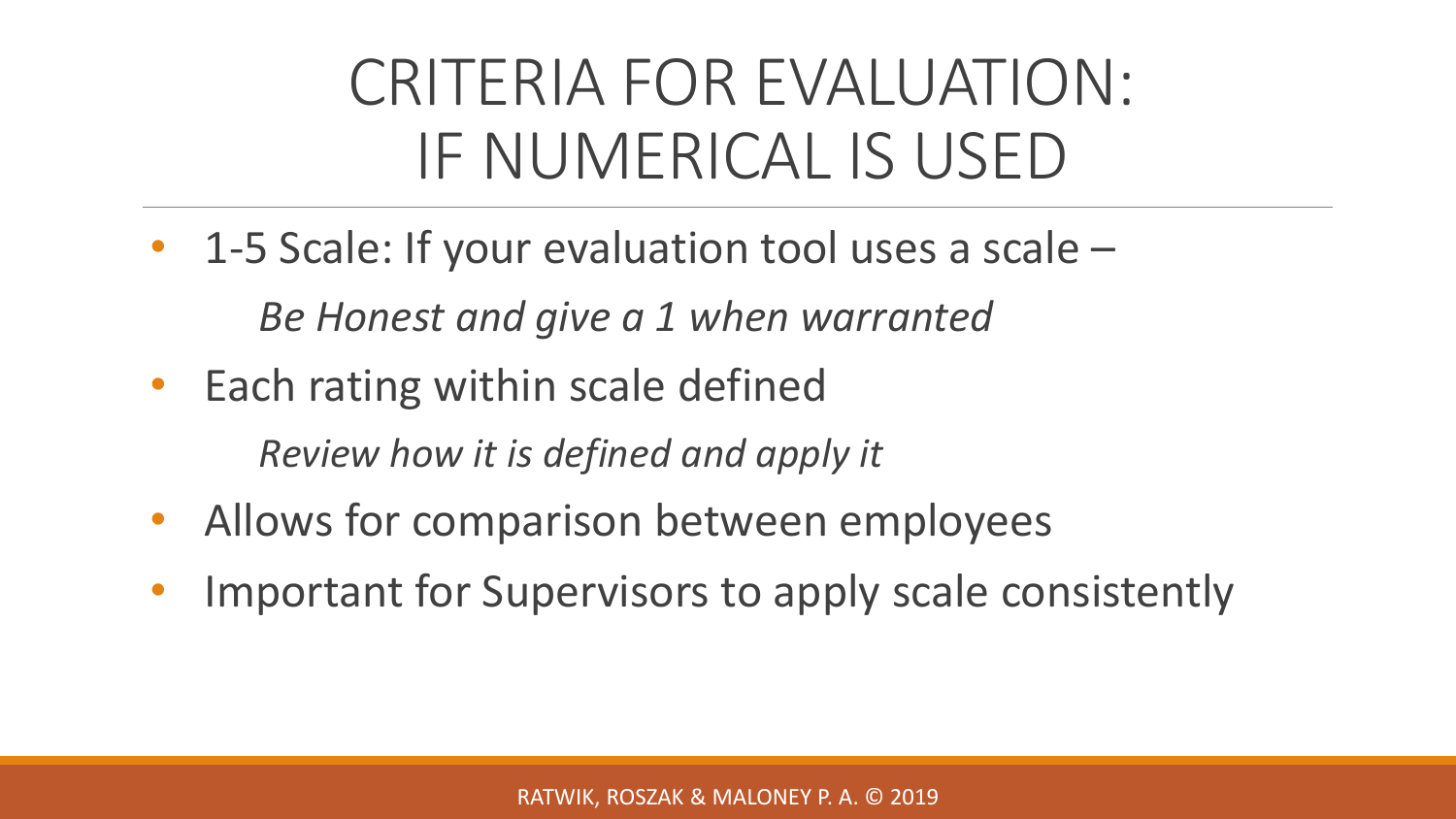# EVALUATION OF A DIFFICULT EMPLOYEE

- Actually address the problems in the evaluation
- **Do not** only give feedback in areas where the employee is having success as a means of encouragement.
- Employees need to be told when they are wrong or how they need to improve.
- Include comments on how the employee needs to improve. **Do not** couch the comments amidst positive comments to "take the sting out."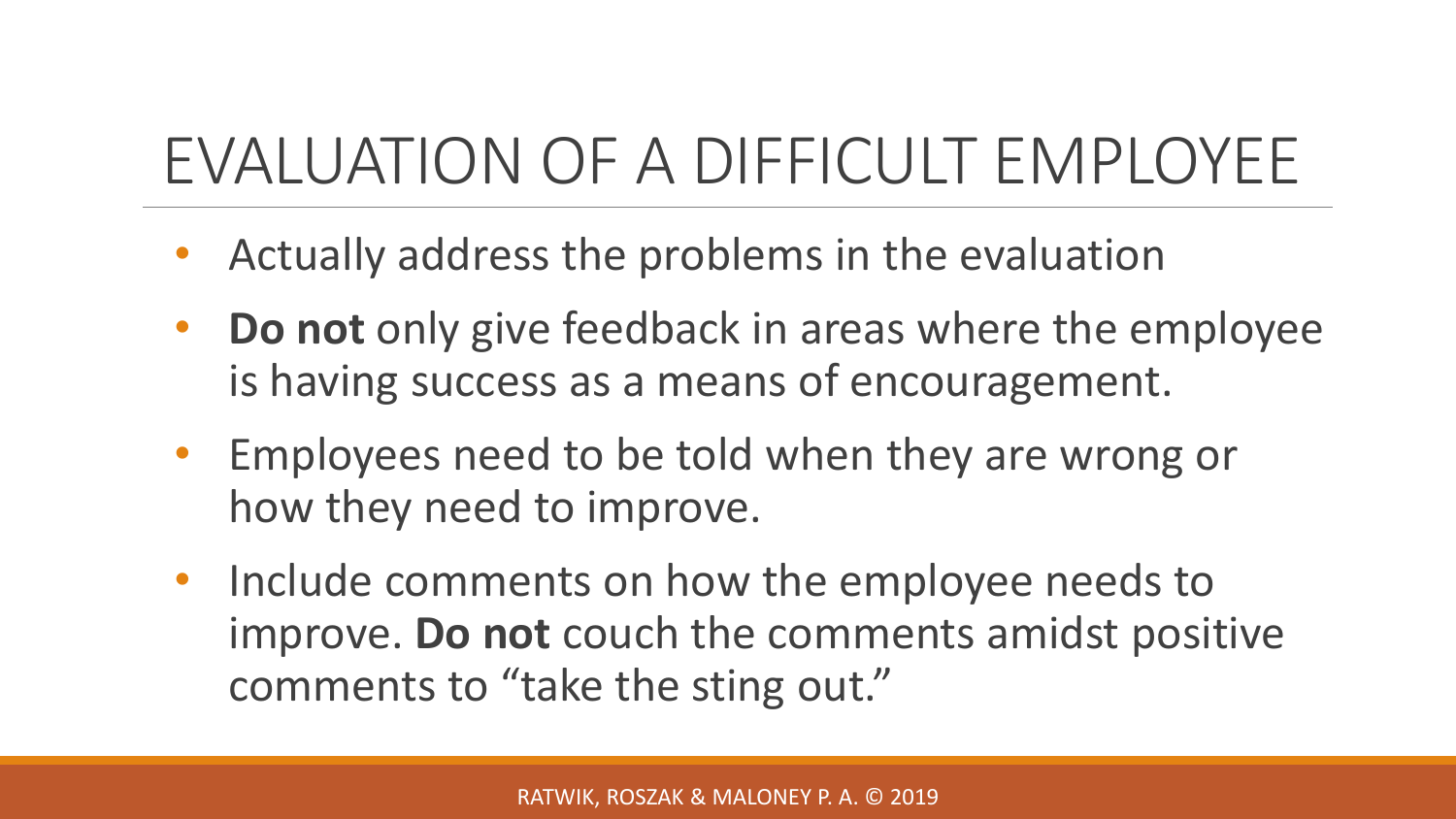#### HOW TO DEAL WITH A DIFFICULT EMPLOYEE? ACTUALLY DEAL WITH THE DIFFICULTY

- Talk about the problems as they arise. Do not ignore the problem.
- Be careful not to attribute behavior or problems to disabilities.
- If an employee is rude, meet with the employee and deal with the rudeness.
- Passive-aggressive behavior
- Do not be afraid to address it even if the employee denies it.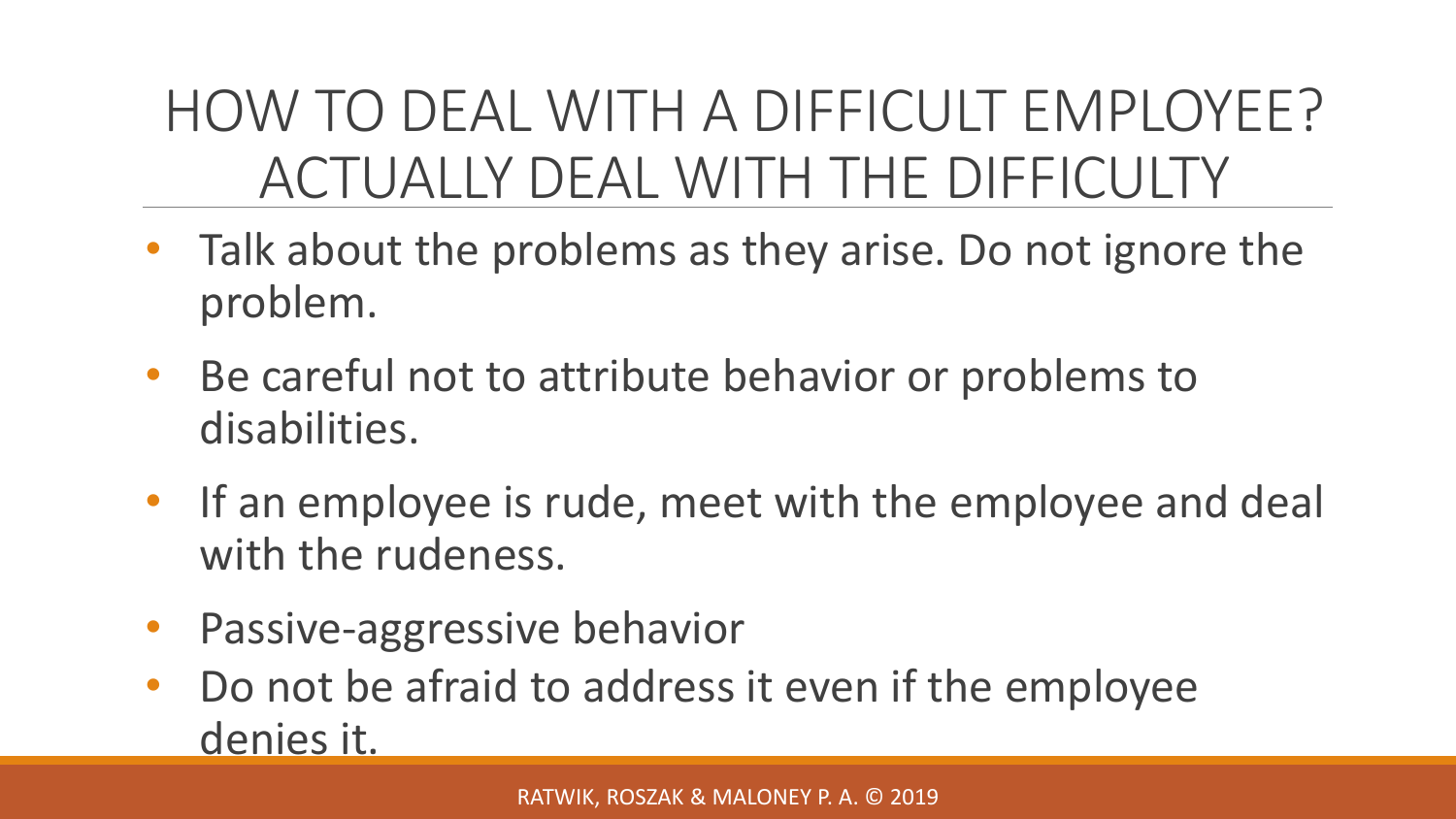# DRAFTING AN EFFECTIVE PERFORMANCE IMPROVEMENT PLAN

RATWIK, ROSZAK & MALONEY P. A. © 2019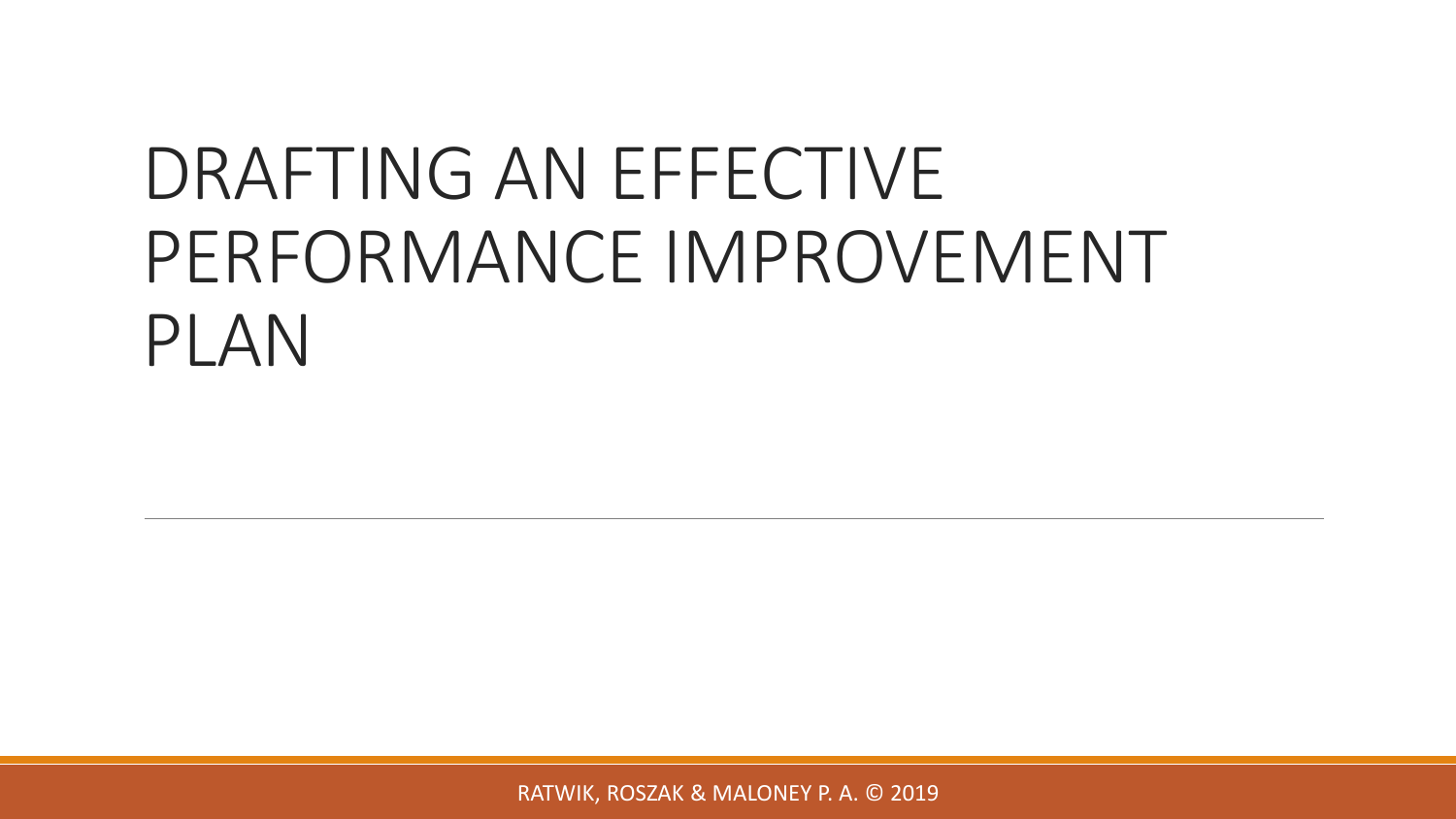# COMMON PROBLEMS

- Poor performing employees who do just enough to skate by.
- Historically great employees who start performing badly.
- Employees with drug or alcohol problems that do not seek help.
- The impact frequently absent employees have on their co-workers.
- The lack of collegiality that can make the work environment negative.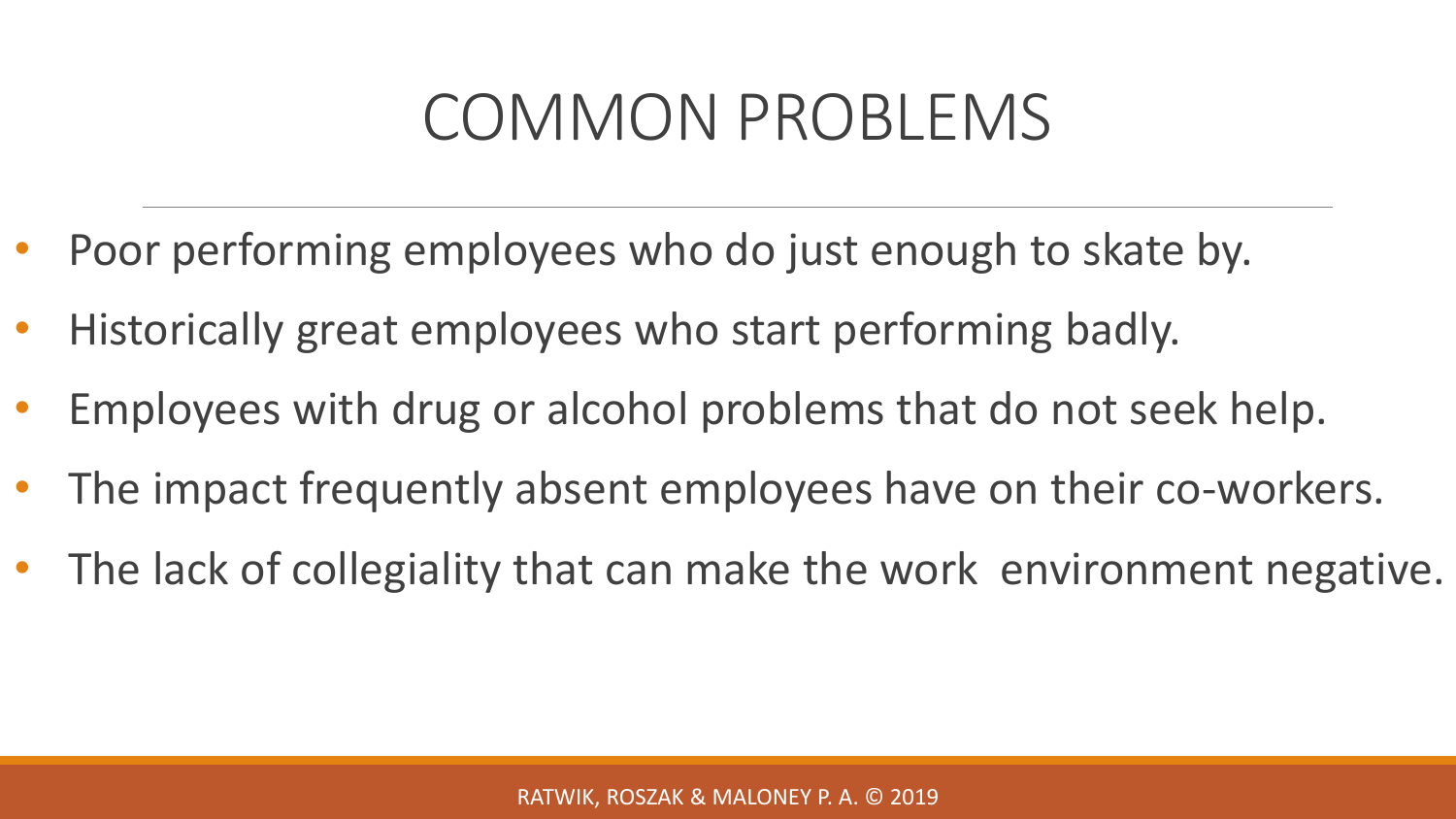# BASIC RULES IN DOCUMENTING PERFORMANCE PROBLEMS

- Document Everything
- Conduct Numerous Observations and Evaluations
- Address Previous Problems and Deficiencies
- Be Careful about Making Positive Comments
- There are No "Desk Drawer" Exceptions
- **Timely Share Everything** with Employee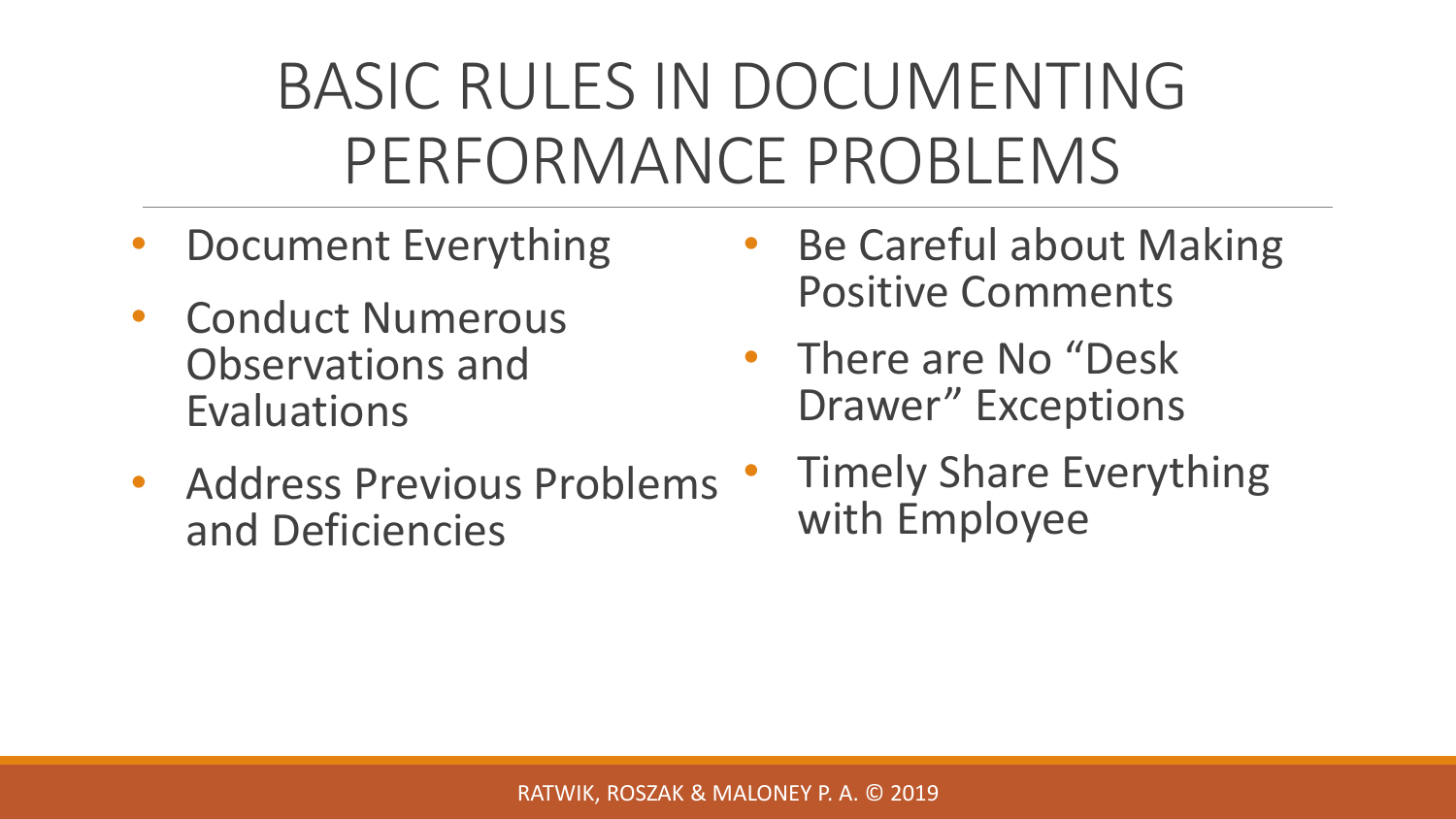# WHEN TO ISSUE A PERFORMANCE IMPROVEMENT PLAN

- If performance evaluation notations have been unsuccessful.
- If the problem is of a nature that it cannot be addressed properly in a performance evaluation.
- If the problem is serious and needs immediate attention.
- If the problem is longstanding.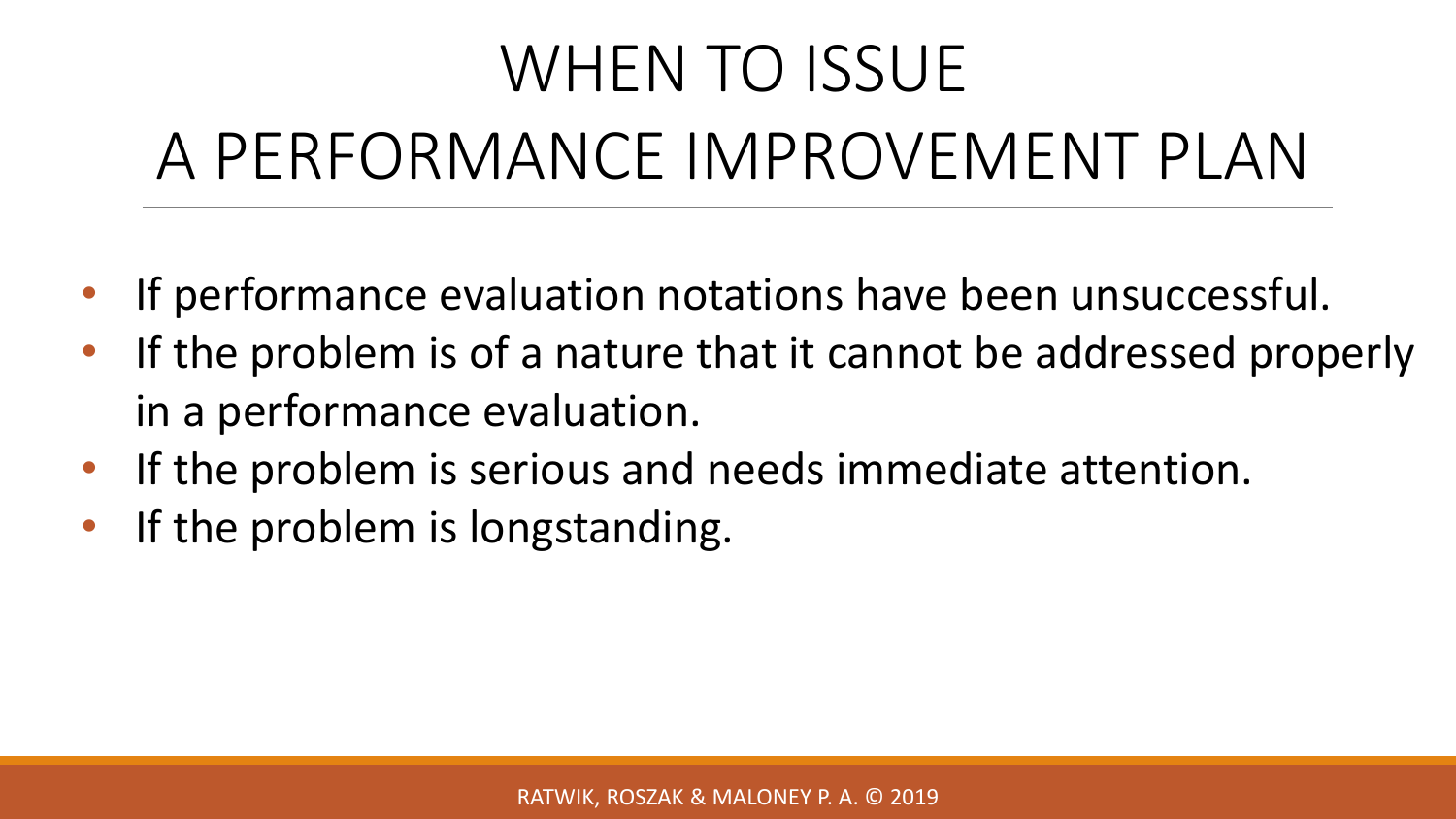# GUIDELINES FOR DRAFTING PIP

- •Decide how to classify response: discipline or performance improvement
- •Be extremely honest
- •Give specific examples of problem behavior and why it is unacceptable
- •Offer alternative behaviors

•Give clear directives.

- •Do not use qualifiers... "usually"
- •Do not use other employees' names
- •Warn the employee of the consequences, up to termination, for failing to comply with directives and improve performance
- •Obtain employee's signature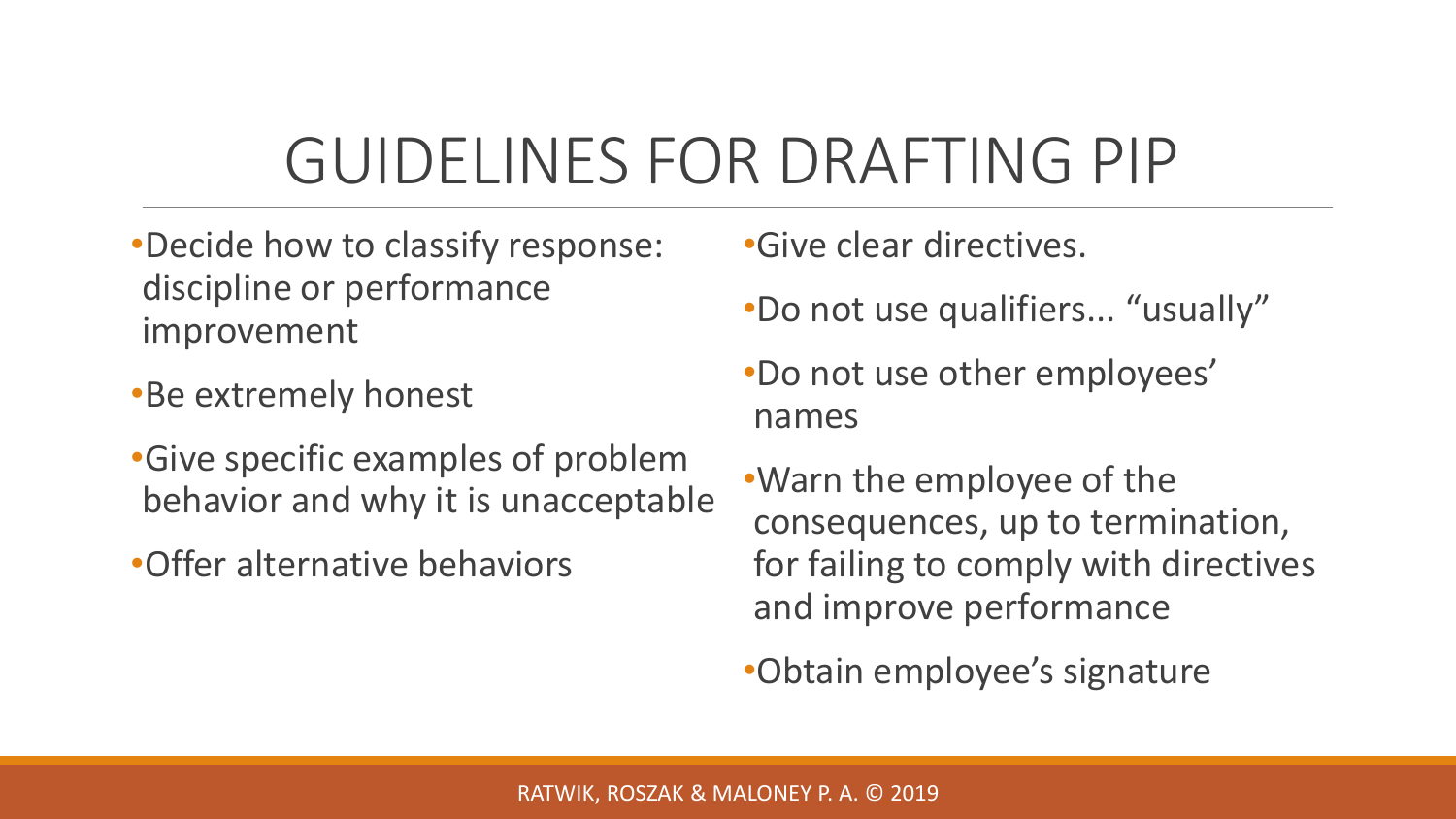# EXAMPLE OF IDENTIFICATION OF BEHAVIOR TO BE CORRECTED:

*In a random sampling of your cases showed the following significant errors since your performance evaluation was conducted a month ago, at which time you were advised that you needed to make significant improvement:* 

1. In Case 1234569, you failed to accurately record the client's actual gross income amounts in MAXIS. While you claimed to have verified the amount based upon the paystubs, the amounts in the system and the amounts on the paystub did not match.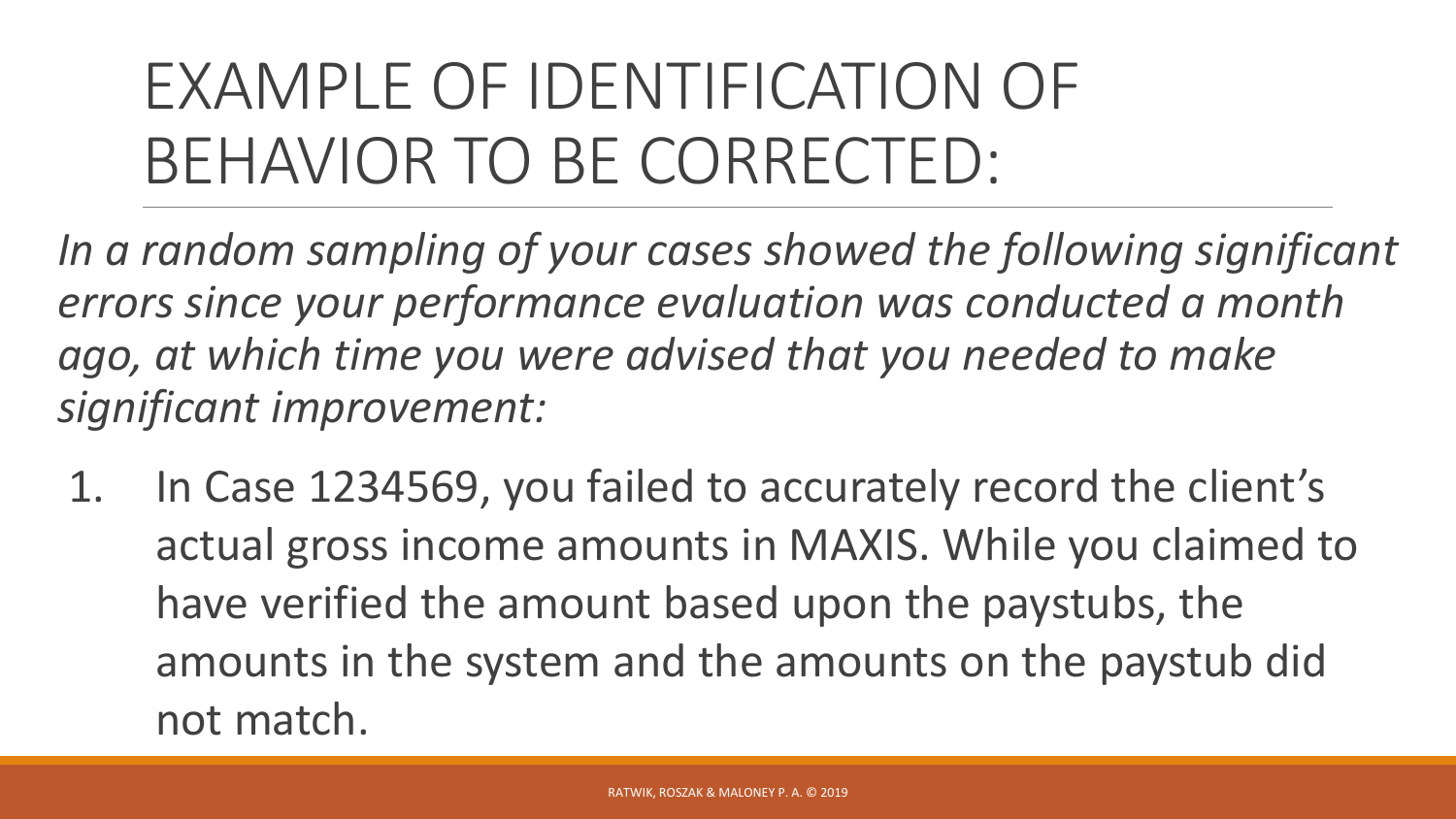# IDENTIFICATION OF BEHAVIOR

The County has received complaints that you fail to return messages in a timely manner and that you do not adequately answer questions or explain your responses. Clients have complained that instead of helping them through the process, you seem adversarial, and it seems as though you are trying to hinder the process. Clients have also stated that you have treated them poorly, and as though they were beggars. Recent complaints have also alleged that you have disregarded your job duties and have avoided helping clients.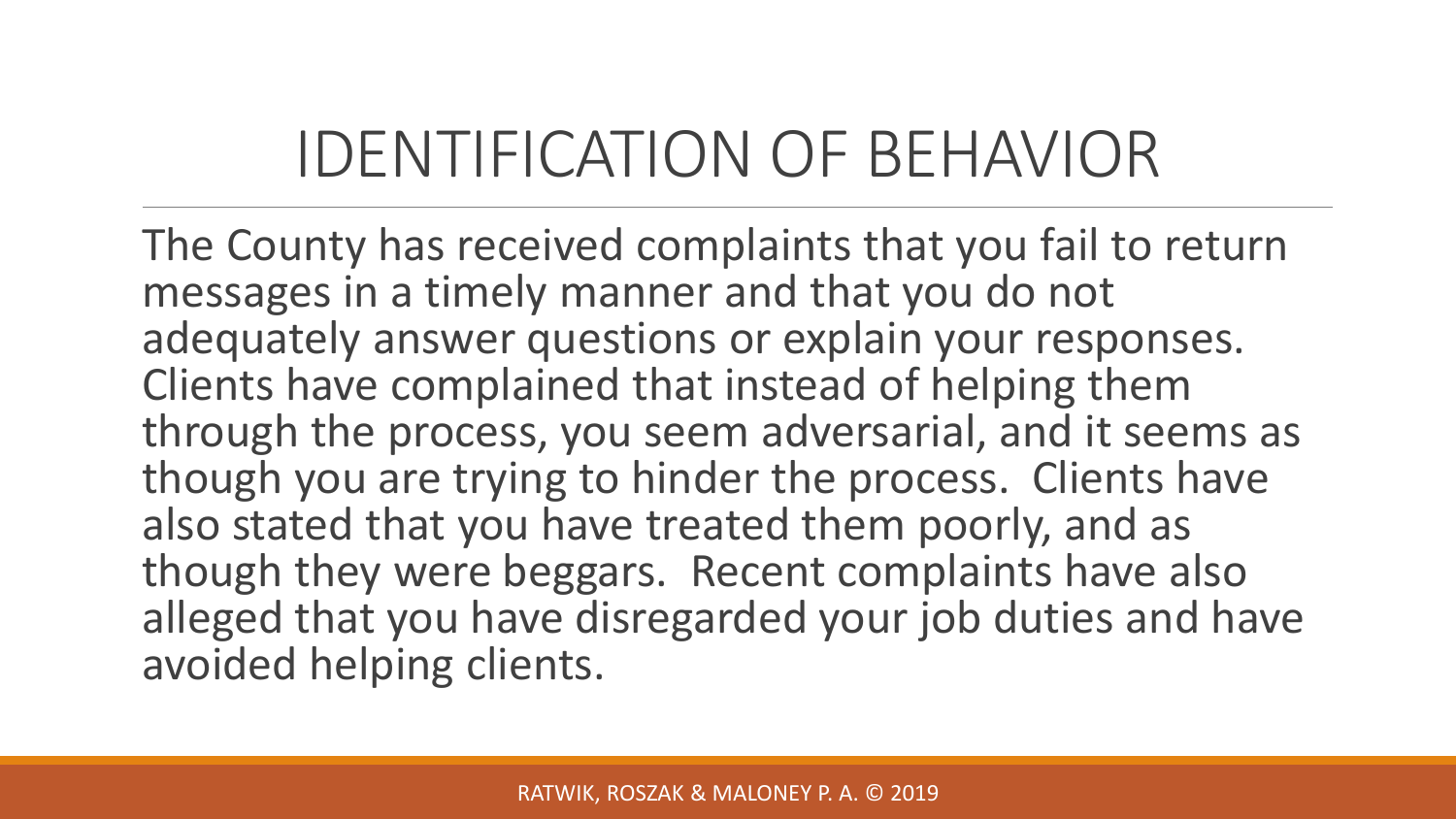# WHEN APPROPRIATE EXPLAIN CONSEQUENCE OF BEHAVIOR

An example of your inability to adequately communicate with clients is a complaint that was received where a client believed that she had money on her EBT card based on your conversation, and did not find out that she had no money on the card until she was checking out at the supermarket. She stated that she was humiliated and had to put back all of the groceries. The client complained that your advice had been unclear, and led to confusion.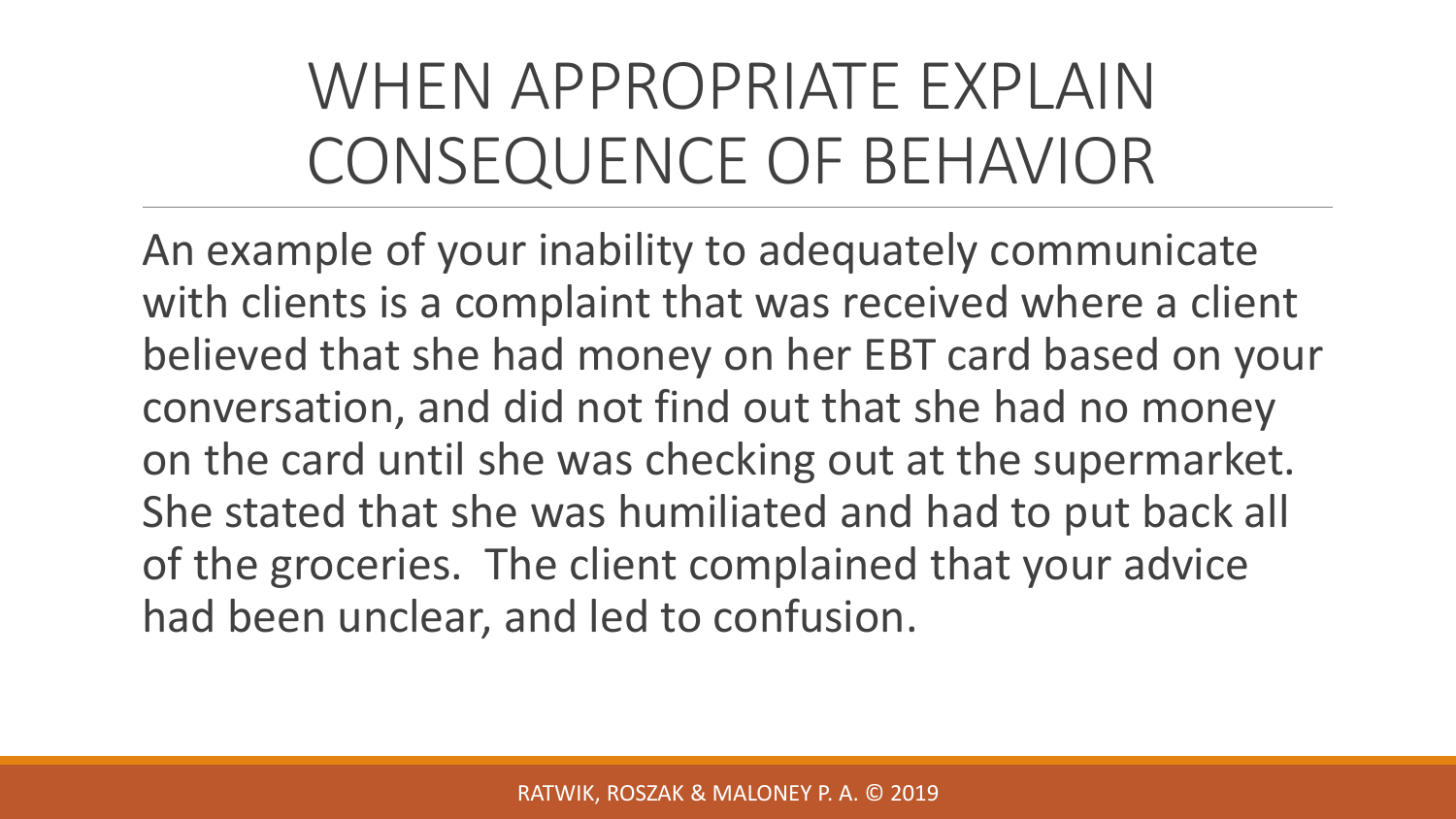# DIRECTION TO CORRECT

- You must treat every client, co-worker, and member of the public with respect and courtesy.
- You must not "talk down" to clients, and you must remain patient and take the time to fully explain your advice and answer questions. Be as clear as possible and find a way to adequately communicate with clients. Take affirmative steps to ensure that the client understands you.
- You must remain helpful with clients, including listening to their needs and suggesting programs that are available and would meet their needs.
- You must promptly respond to questions and concerns of clients in a helpful manner.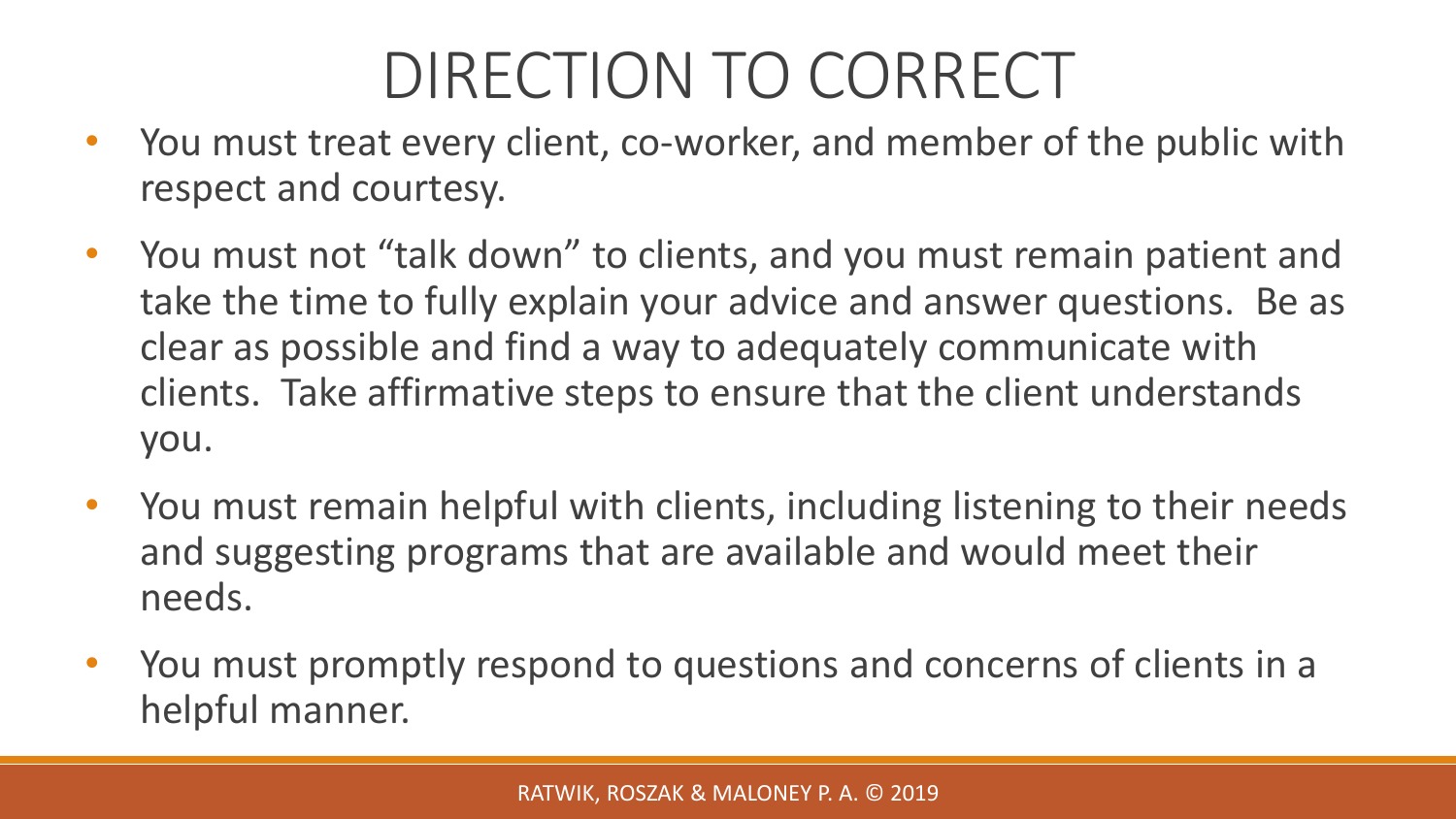# INCLUDE AT THE END OF EVERY PIP: CONSEQUENCES

Failure to improve your performance and comply with these directives contained in this Performance Improvement Plan may result in disciplinary action, including possible termination of your employment.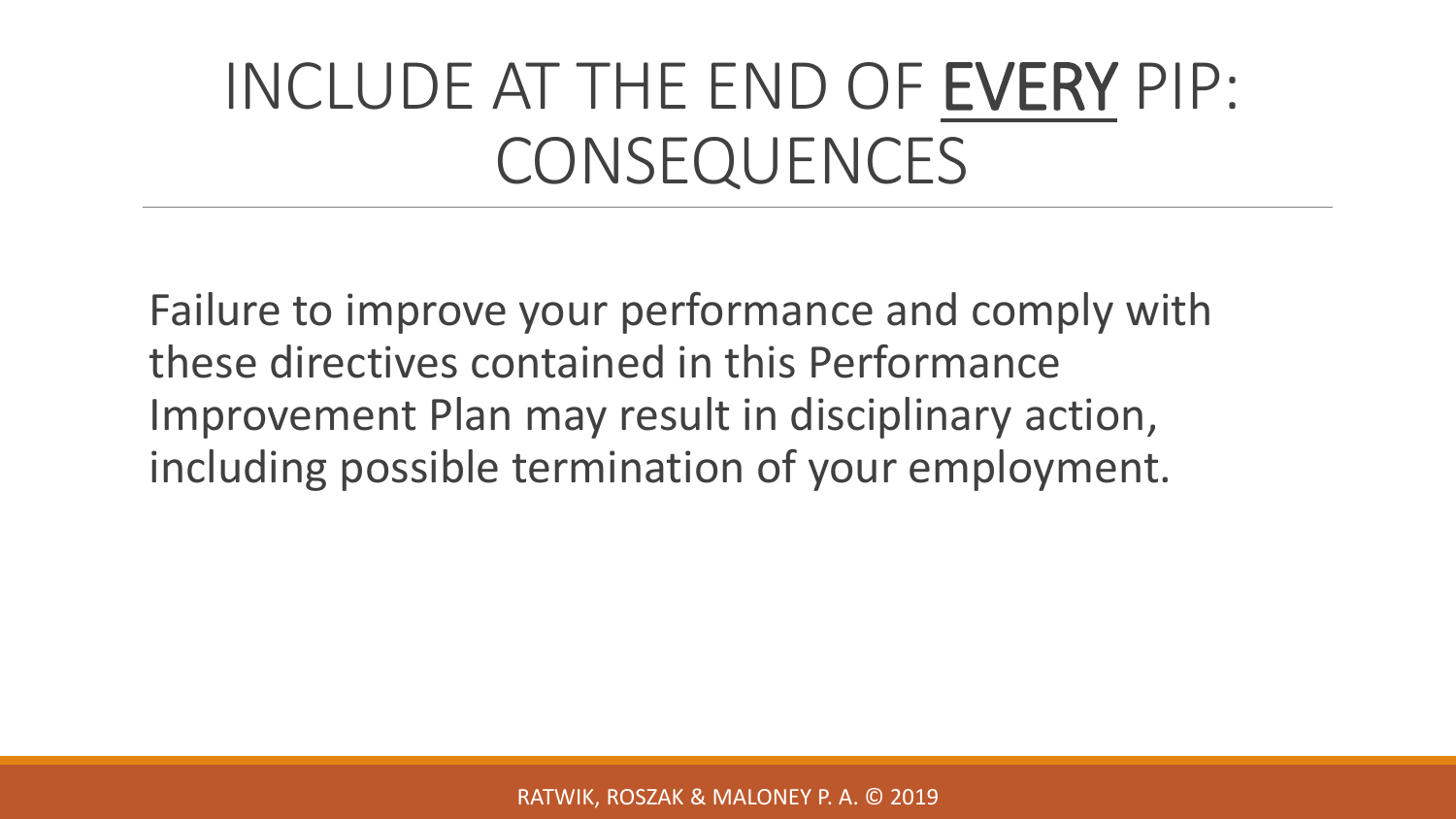# WHAT'S NEXT?

- Observations and Evaluations
- Determining if deficiencies have been corrected
	- PIP may contain ongoing benchmarks of meeting with supervisor every 2 weeks/30 days to evaluate progress.
	- Employees generally will show an improvement immediately following a PIP, but may revert to old behaviors after a few months.
	- Documentation that the problem has been corrected will result in having to start from scratch with a new PIP so be careful about retracting or stating it has been completed.
- Additional action if improvement does not occur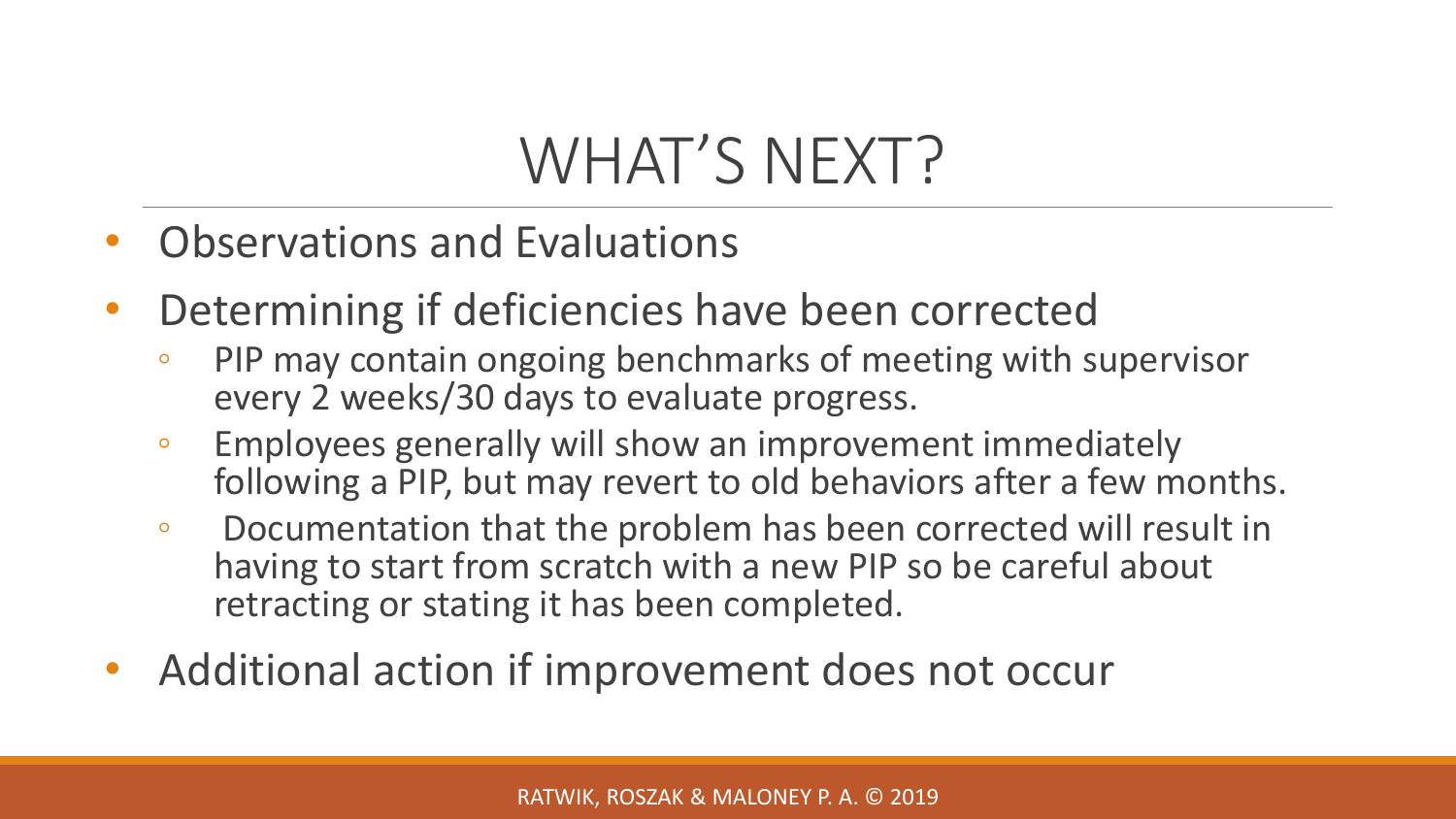# EXAMPLE OF STATEMENT UPON PIP COMPLETION

You must continue to follow the directives contained in the PIP issued to you on [Date] other than [specific deadlines] and maintain the performance improvement that you have shown since the issuance of the PIP. The County will discontinue the [weekly/bi-weekly/monthly] meetings with your supervisor at this time.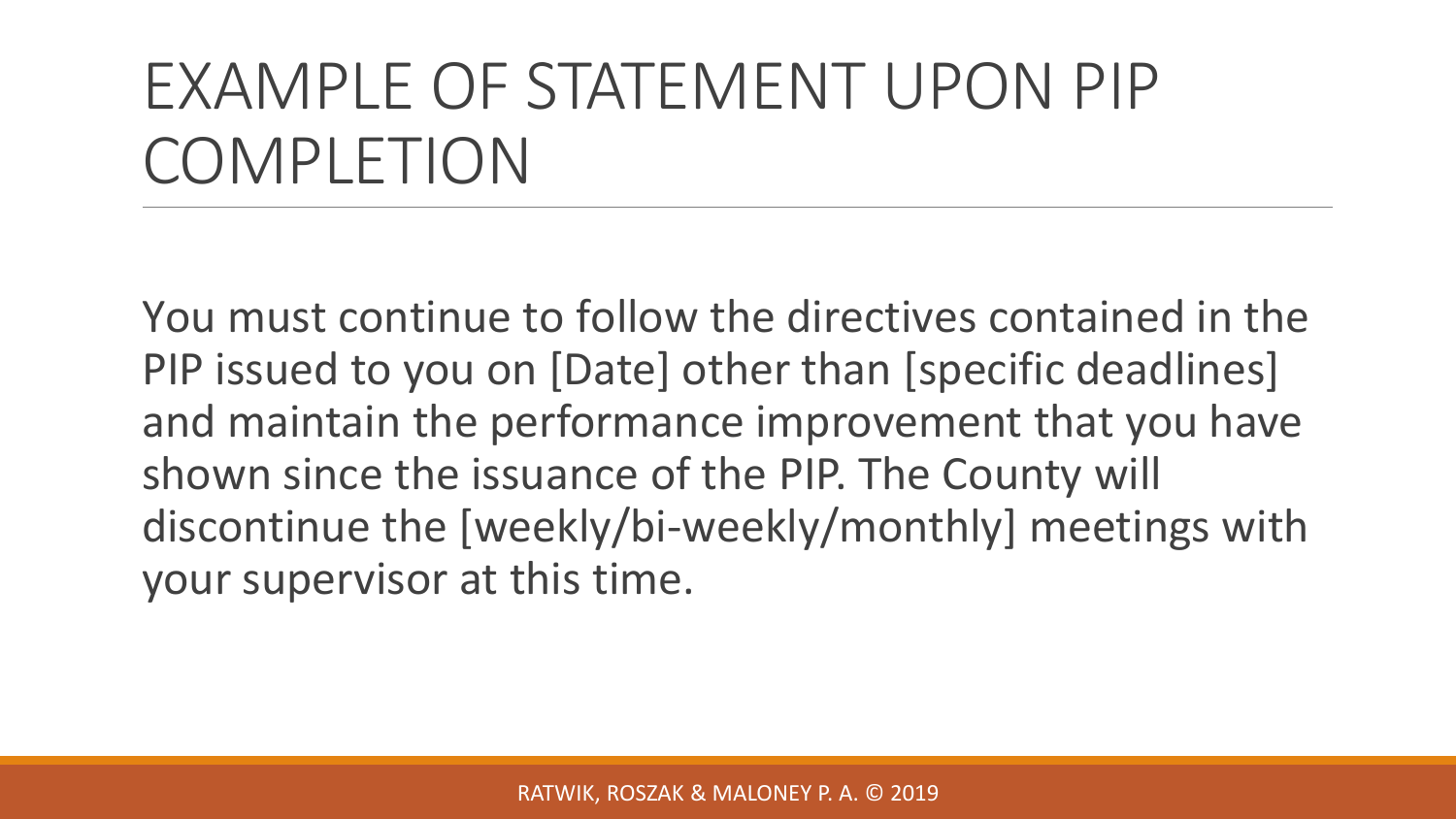## LIFE IN 3D: DUE PROCESS, DISCIPLINE AND DISCHARGE

RATWIK, ROSZAK & MALONEY P. A. © 2019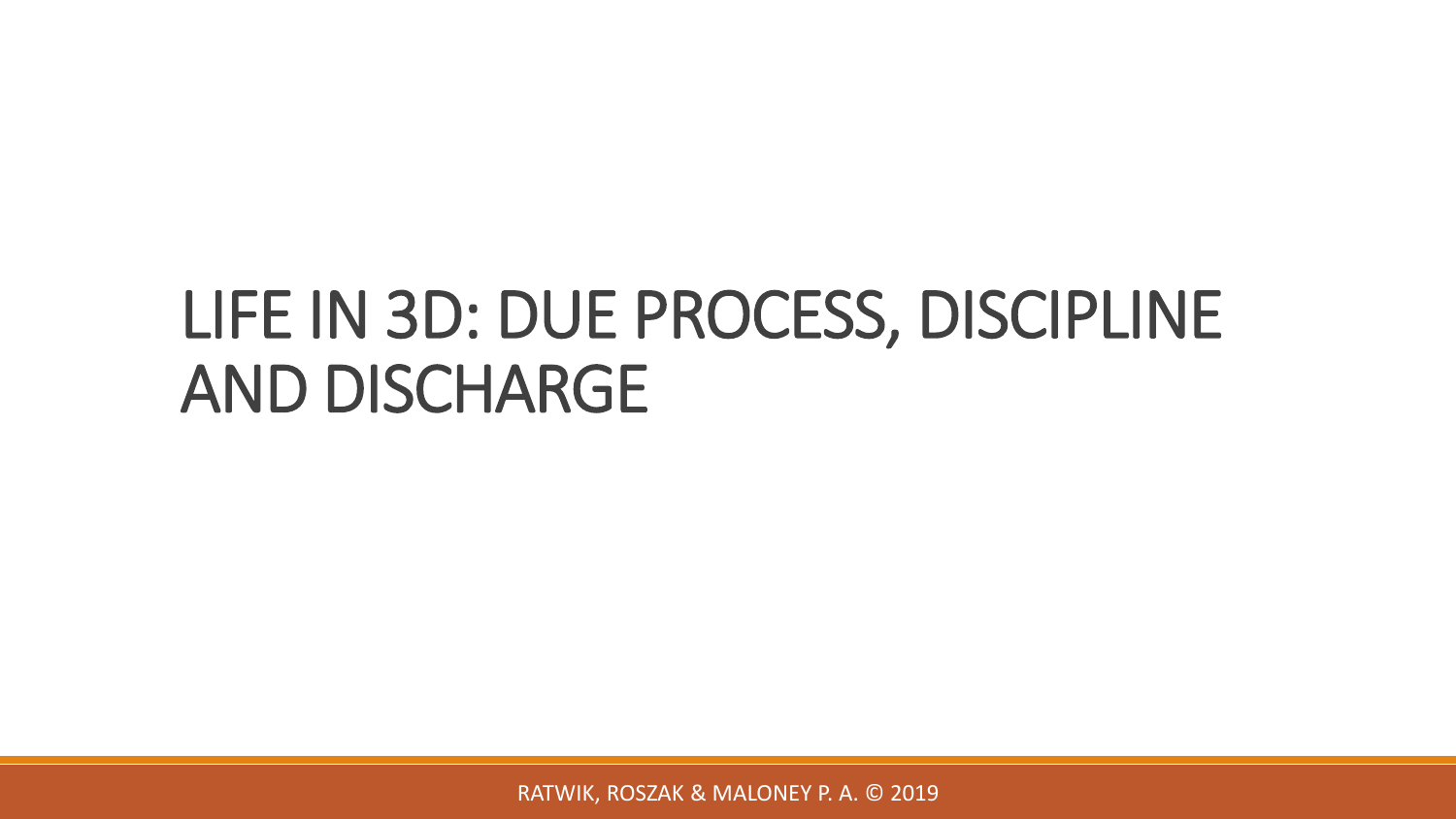#### COMPLAINTS



- •Investigate promptly
- •Get employee's response
- •Take appropriate action promptly
- •Do not wait until evaluations to take action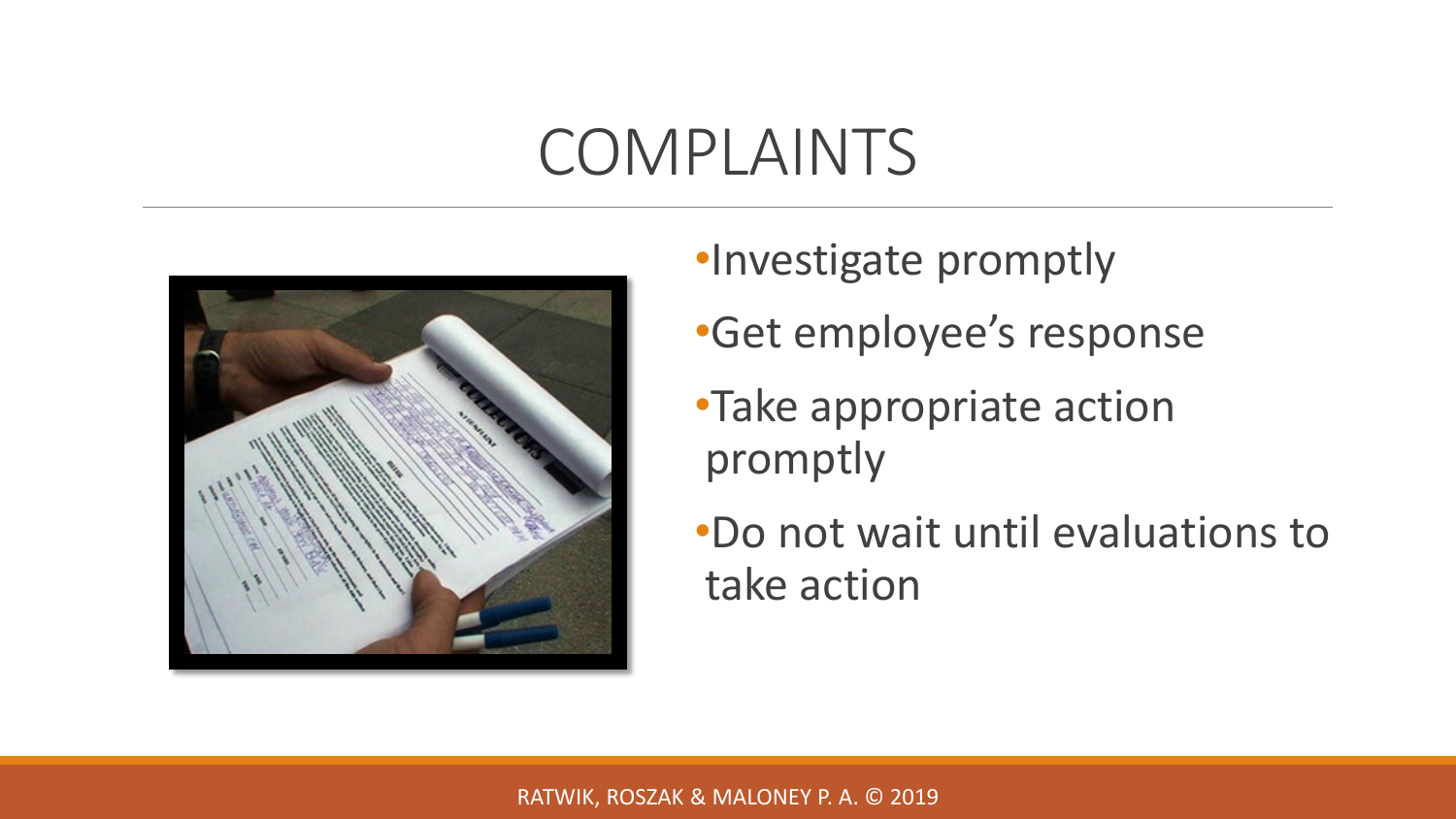# Due Process in Employee Conduct Issues

- Notice of Rules, Policies & Expectations
	- Do employees know what can get them in trouble?
- Investigation
	- o Investigate before taking action.
- Tennessen Warning
- Garrity Warning (only sometimes check with attorney)
- Representation
- Substantive and Procedural Due Process
	- o Fairness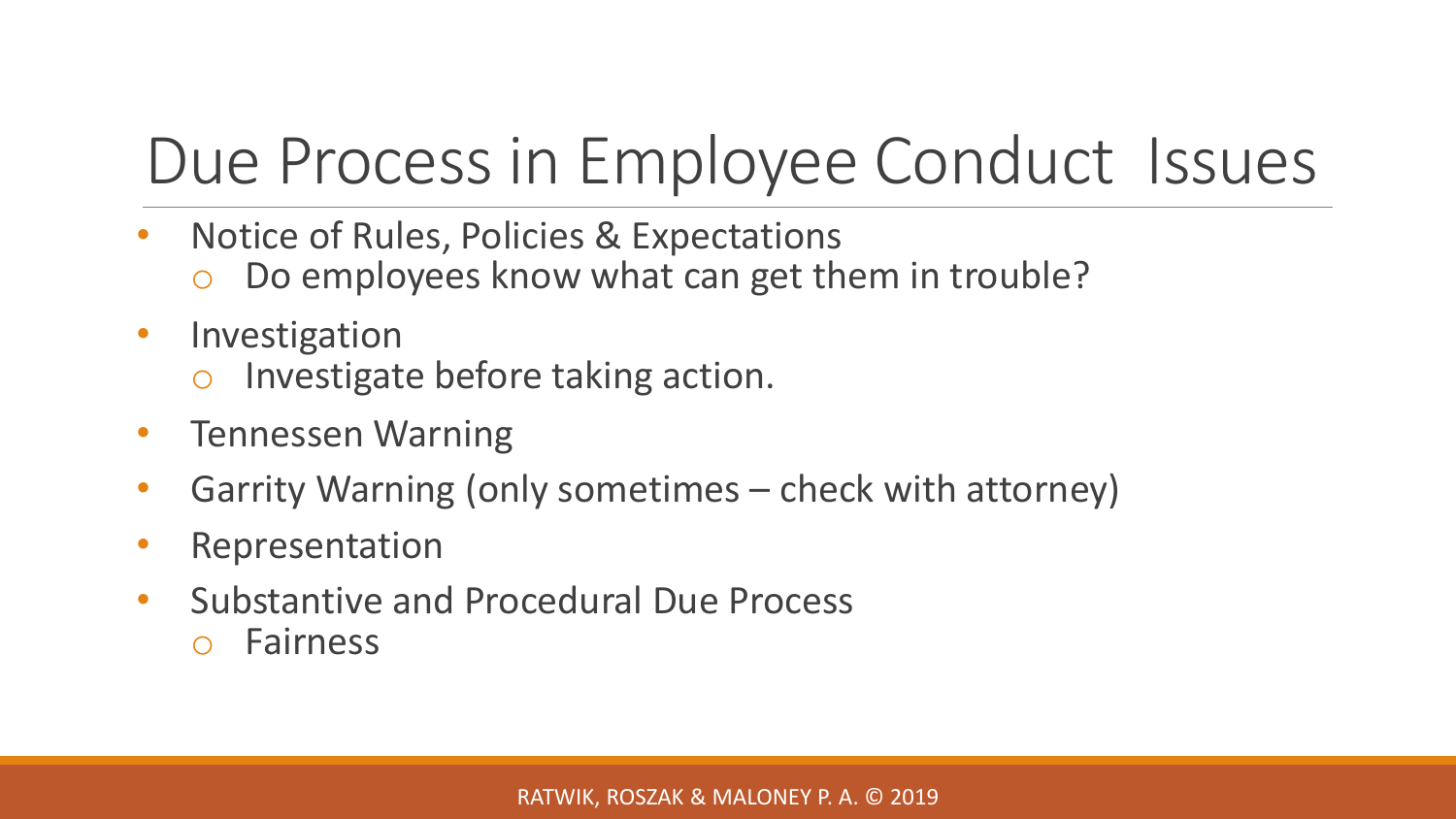# NOTICE

Document notice to employees regarding expectations and specific areas of misconduct which could lead to discipline, including:

- o Sexual Harassment
- Misuse of the Internet or E-mail
- o Drug or Alcohol Use
- **Theft**
- o Threats
- Insubordination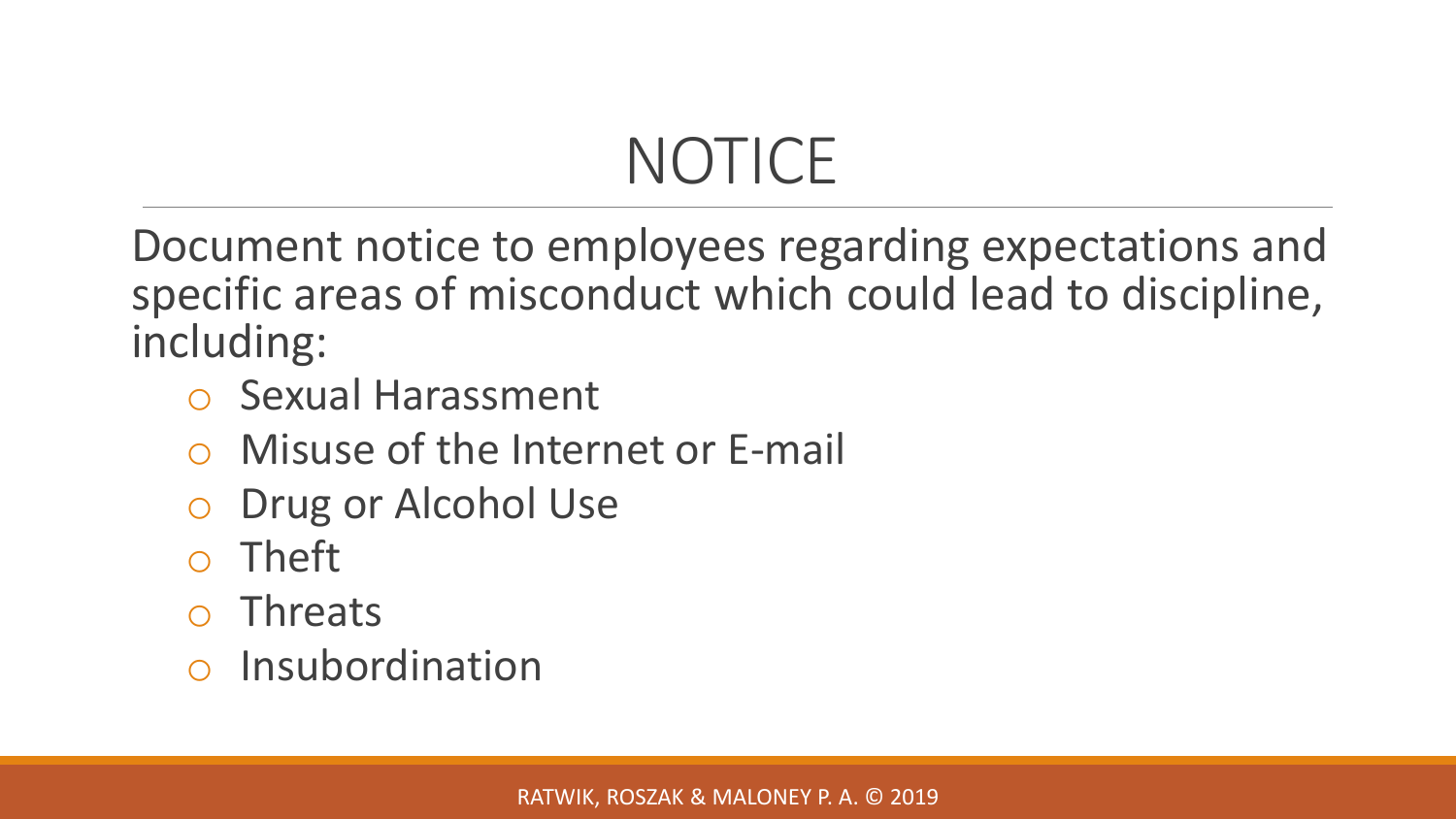# NOTICE

Generally for Incompetence, you will need documentation of performance evaluations and PIPs unless the conduct adversely impacts the rights of others, or violates clearly established laws, rules, policies or clear directives.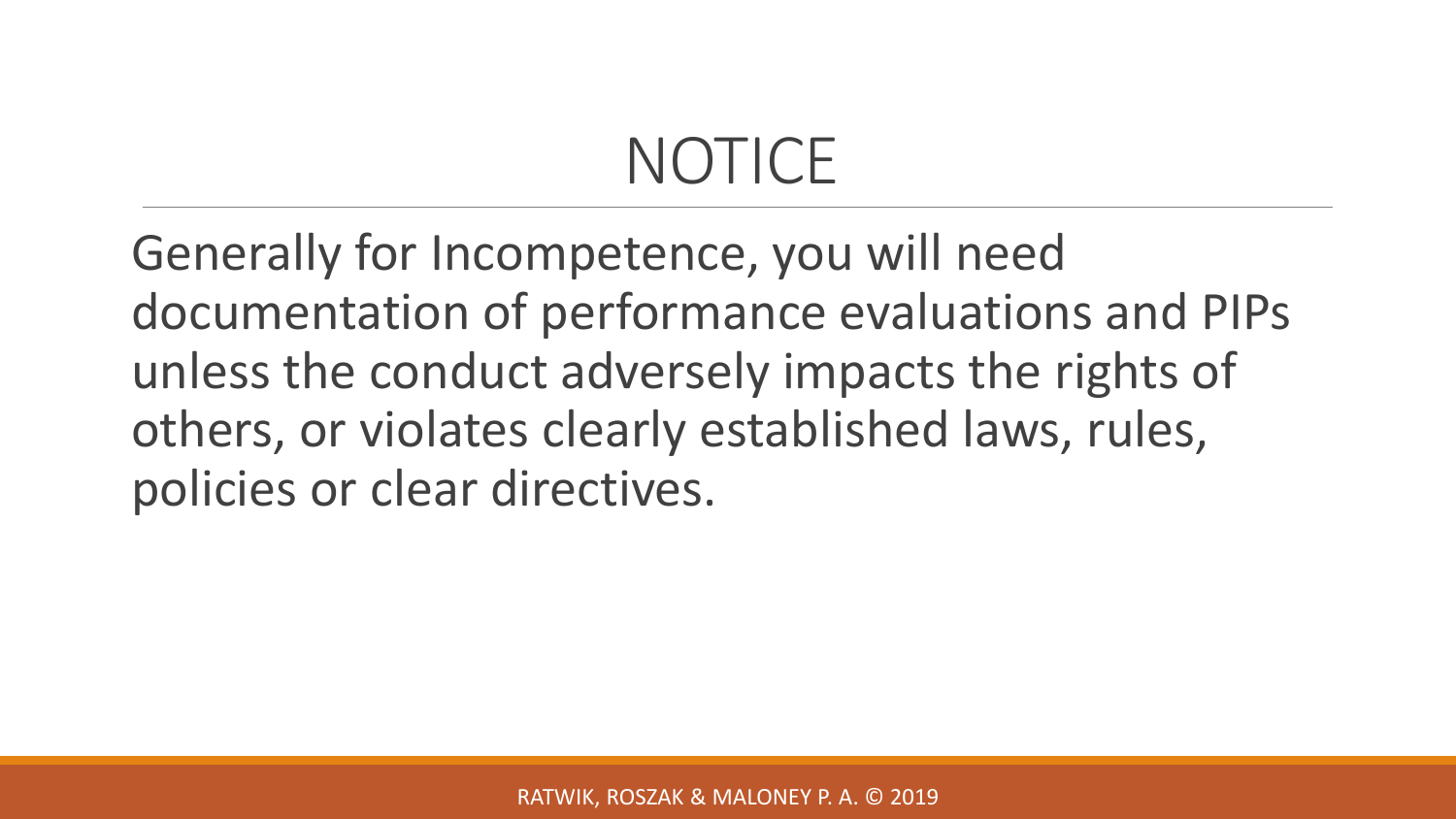# INVESTIGATION

- Meet with employee and give opportunity to respond before to the complaint or concerns.
- Interview other witnesses as appropriate.
- Review appropriate documentation.
- Review materials provided by employee.
- Employers should choose their words very carefully when directing employees not to discuss confidential information. PELRA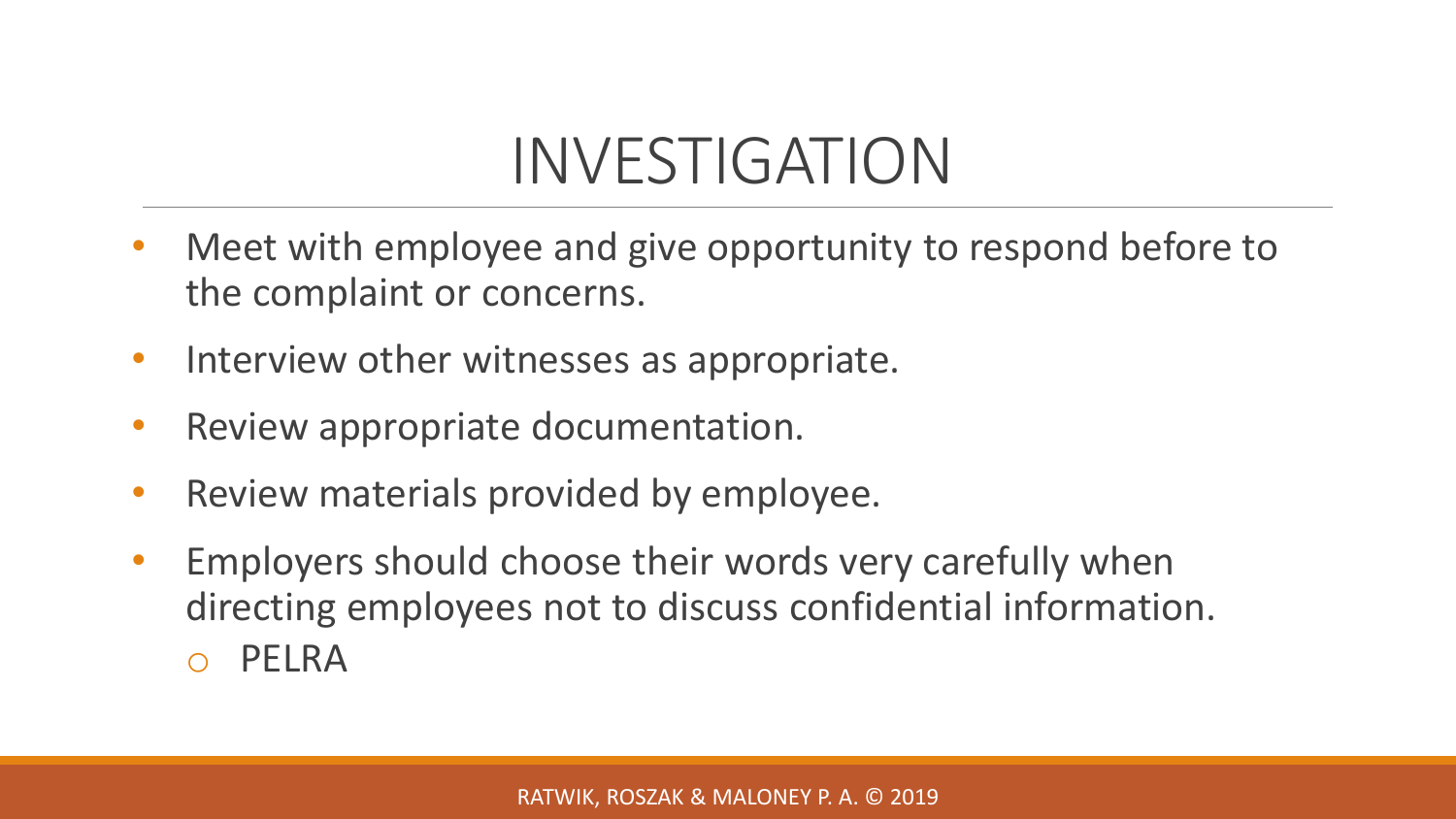### DATA PRACTICES CONSIDERATIONS IN INVESTIGATIONS



RATWIK, ROSZAK & MALONEY P. A. © 2019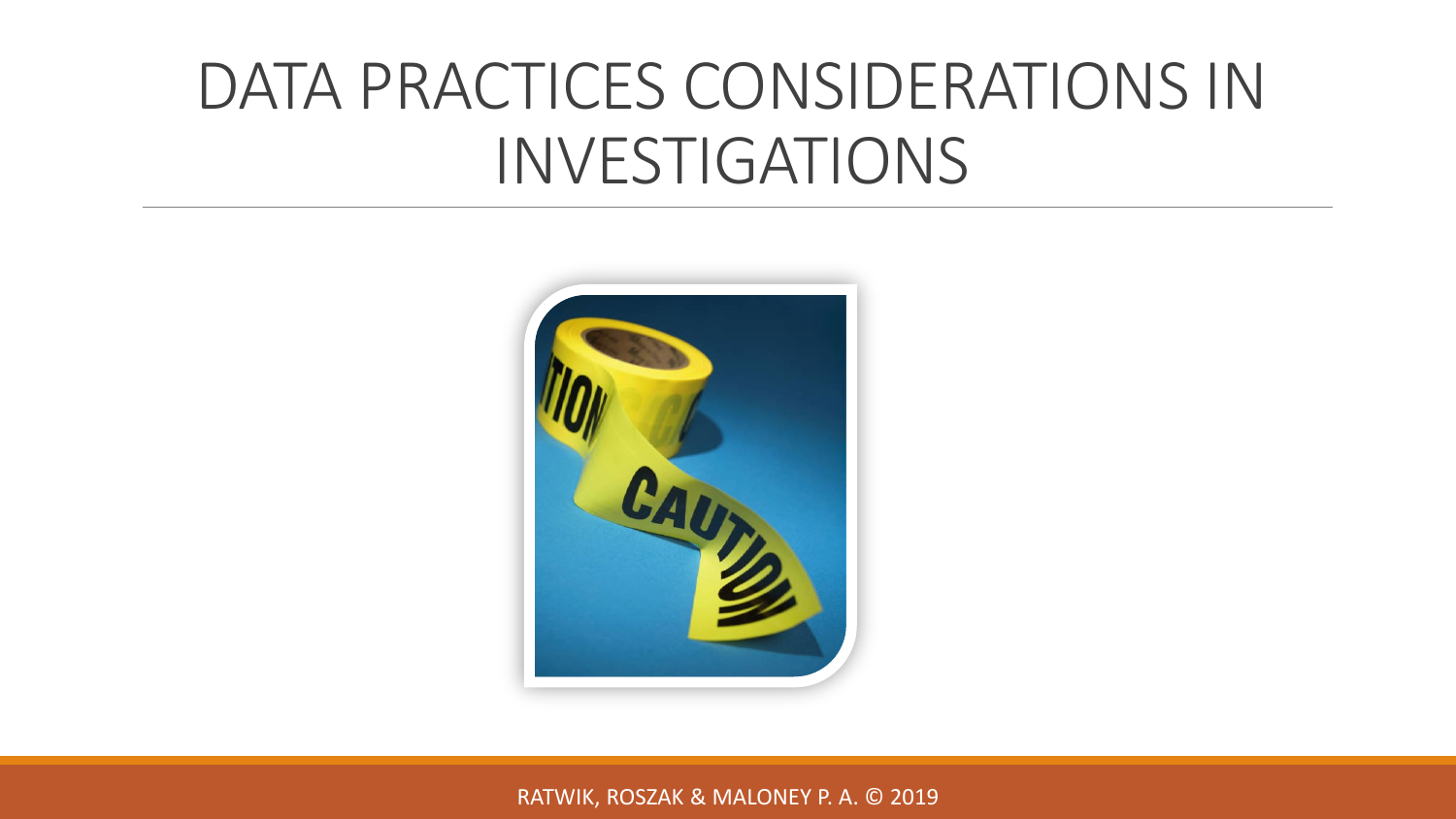# DETERMINE THE SCOPE AND STRATEGY OF THE INVESTIGATION

- **Review Documents**
- **Interviews** 
	- o Typically interview subject last, but may need to conduct follow-up interviews
- Investigation Reports

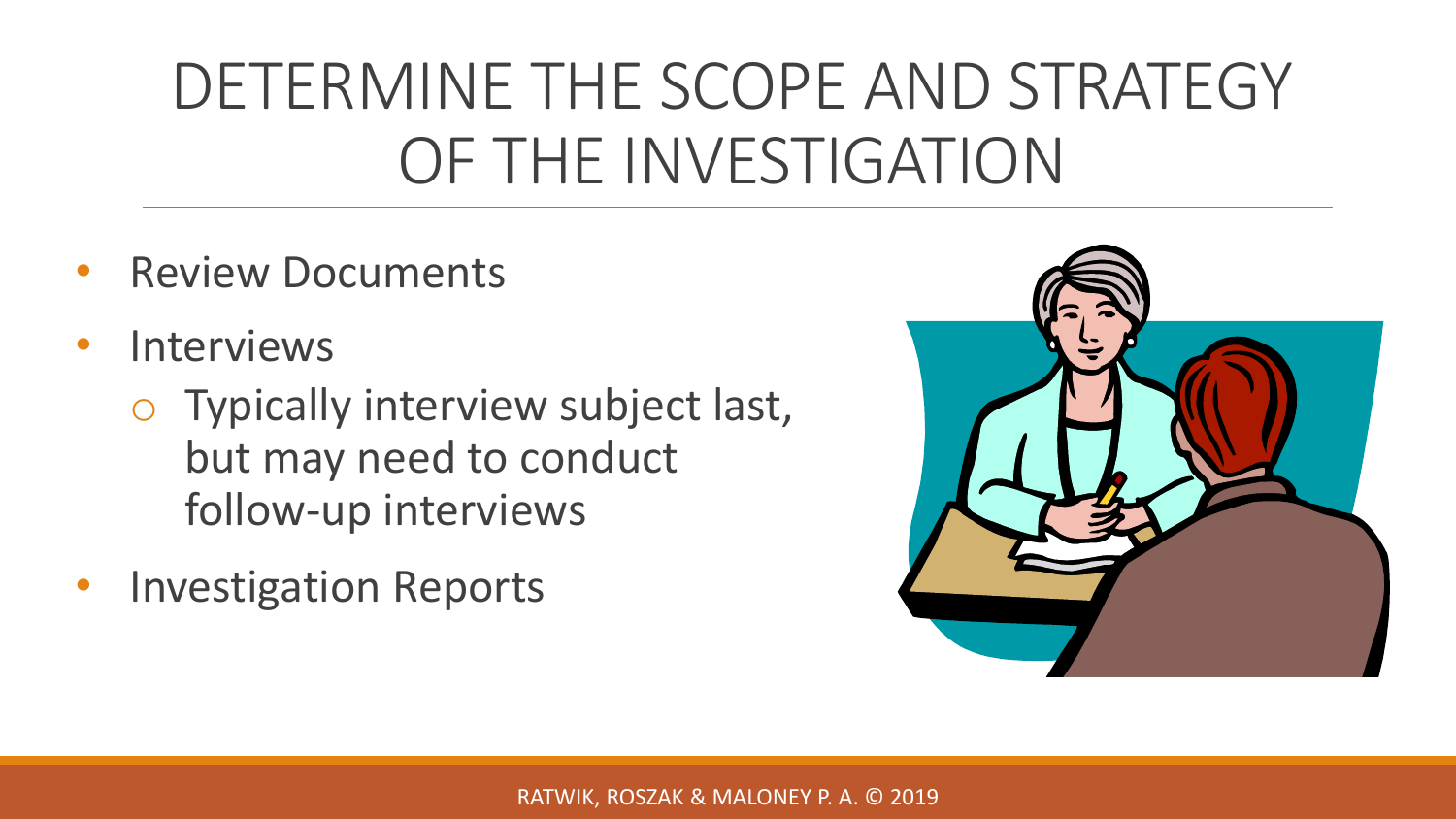# TIPS FOR INTERVIEWING COMPLAINANTS AND FACT WITNESSES

- Look at the Big Picture
- Preparation
- Follow-Ups
- Assessing credibility
- Interviews are your chance to get the information you need

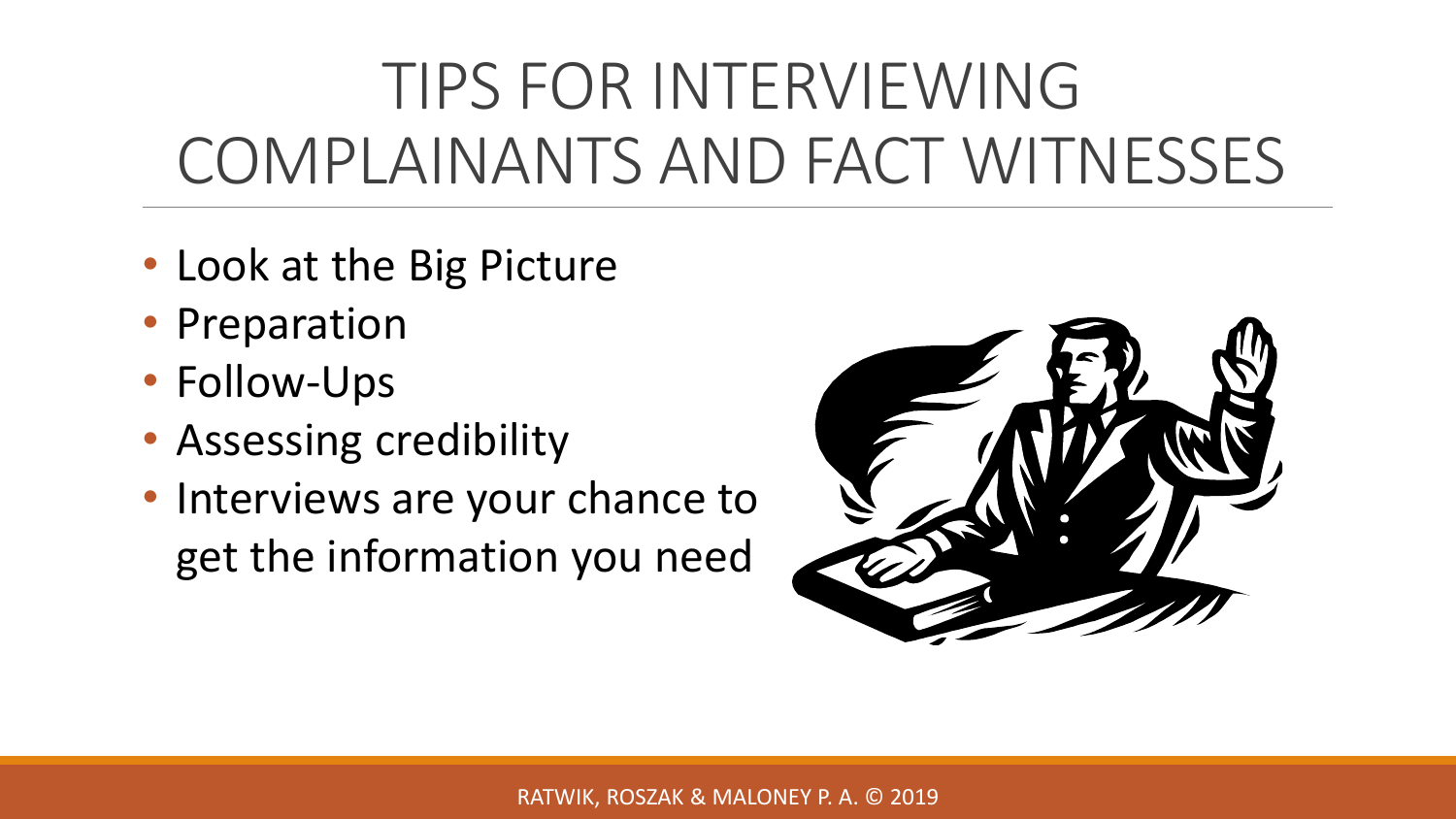#### TENNESSEN WARNING

- **Kobluk v. University of Minnesota**, 613 N.W.2d 425 (Minn. Ct. App. 2000): Employers are not required to give Tennessen warnings to employees when questioning them in the course and scope of the employees' duties in the workplace.
- Best practices:
	- o Include a Tennessen warning in personnel policies.
	- o Provide a Tennessen when questioning employees about their own misconduct or requesting other private data about the employee.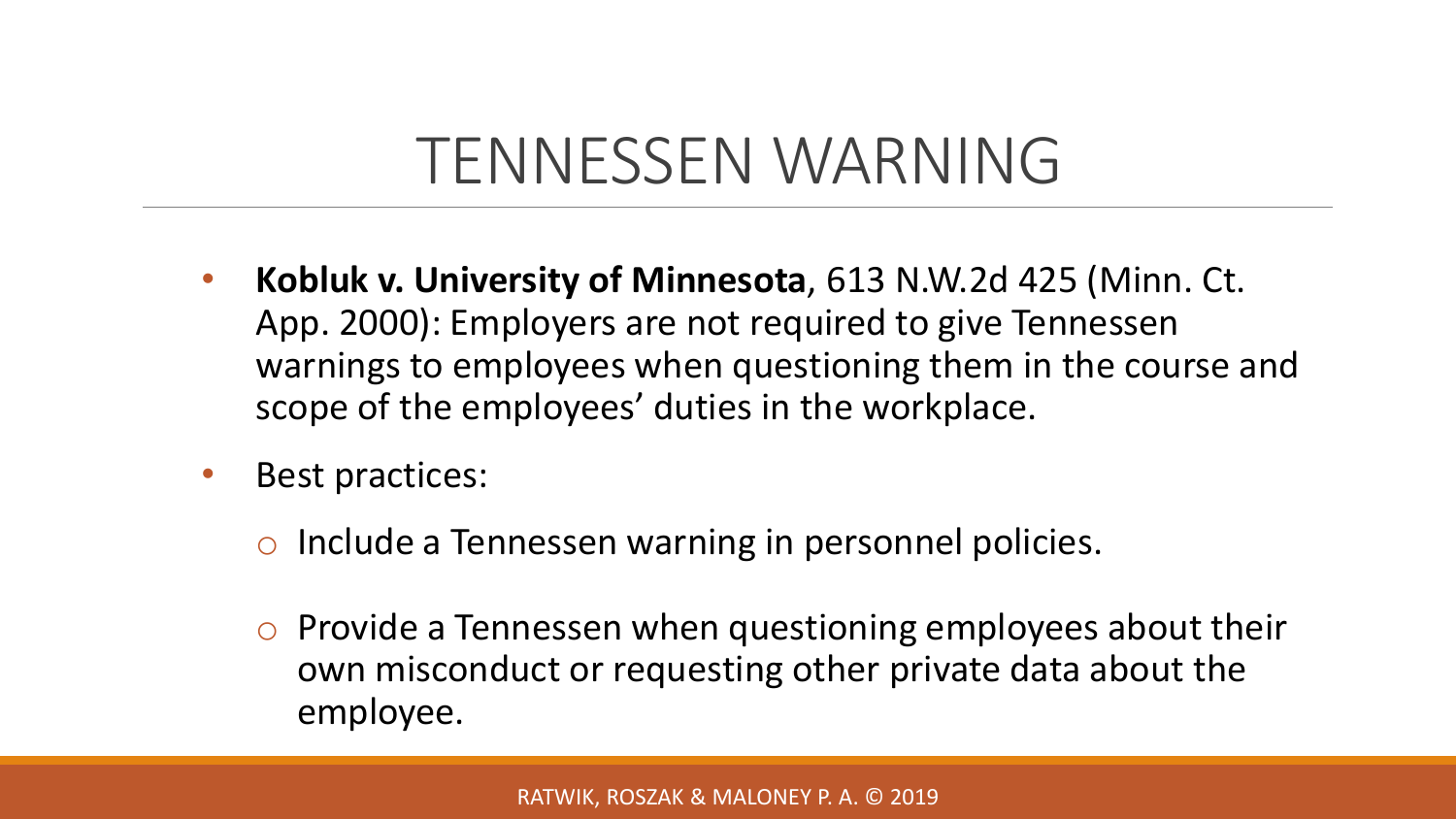#### GARRITY WARNING

Three components:

- 1) Direct/order employee to answer questions.
- Inform employee that failure to answer will result in discipline.
- 3) Inform employee that the employee's statements are subject to immunity. Neither the statements nor the fruits of the statements may be used against the employee in any criminal proceeding.

#### **CONSULT WITH THE COUNTY ATTORNEY OR SHERIFF BEFORE ISSUING THIS**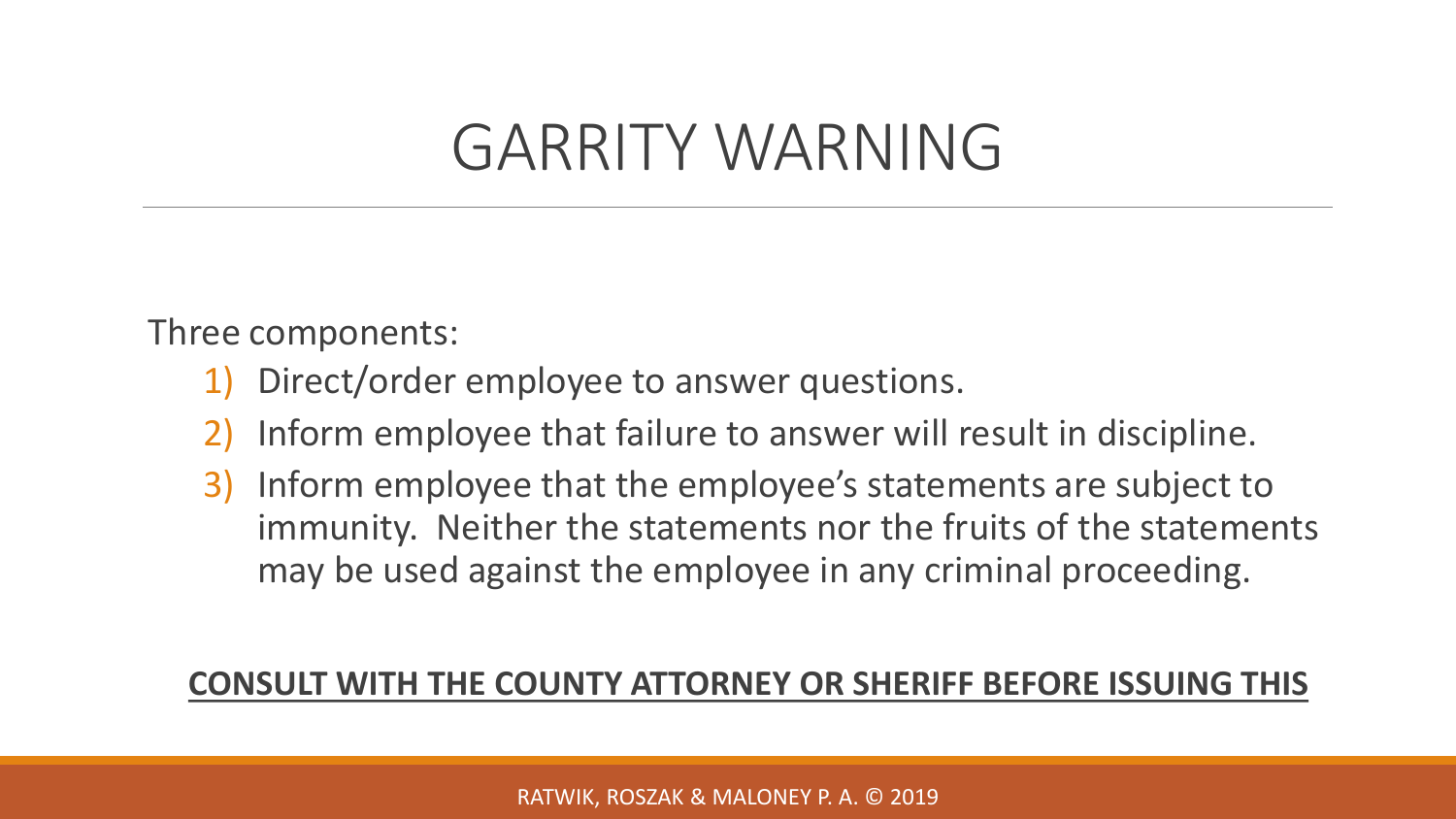#### REPRESENTATION

- The Union does not have any right to take an active role in the investigatory interview. The union representative may, however, attempt to clarify facts.
- Employees represented by labor unions
- Not the obligation of the employer to contact the Union. Employee may request the union if she is the subject and may reasonably delay the interview.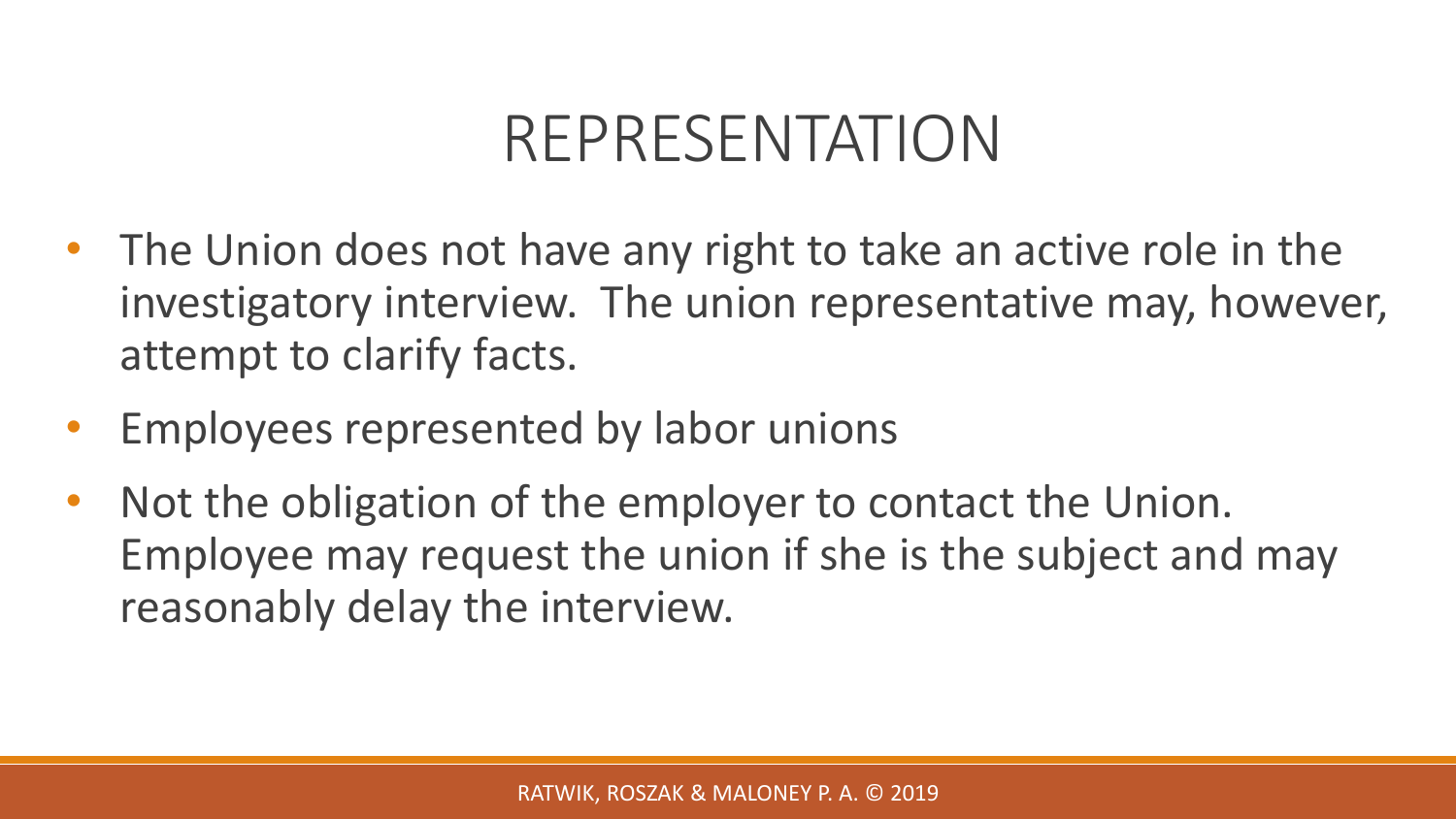# PROCEDURAL AND SUBSTANTIVE DUE PROCESS

#### PROCEDURAL VS. SUBSTANTIVE



RATWIK, ROSZAK & MALONEY P. A. © 2019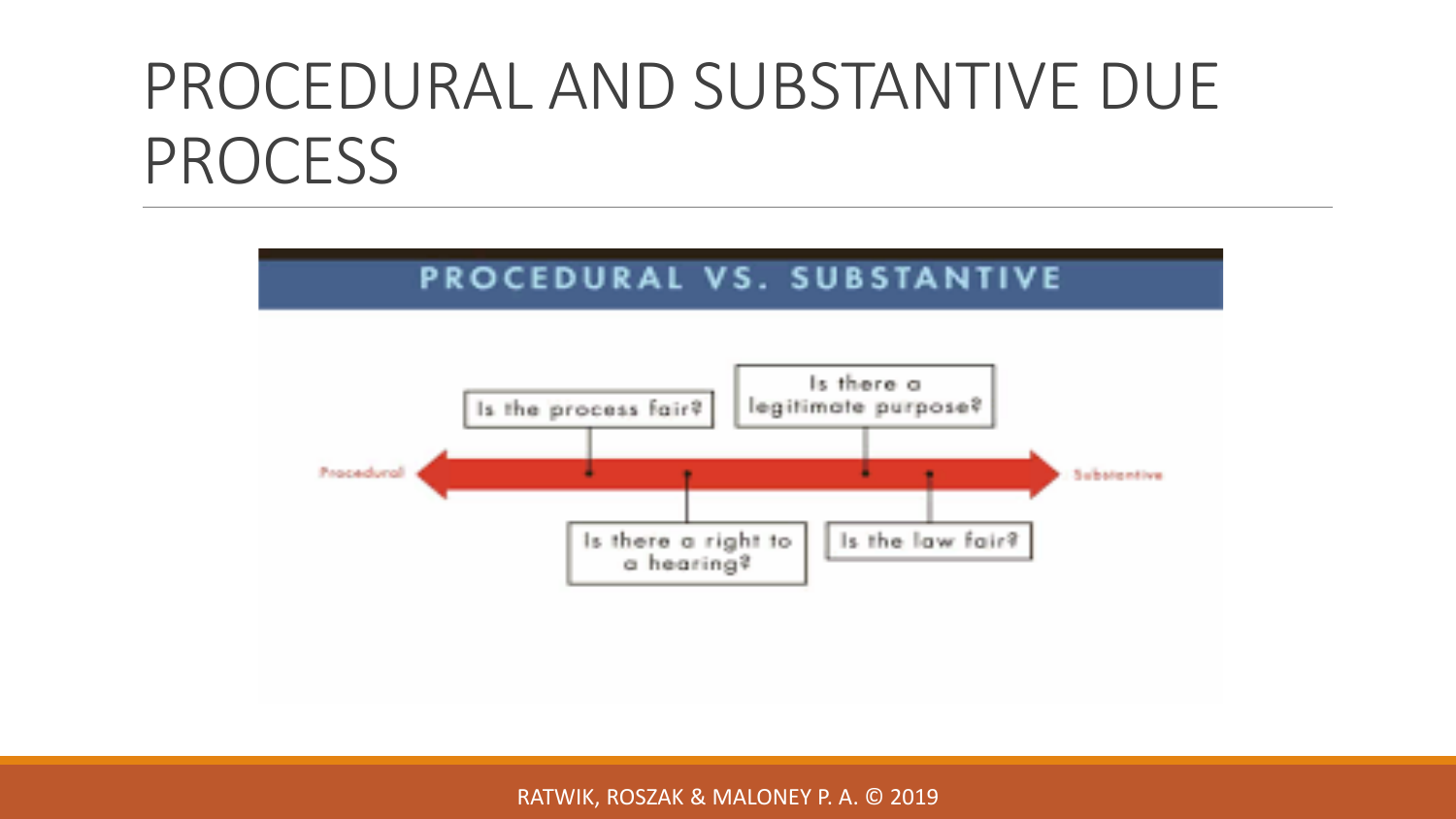#### REASONS FOR DISCIPLINE

#### **Misconduct**

- Can discipline immediately
- Some misconduct can result in immediate discharge
- Harassment, discrimination or safety-sensitive issues must be documented

#### Incompetence

- Generally start with performance evaluation
- Give warnings before discipline
- Make clear the standards expected
- Give directives to improve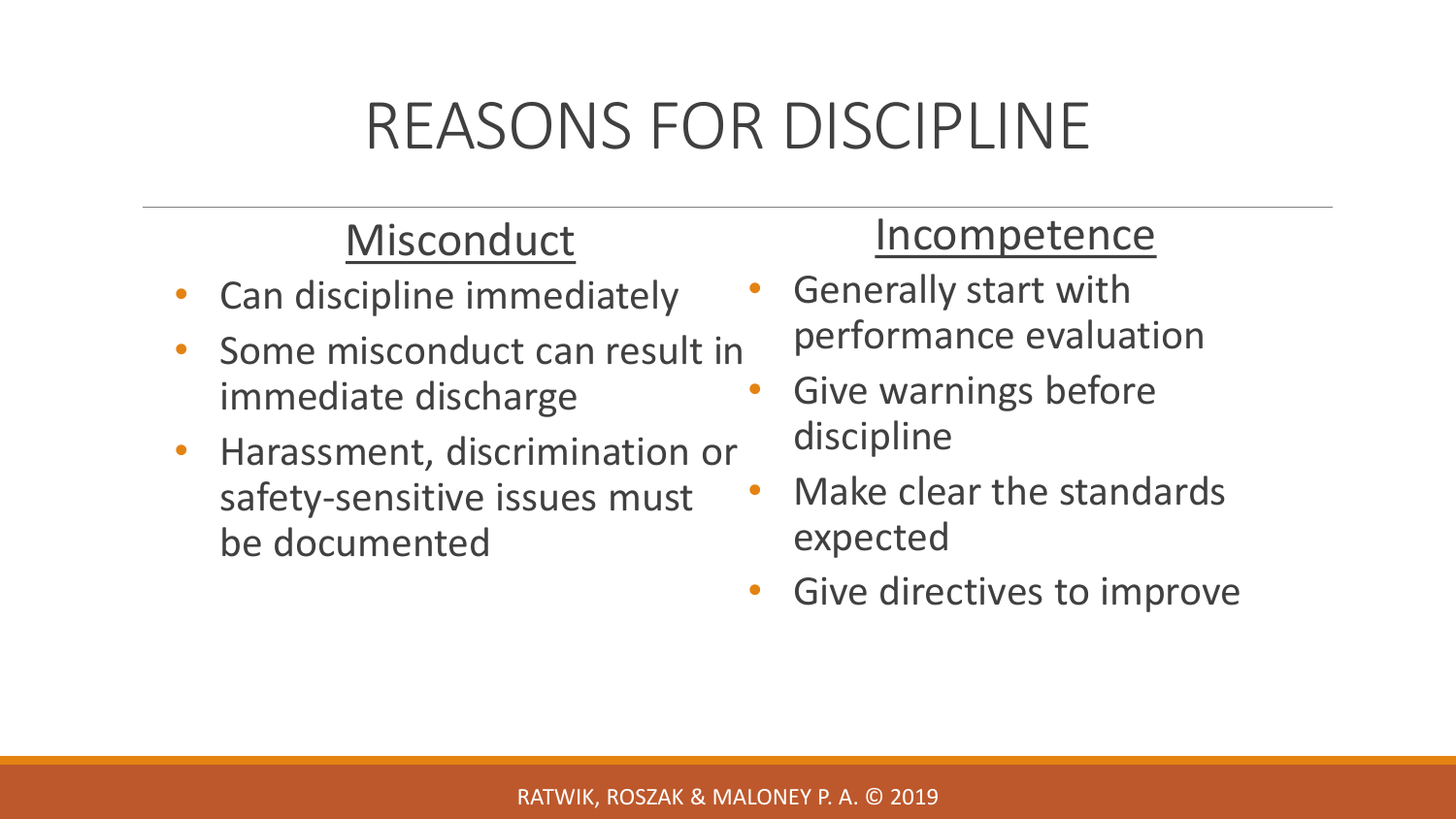# PROCEDURAL AND SUBSTANTIVE DUE PROCESS

- Was the rule or work order reasonably related to the orderly and safe operation of the department?
- Was the employee aware of the rule or work order and the possible consequences of failing to comply?
- Did the employer investigate before administering discipline?
- Was the investigation fair and objective?
- Did the investigation produce substantial evidence of misconduct?
- Has the employer applied its rules evenhandedly and without discrimination?
- Appropriate discipline based upon totality of the circumstances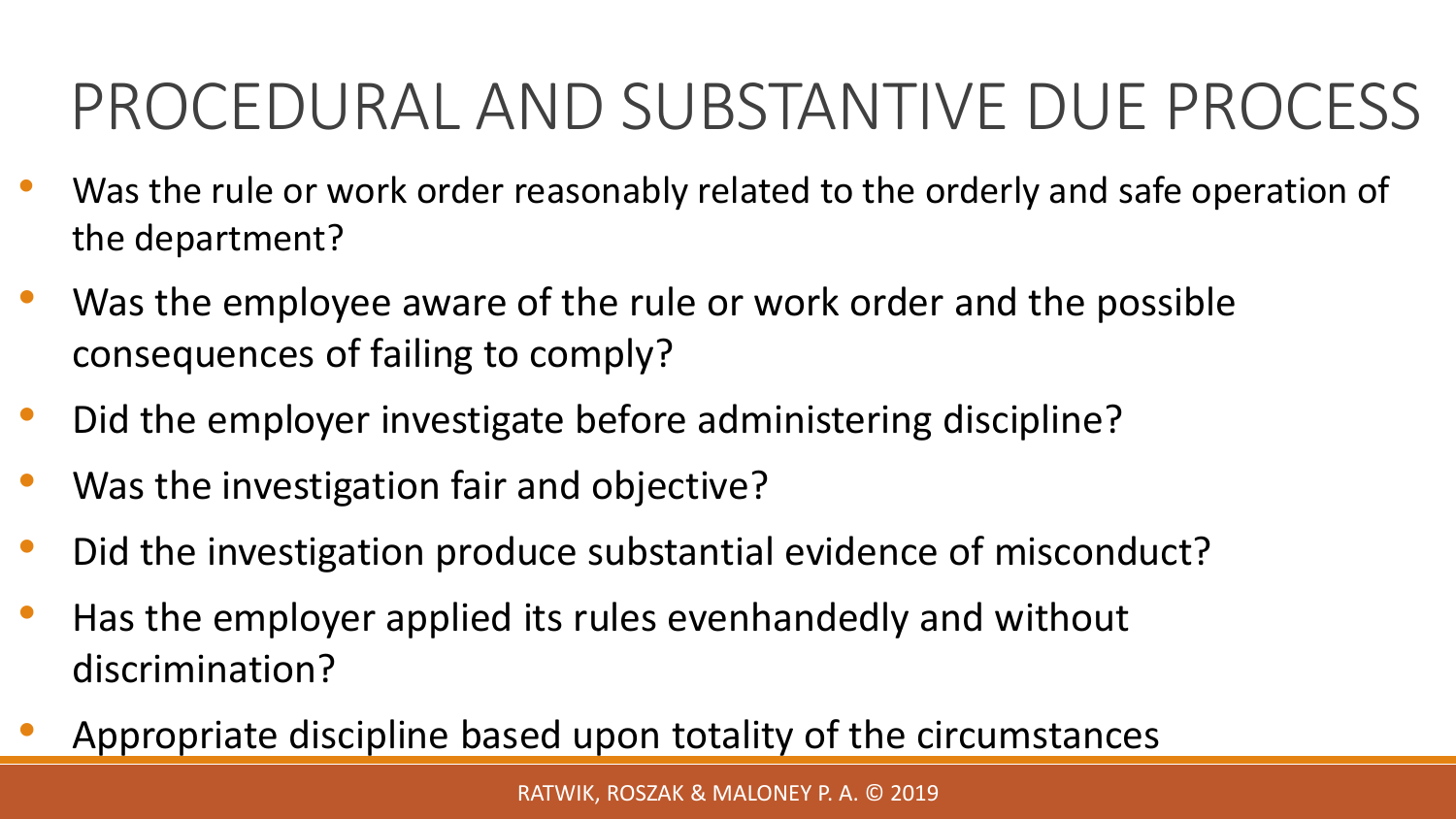# DISCIPLINE OF EMPLOYEES

- When do you discipline an employee and how severe should the discipline be?
- "Just cause"
- Employment "at-will"
- Progressive discipline
- Consider employee's prior disciplinary history
- Don't lock yourself into policies requiring lock-step discipline
- Treat similarly situated employees equally.
- "Similarly situated" does not mean that each employee who engages in the same misconduct must be treated in exactly the same way.
- Let the punishment fit the crime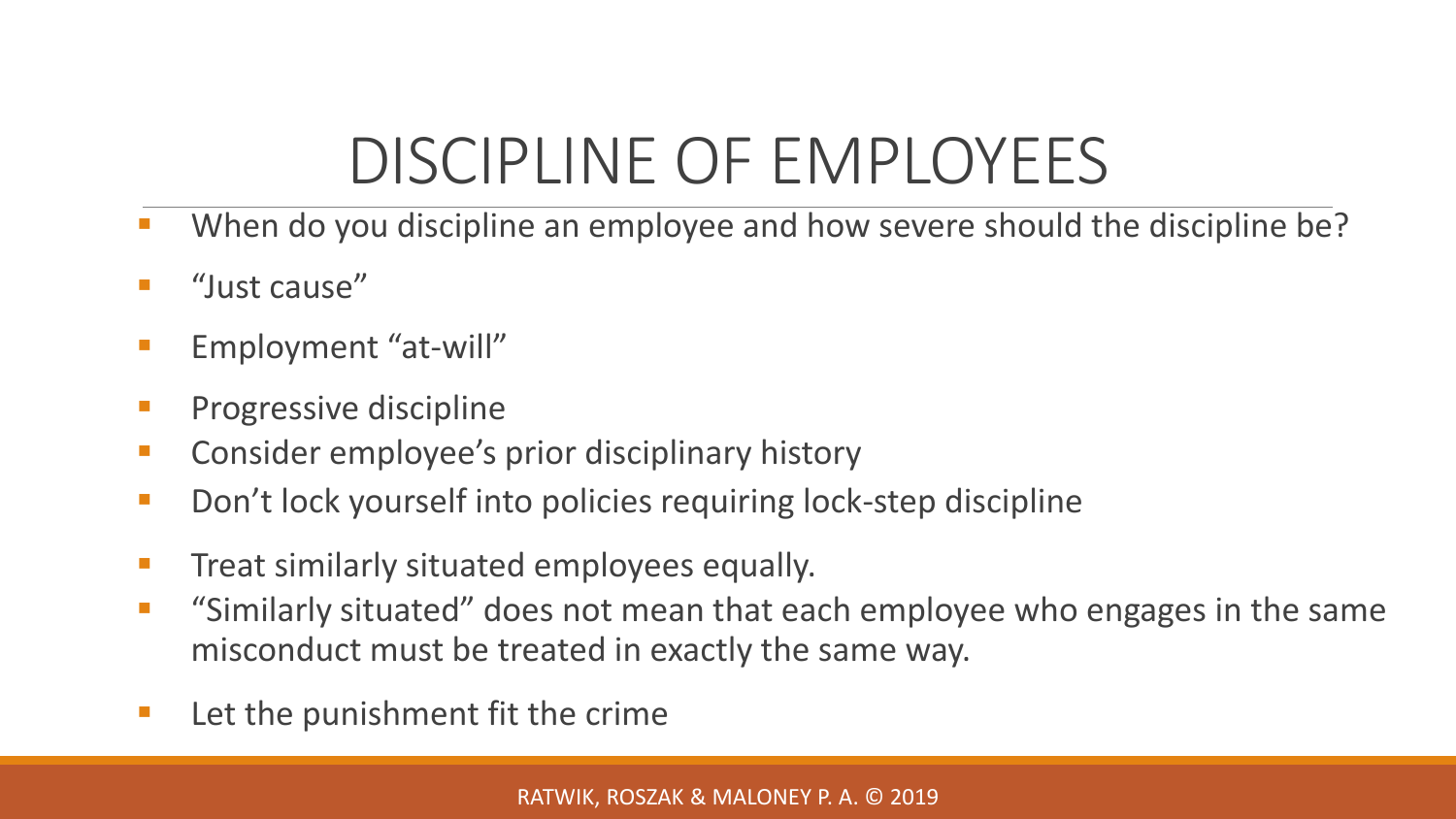# WHAT TO DO ABOUT THE LACK OF COLLEGIALITY?

- Rudeness.
- Disrespect.
- Passive-Aggressive Conduct.
	- Difficult to prove
	- Employee denies it
- Do not ignore it.
- Address it directly, both with colleagues and subordinates.
- Set expectations.

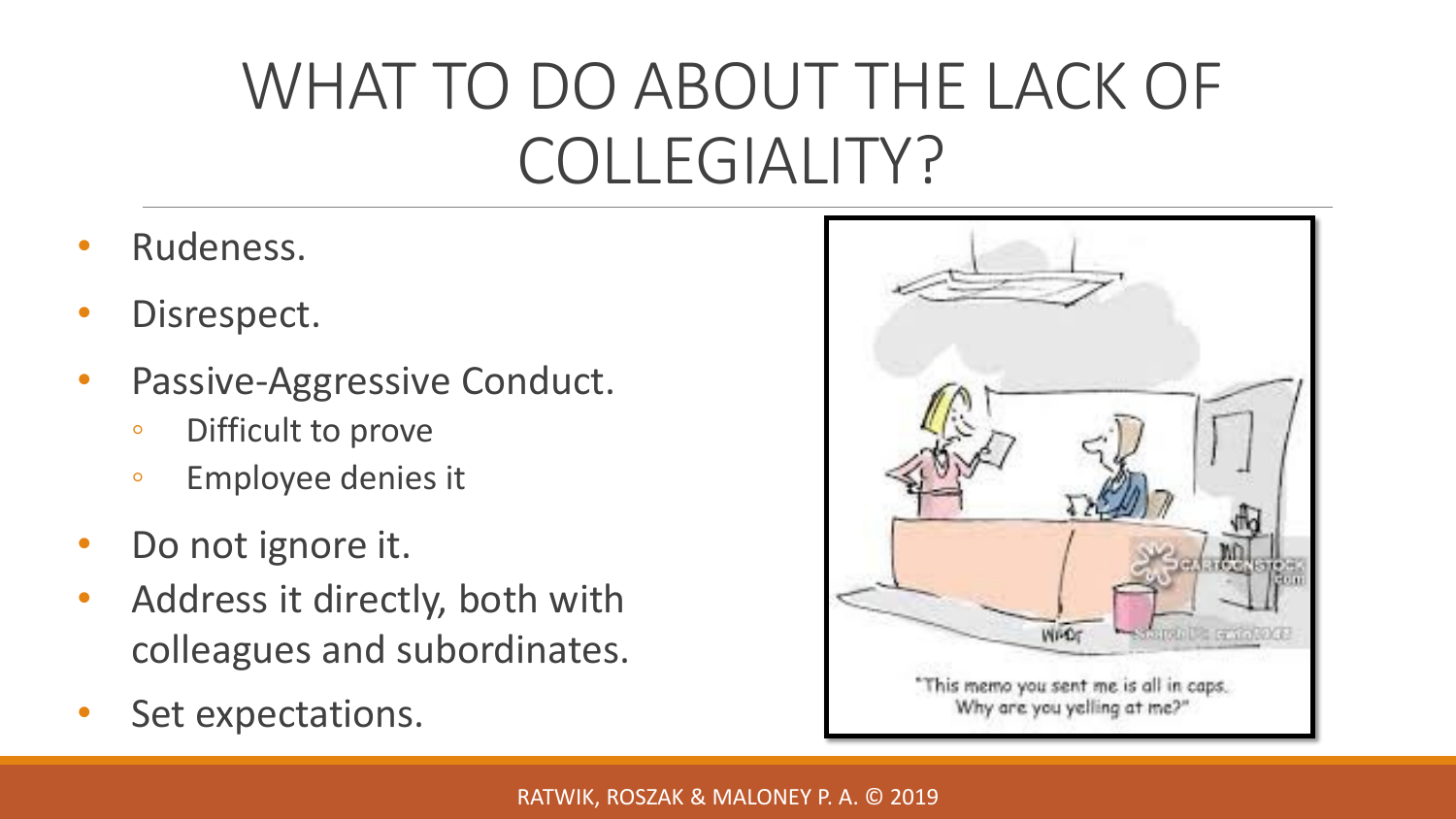# EXAMPLE: LACK OF COLLEGIALITY

- You raised your voice when speaking to your co-worker and refused to offer assistance when it was requested. When I spoke to you about this you were hostile and disrespectful to me, stating that it was not your responsibility to help your co-worker do her job.
- On at least five occasions over the last six months you have attended staff meetings where you have failed to participate in any meaningful way, have spent your time sending or receiving messages on your cell phone in an obvious and obtrusive manner, and have made rude snickering sounds, rolled your eyes or made other sounds or gestures of disapproval when people were speaking.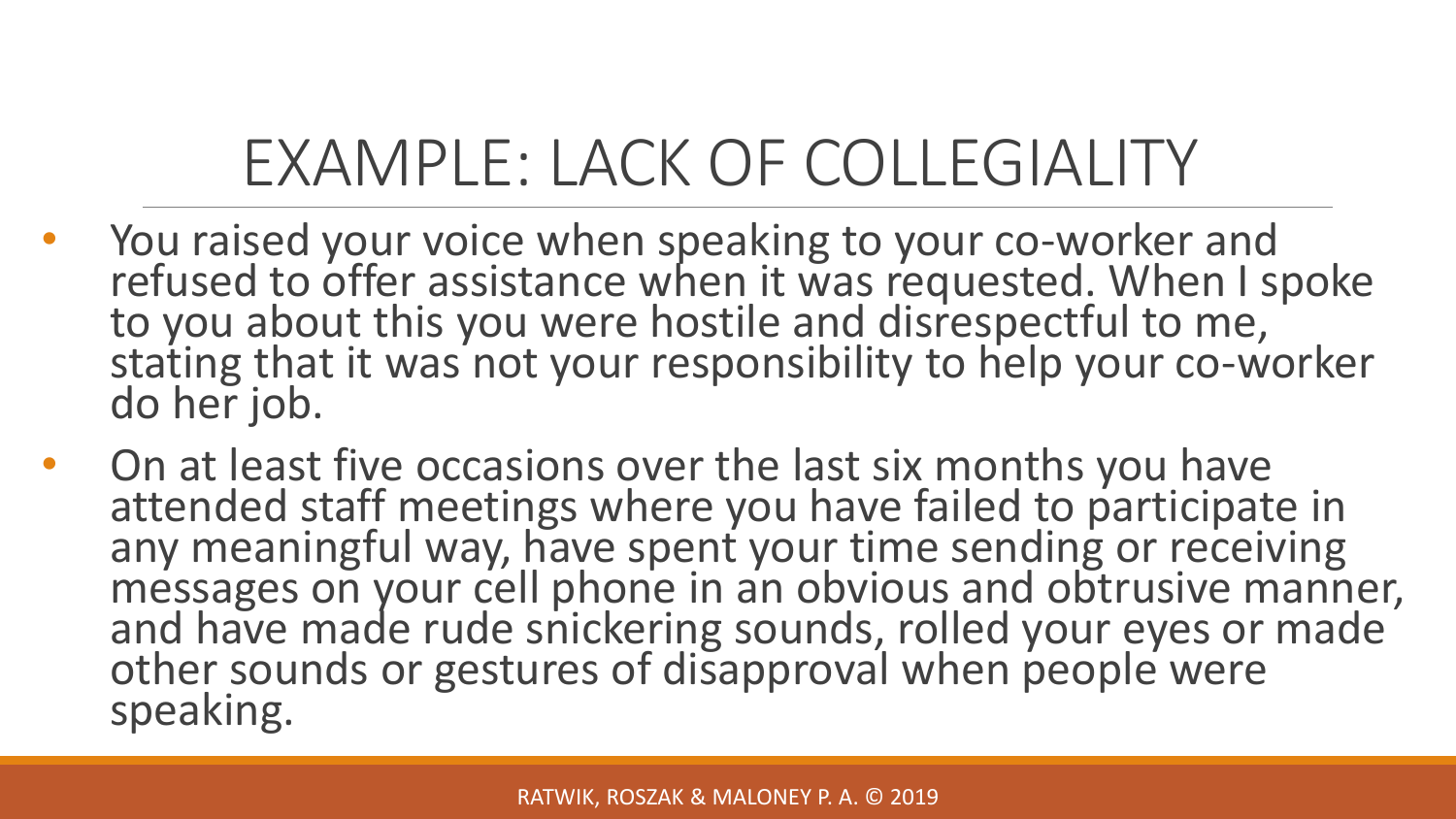#### ADMONITION

#### Your conduct is unacceptable. You must conduct yourself in a professional and respectful manner at all times.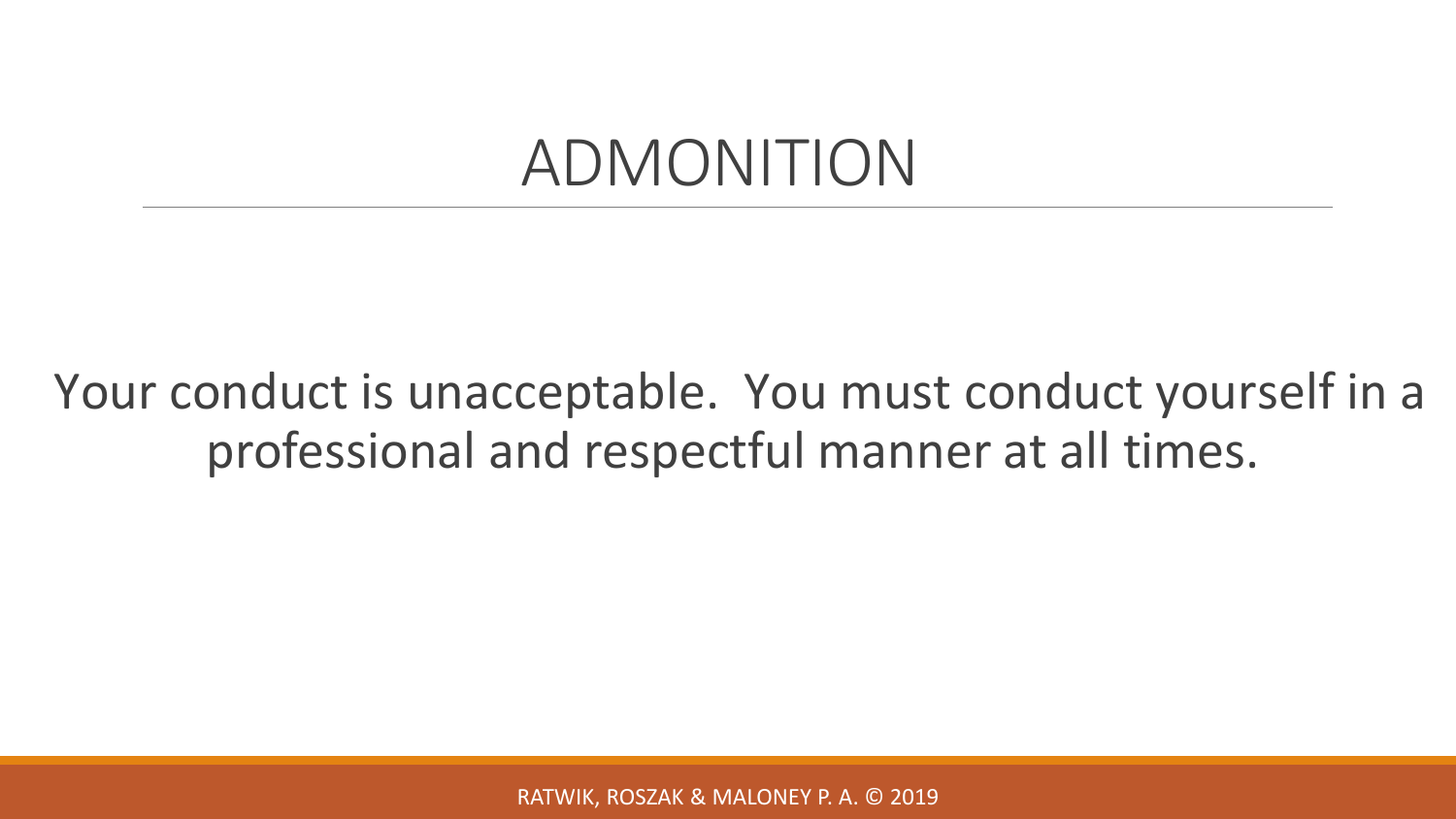# DIRECTIVES

- You are directed to refrain from raising your voice to any County employee or other individual you encounter in the course and scope of your employment, unless it is necessary such as in the case of an emergency.
- You are directed to promptly and politely respond to questions posed to you by co-workers if you are able to do so. Under no circumstances are you to be impolite or sarcastic to anyone asking for your help or communicating with you at school.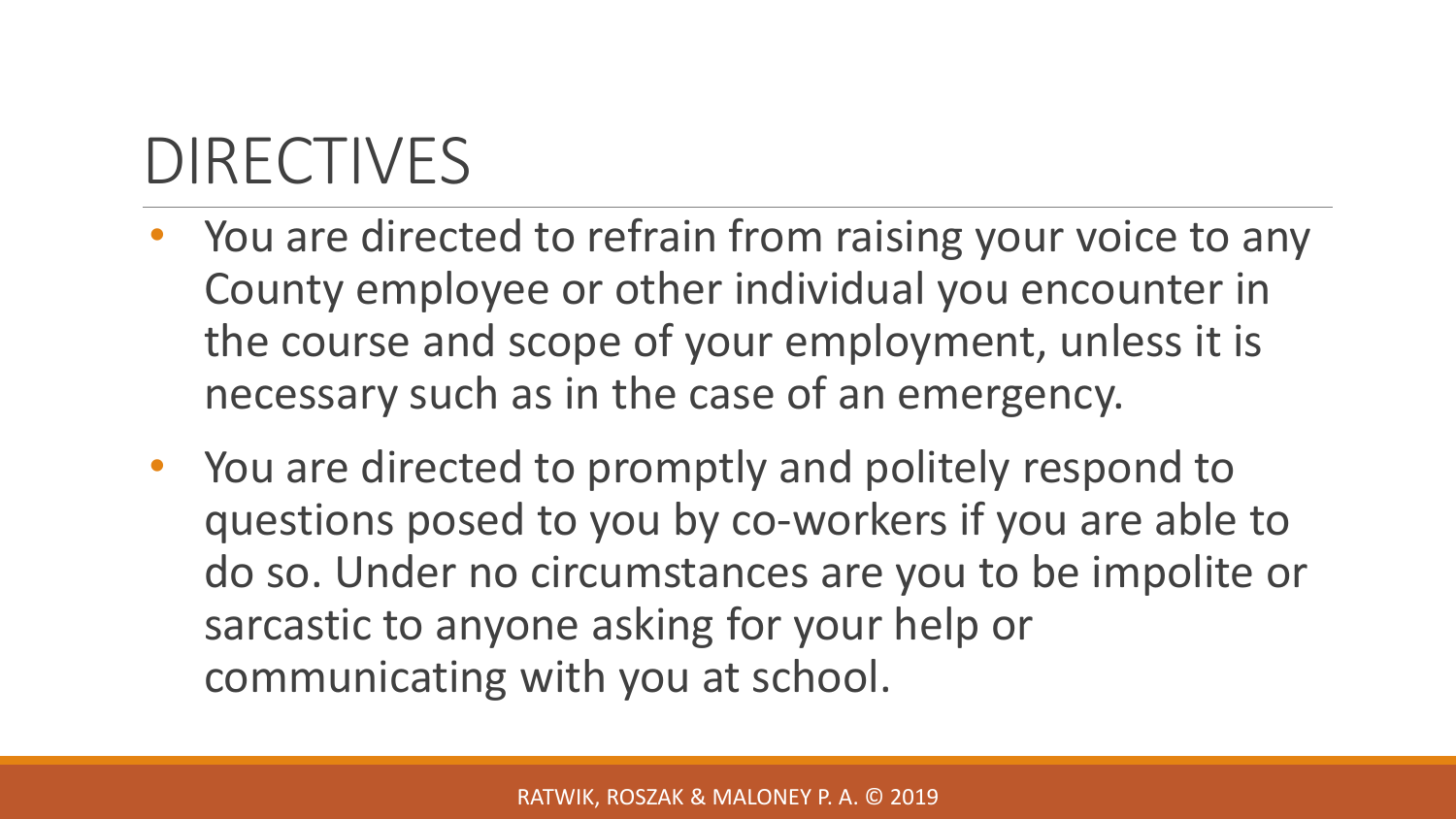# DIRECTIVES

• You must attend and participate in meetings in a professional manner. You shall not make sarcastic remarks, sounds or gestures. You are not to bring your cell phone into any meeting unless specifically authorized by me and if so, you may only use it to schedule other appointments.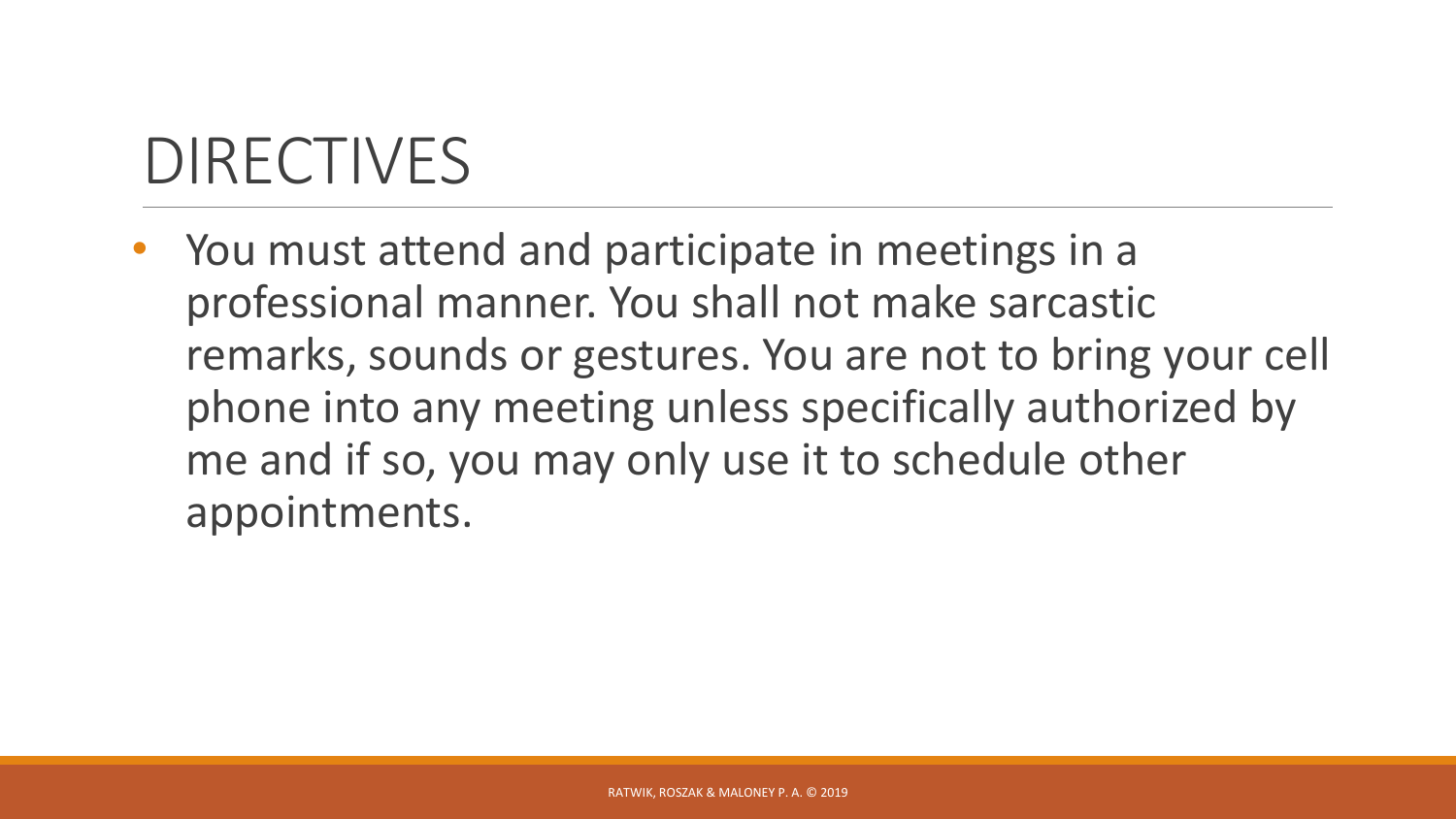## **CONSEQUENCES**

Failure to comply with these directives may result in disciplinary action, including possible termination of your employment.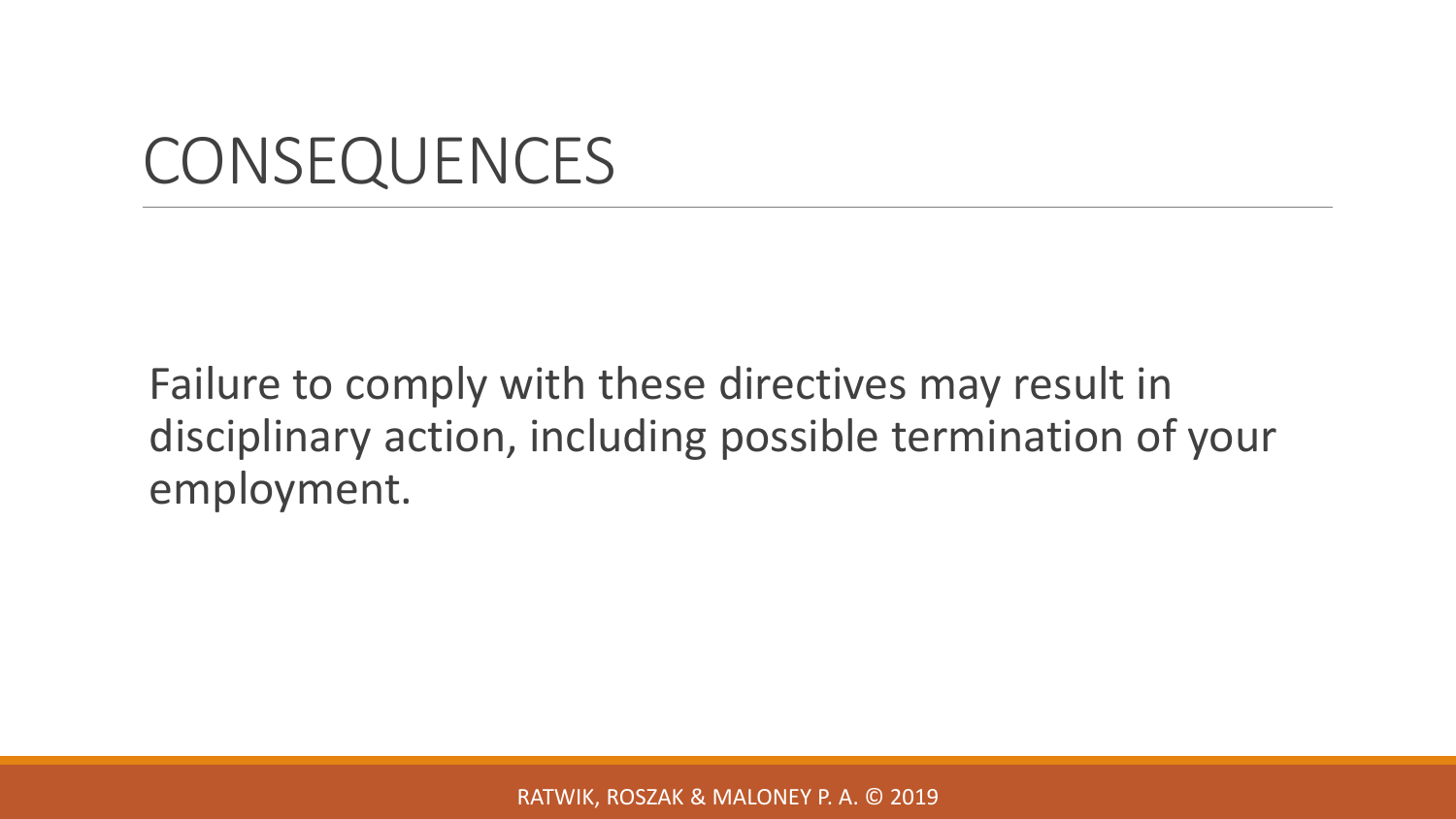#### TERMINATION

Anoka County and LELS

Deputy Terminated Following Gross Misdemeanor Stalking of Female Deputy

◦ Not a Felony which would have resulted in loss of license

◦ Discharge Upheld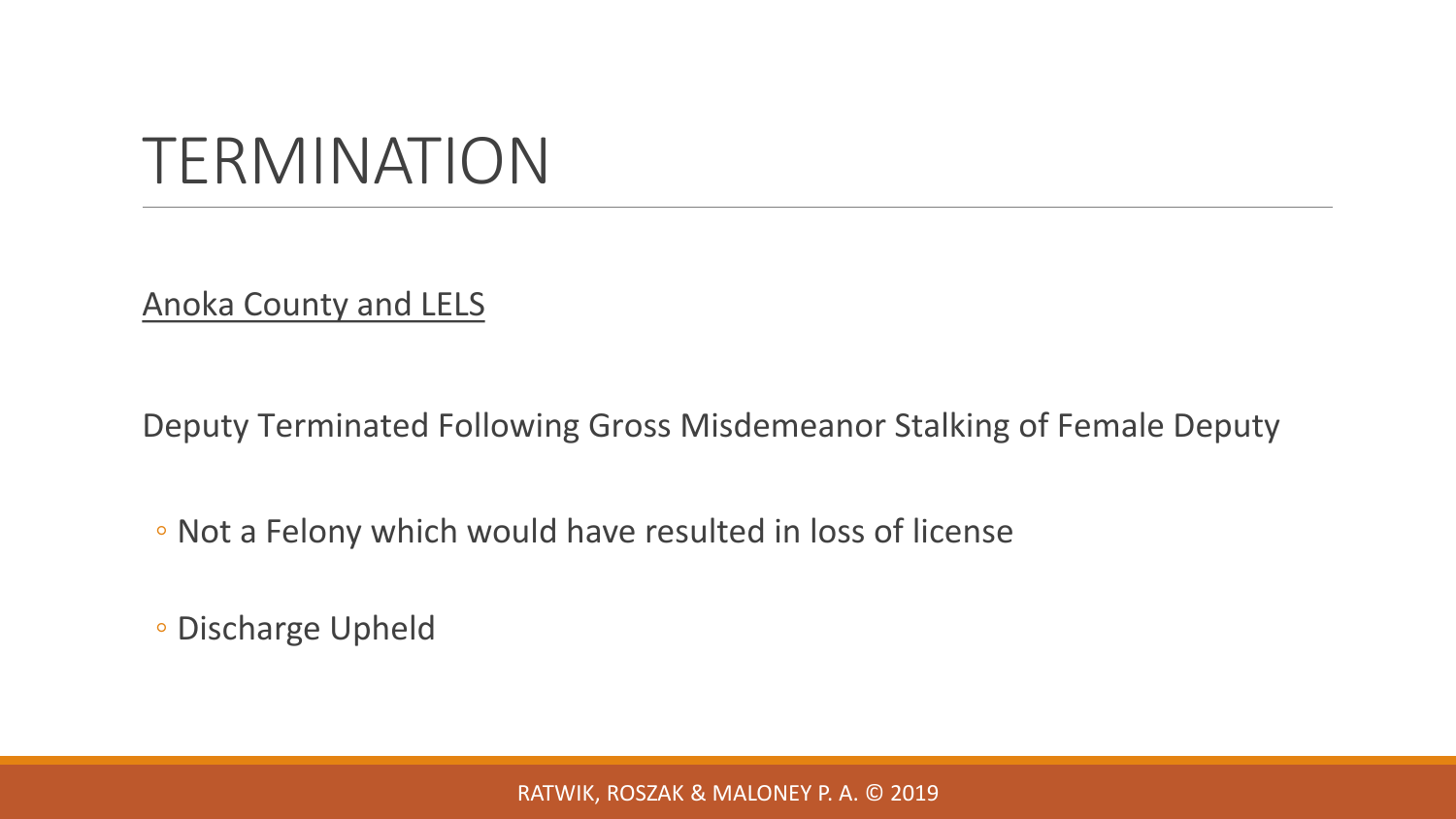## TERMINATION REDUCED TO SUSPENSION

#### State of Minnesota and MAPE

Sexual harassment. Showed sexually explicit picture to female coworker. Continued asking her to lunch after she said no.

Award: Reduced Termination to 1 week suspension. Unwelcome actions did not amount to sexual harassment. Failed to consider good work record. Inappropriate use of computer and showing photo warranted suspension.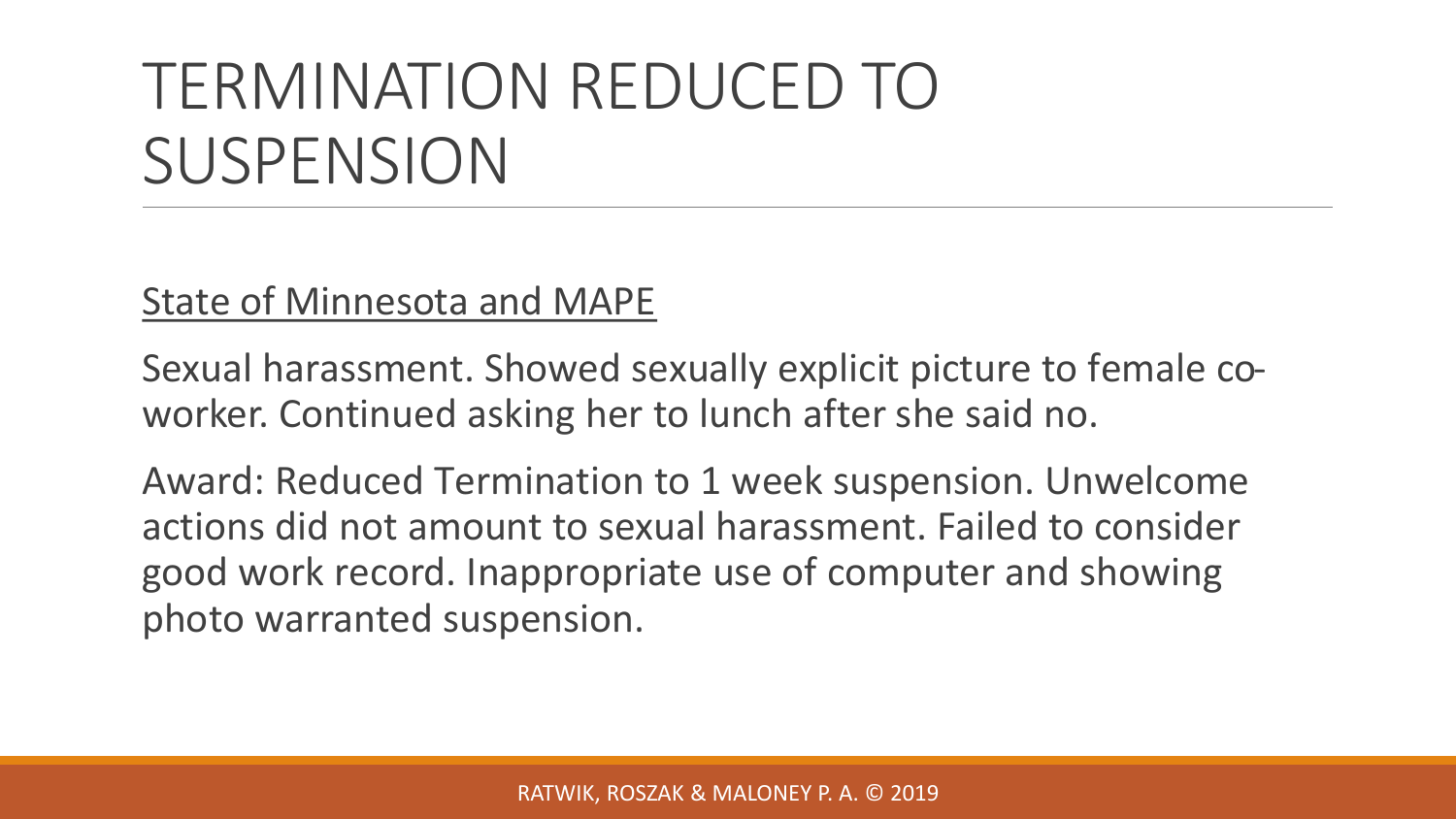## TERMINATION REDUCED TO SUSPENSION

#### Ramsey County and LELS

K9 Officer got drunk and beat his dog. Plead guilty to animal cruelty misdemeanor.

Award: Reduced Termination to 7 month suspension without pay (reinstated w/o back pay) Officer attended rehabilitation program. County had allowed him to remain on the job for 4 ½ months after the incident before terminating him, showing he was not a threat. 20 year employee.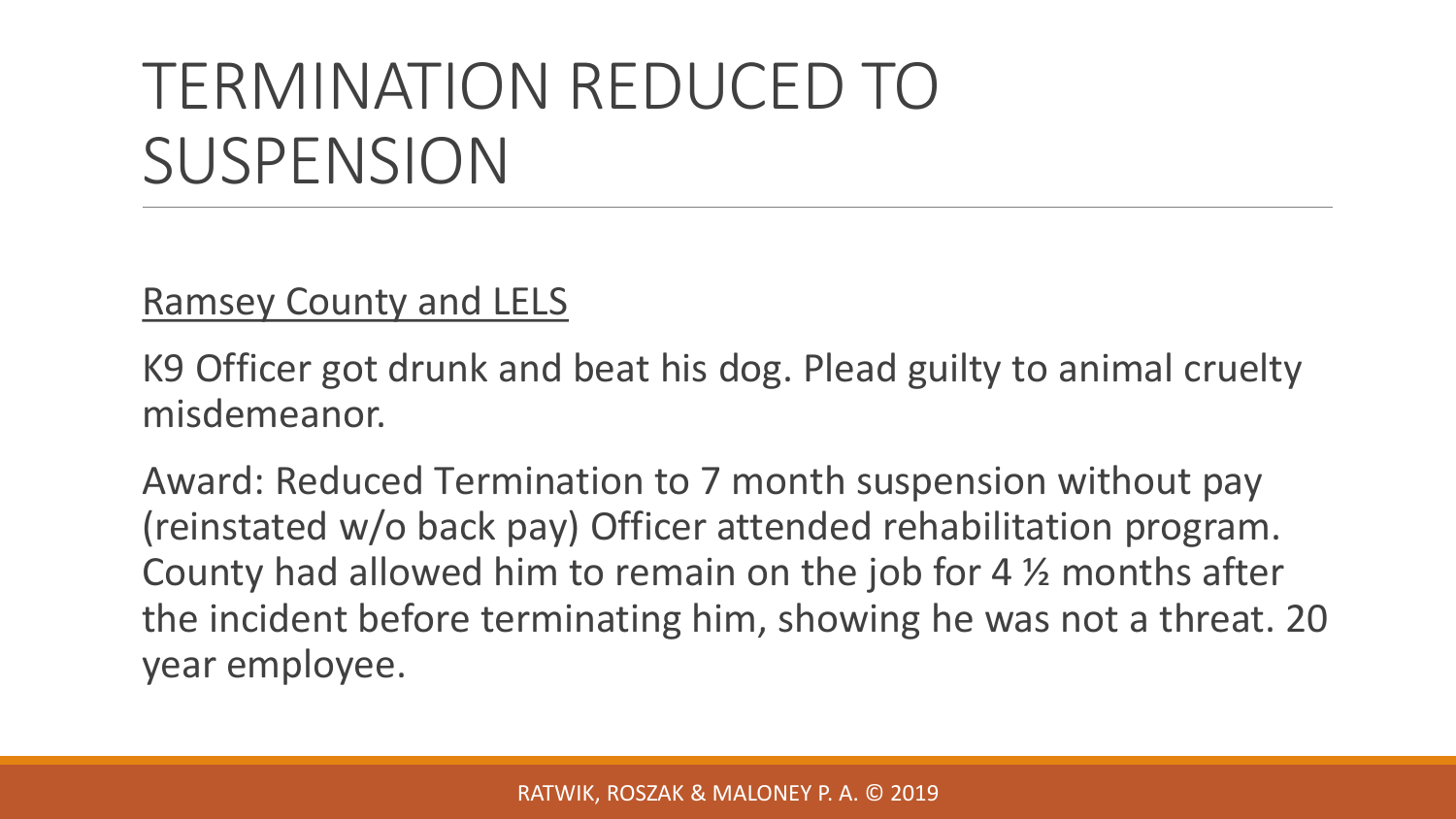## TERMINATION REDUCED TO SUSPENSION

Minnesota Employment and Economic Development and MAPE

Job Counselor translated Spanish to English for private company while at work.

Award: Reduced Termination to 10 day suspension. Supervisor had okayed the practice, employee had not been paid for it and was 16 year veteran with no discipline history. 23 emails of translation activity over 2 years.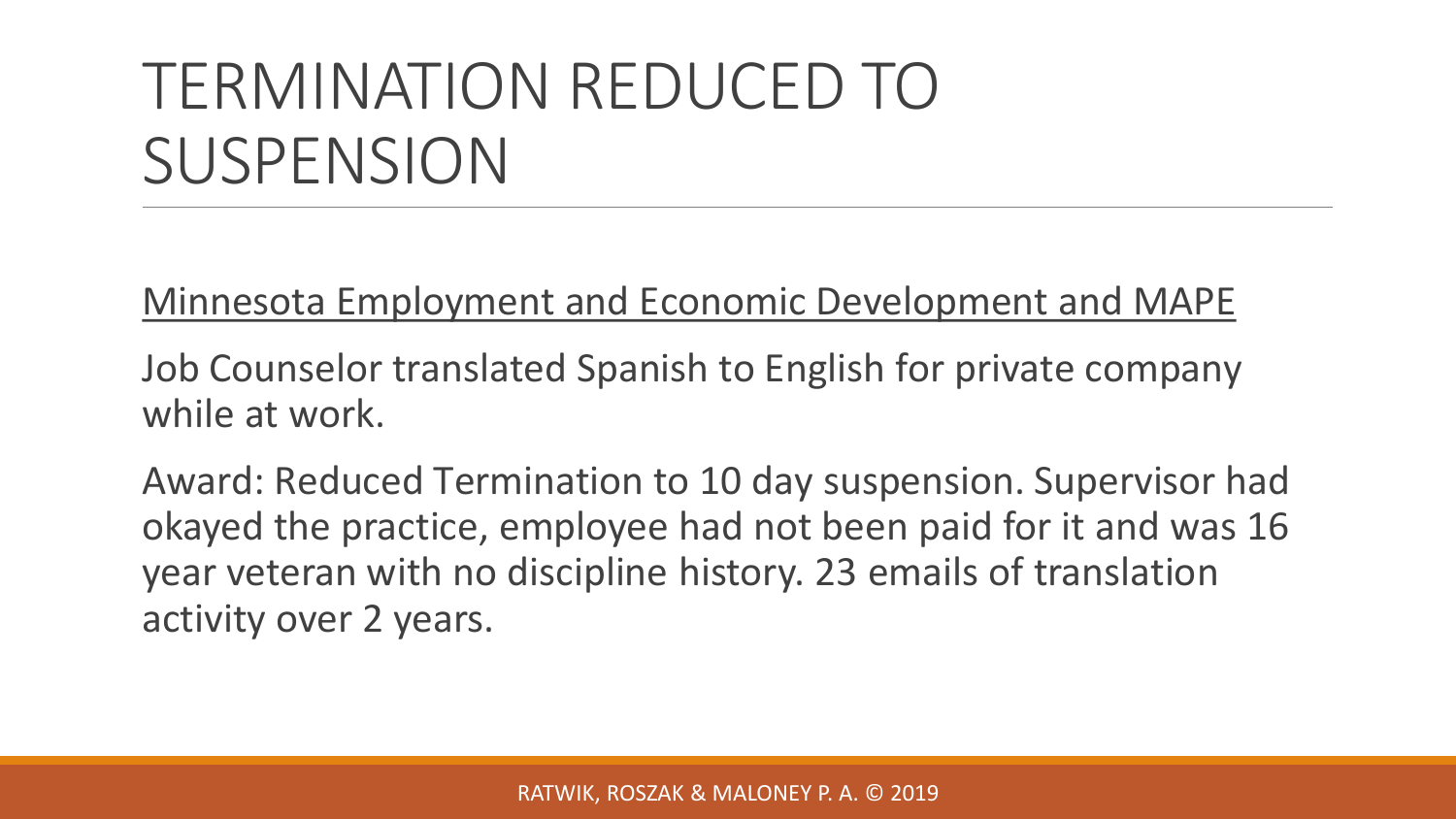# TERMINATION UPHELD

#### Mower County and LELS

- Jailer terminated to removing private inmate data, including medical data, as well as security policies and other documents from the jail.
- Female jailer suspended 10 days and LCA for related offenses, but she did not remove private inmate data.
- Discharge Upheld.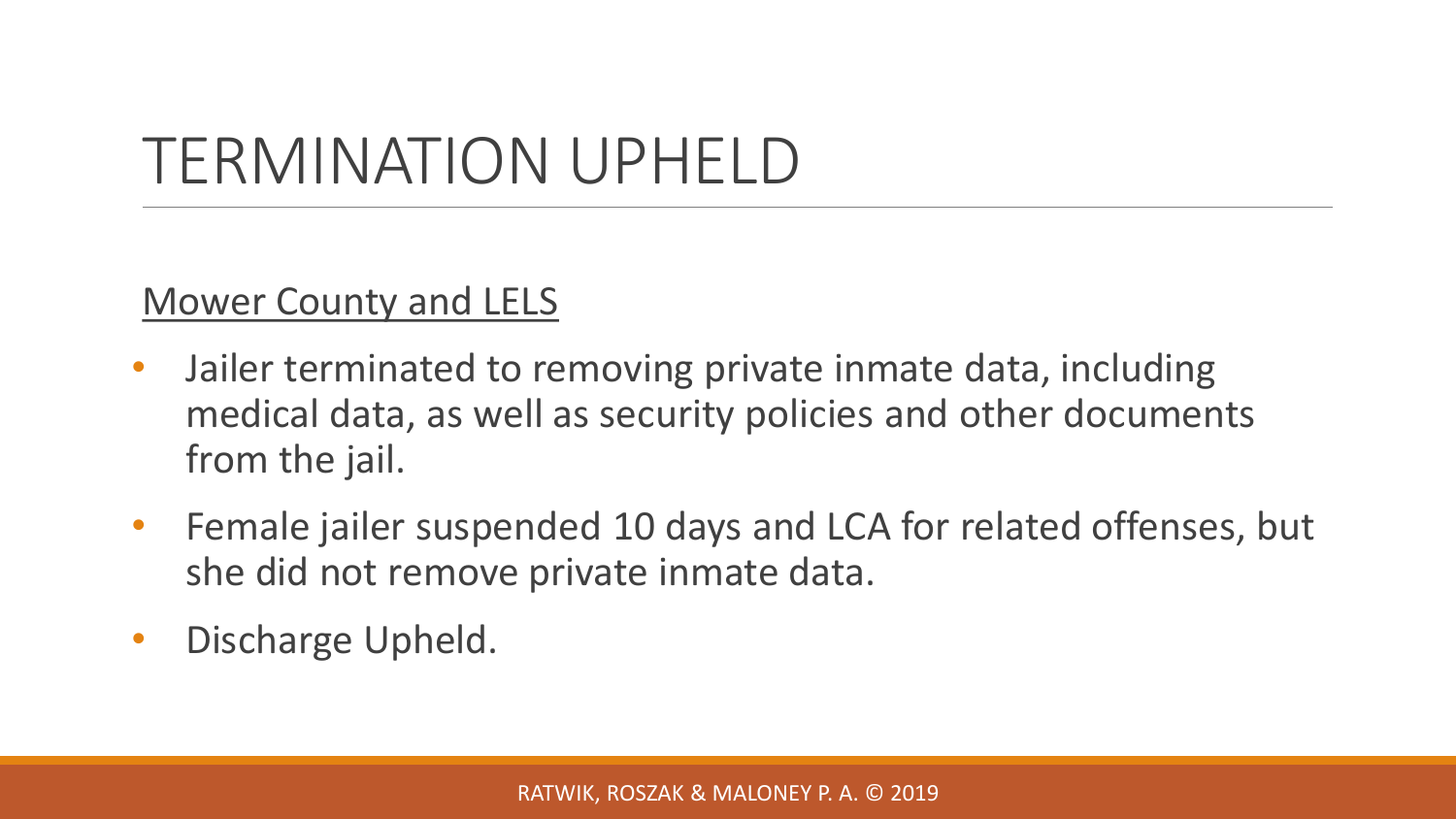# TERMINATION REDUCED

#### Douglas County and Teamsters Local 320

•License Center Employee looked up man who she read in the news had been missing. She clams she was being a good Samaritan, but she did not report her suspicion that she recognized him or thought he had been in the License Center to a supervisor or law enforcement.

•Her conduct violated the Drivers Privacy and Protection Act and she was suspended for using the system for 30 days, with a warning that anyone abusing the system after 8/1/2018 would be permanently banned.

•County moved to terminate on the grounds that she violated the law, placed County at risk of legal liability, singed agreement every day to comply with the rules when she logged in and that she missed the state permanent prohibition by less than 90 days.

•Termination reduced to 7 month suspension without pay.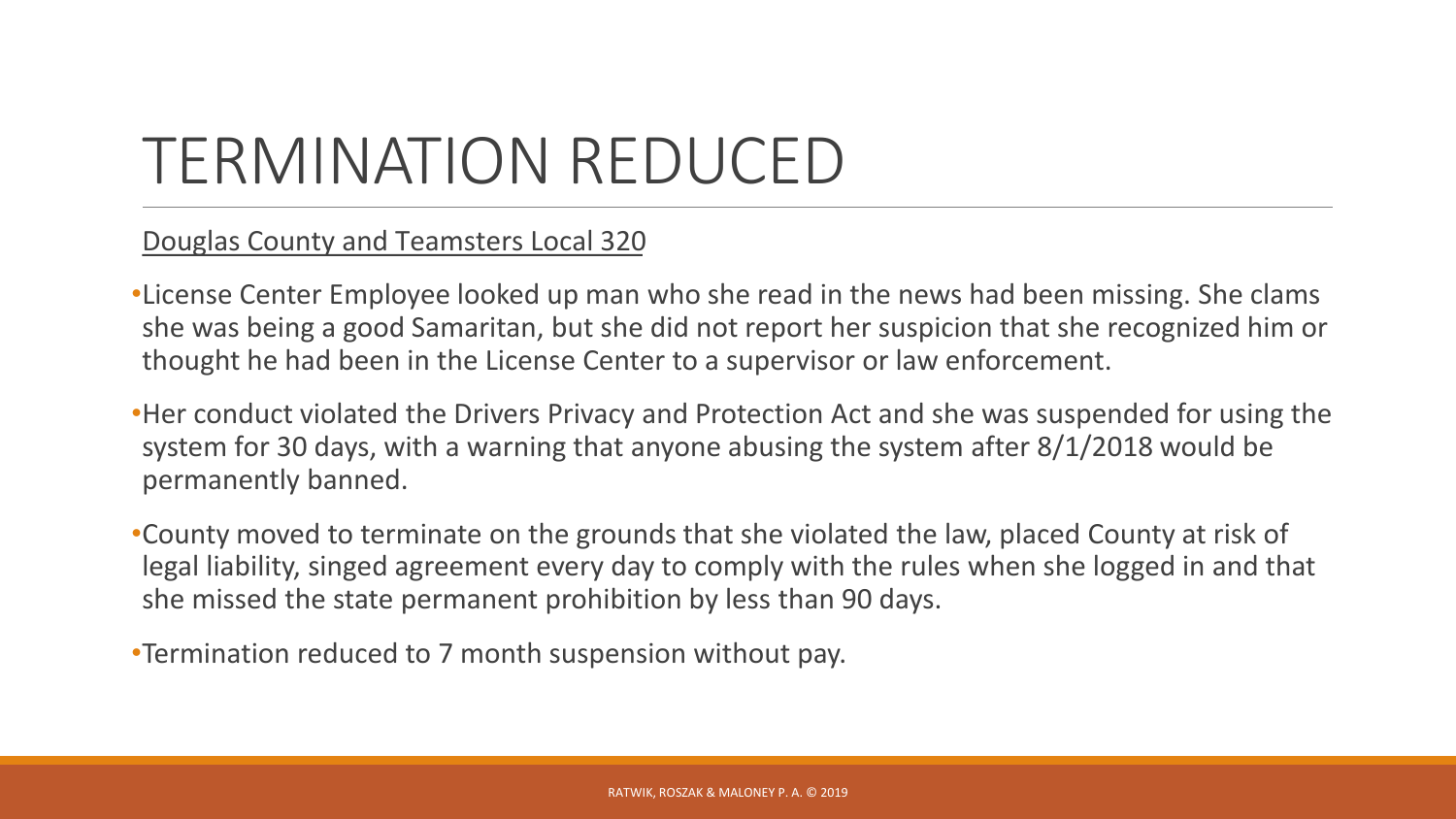# LAST STRAW TERMINATION - UPHELD

Pennington County and IUOE-49

- "Last Straw" discharge 11 priors. Misconduct that alone is not cause for discharge is sufficient based on number of chances given in progressive discipline.
- EE drove a seriously overloaded trailer and sarcastically asked supervisor, "is that enough dirt for you?"
- Discharge Upheld.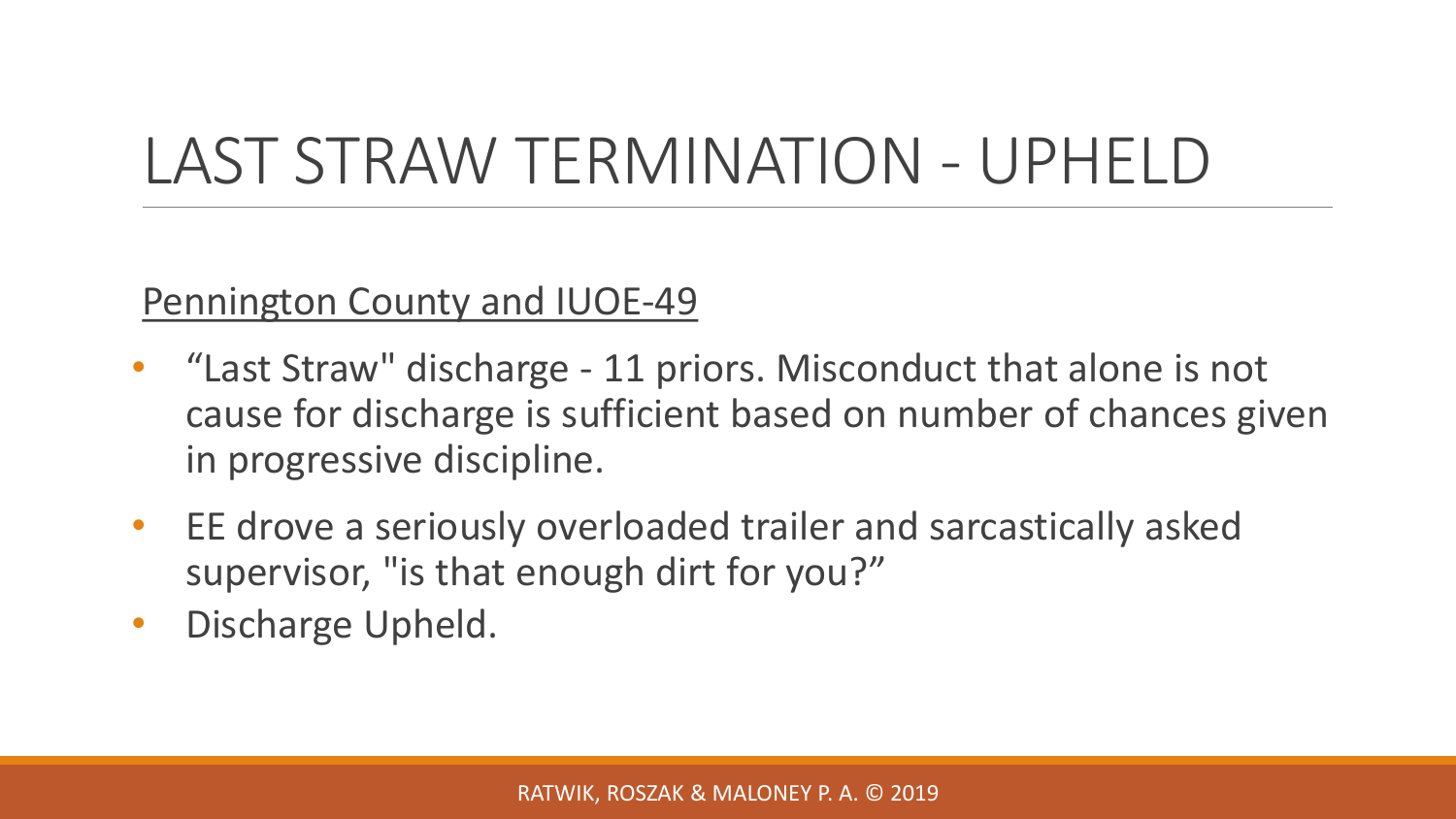# Imposing Discipline

#### •Typically immediate supervisor.

- •Supervisor should consult with the personnel department prior to imposing discipline.
- •Document all disciplinary action.
- •Don't discipline when you are angry.
- •Impose discipline privately.
- •Consider having a supervisory witness present.

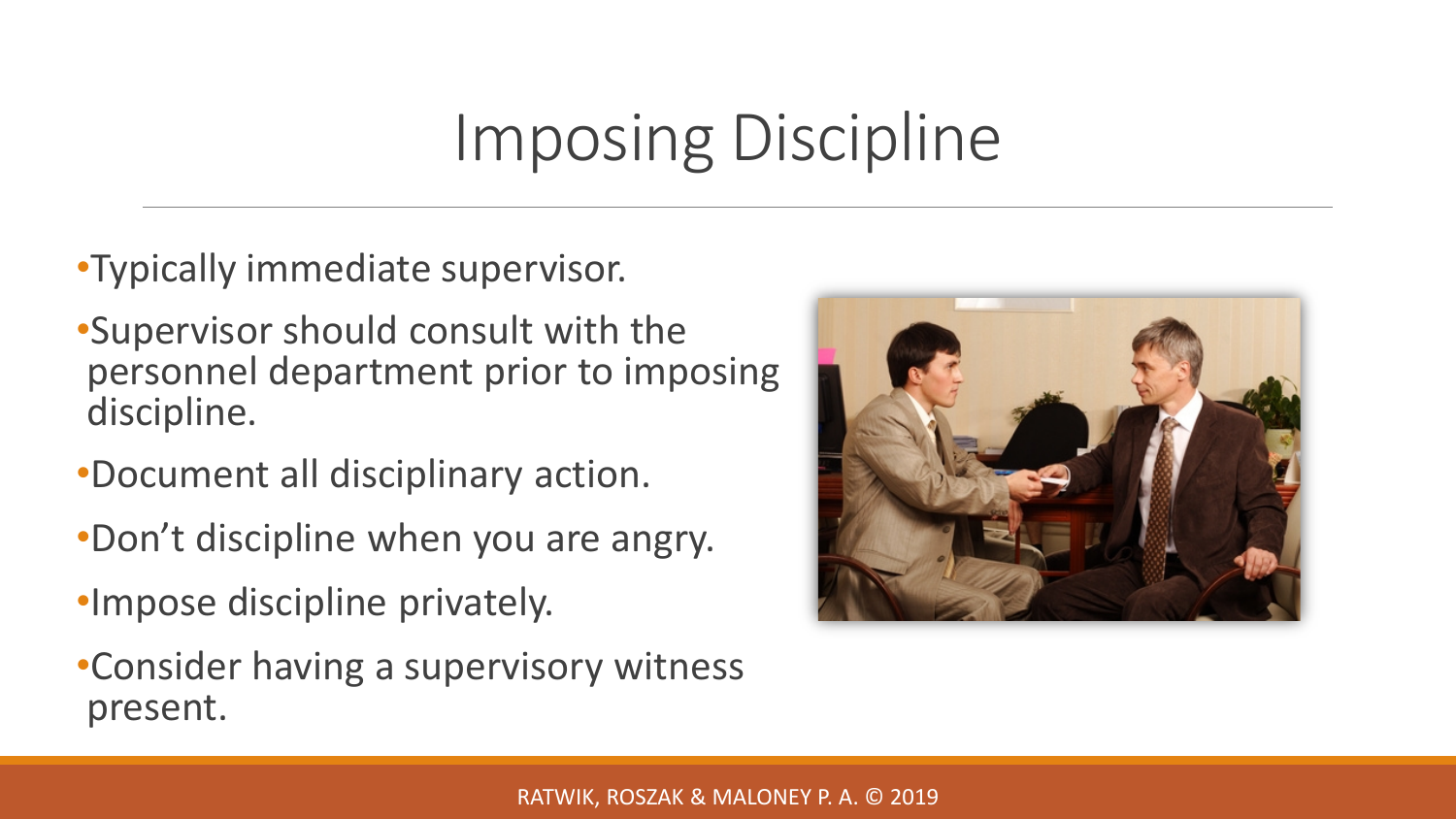# Discharge of Employees

- Pre-Termination Hearing Rights
- Post-Termination Hearing Rights
- **Keep Trying**
- Unemployment

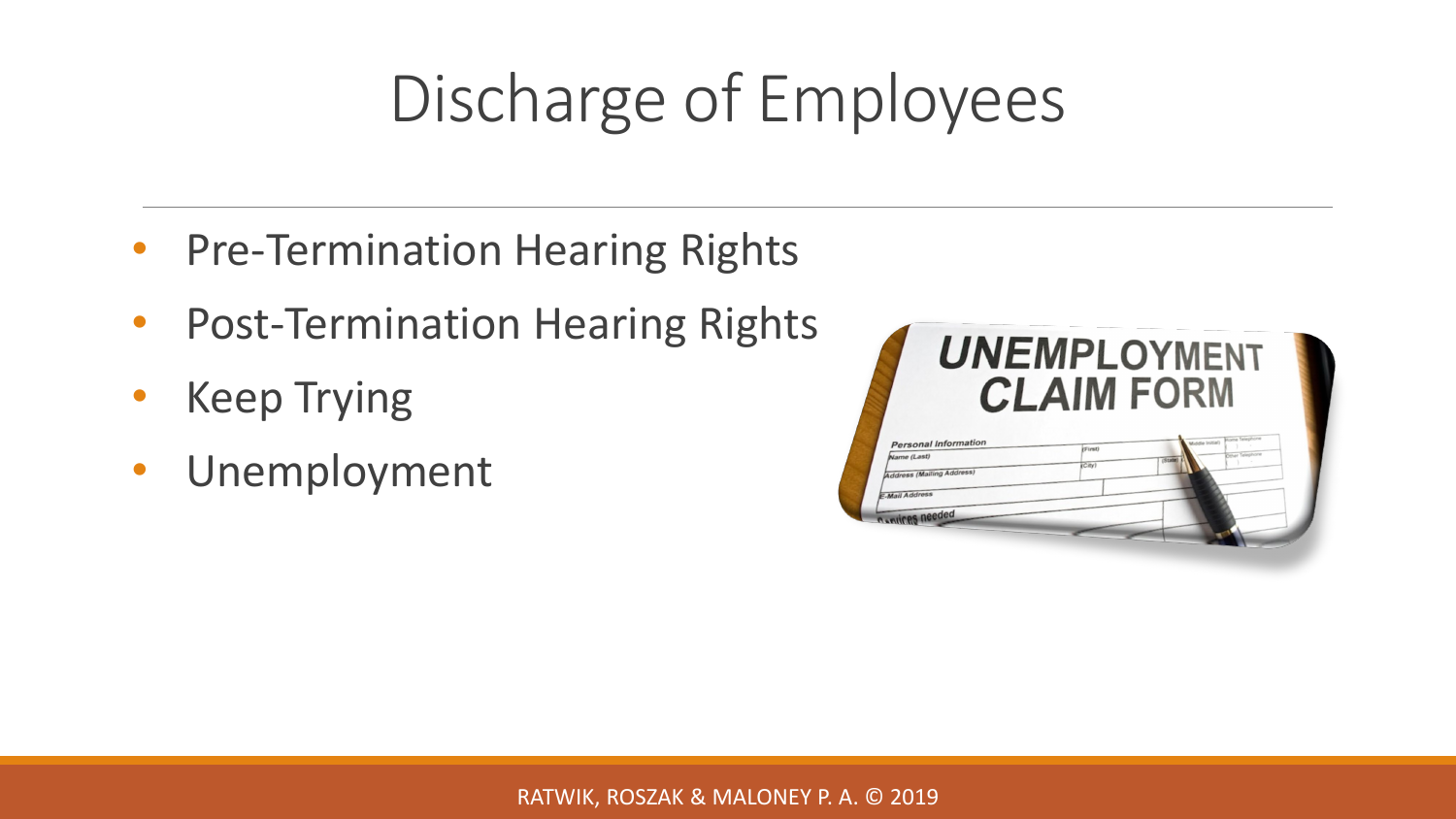# Loudermill

•Conduct after investigation but before imposing termination or suspension.

- May provide basic written listing of grounds prior to meeting.
- •While courts have held that investigation/Loudermill can be the same if there is a hearing process later, arbitrators expect separate meetings.
- •Do not have the termination letter present in the room when you conduct the Loudermill!
- •Do not give the employee the termination letter if the employee is being given time to consider resignation.
- •Make sure that a decision is not made simultaneously with the Loudermill. Take a break and talk through what the person said.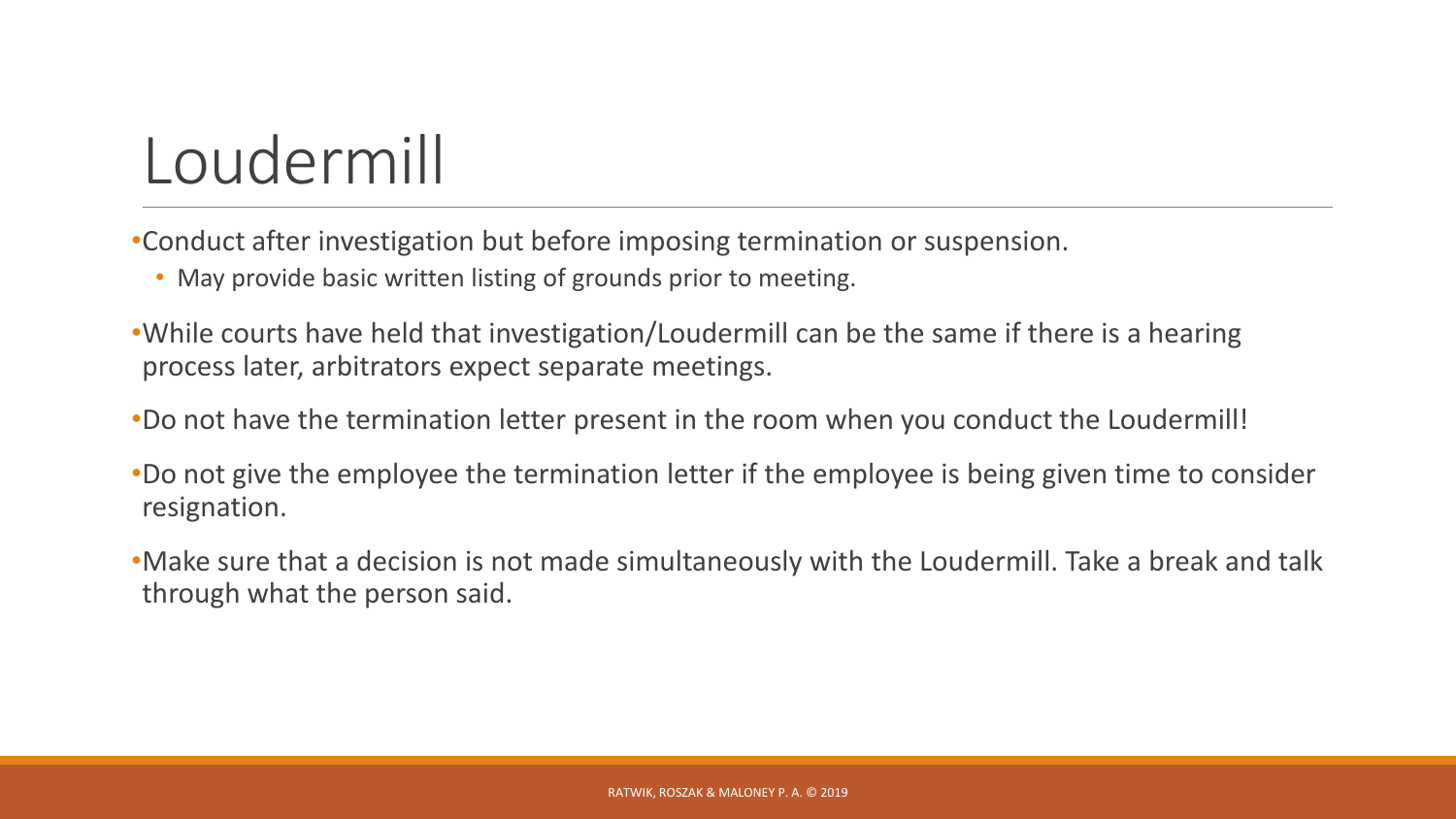#### TERMINATING EMPLOYEES



Consider preserving electronic records when an employee resigns or is terminated under circumstances which may later result in litigation.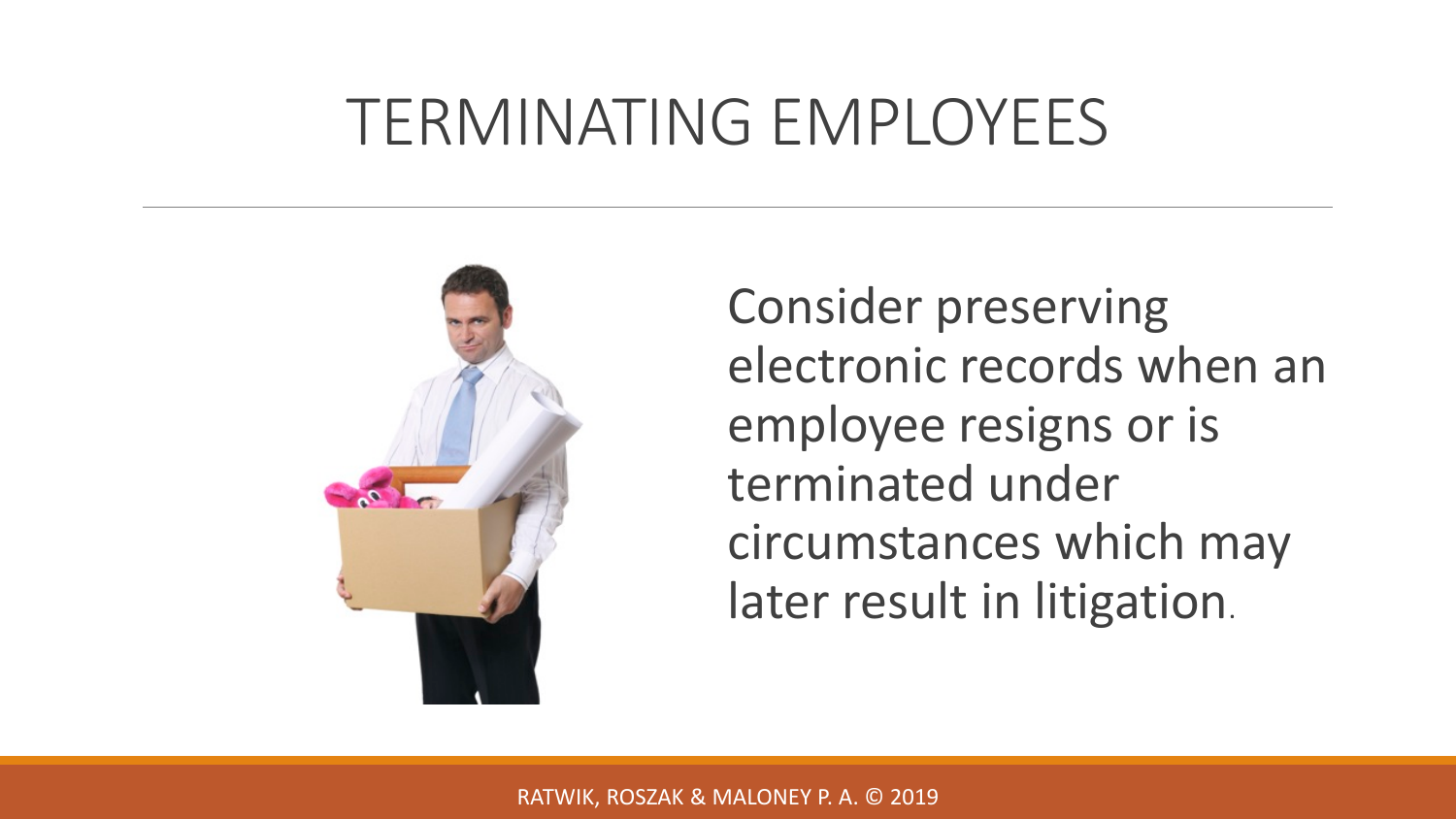#### PEACE OFFICER DISCIPLINE PROCEDURES ACT



- Before taking statement, a written complaint must be on file.
- Officer must be given written notice of charges before interview.
- Officer must be given a *Garrity*  warning.
- Officer has the right to representation.
- Interview must be recorded.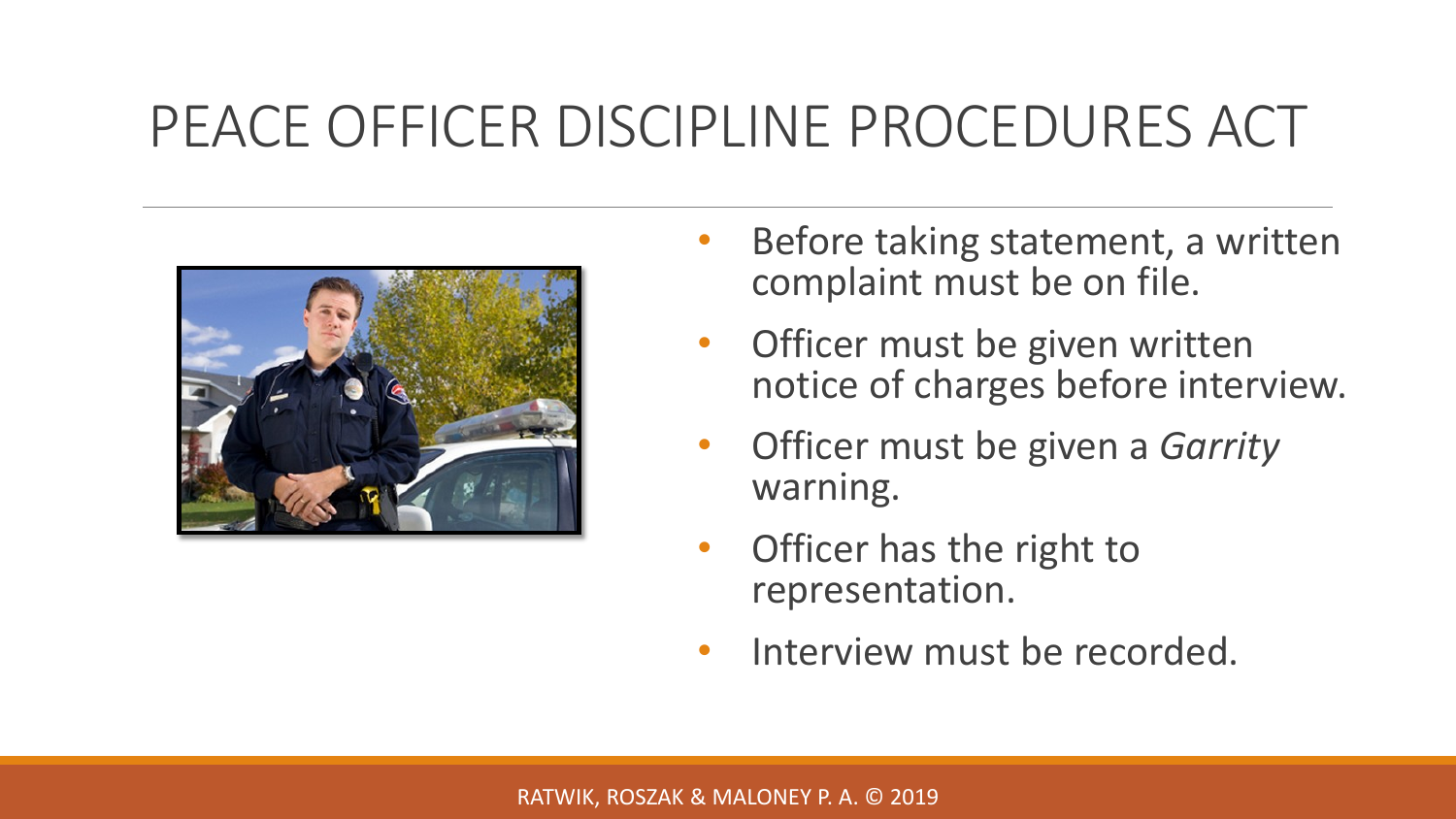# VETERANS' PREFERENCE ACT

- Provides certain protections and benefits to military veterans.
- After the expiration of a probationary period, veterans can only be removed from public employment for incompetency or misconduct.
- Must be given a written notice of the right to a hearing prior to discharge.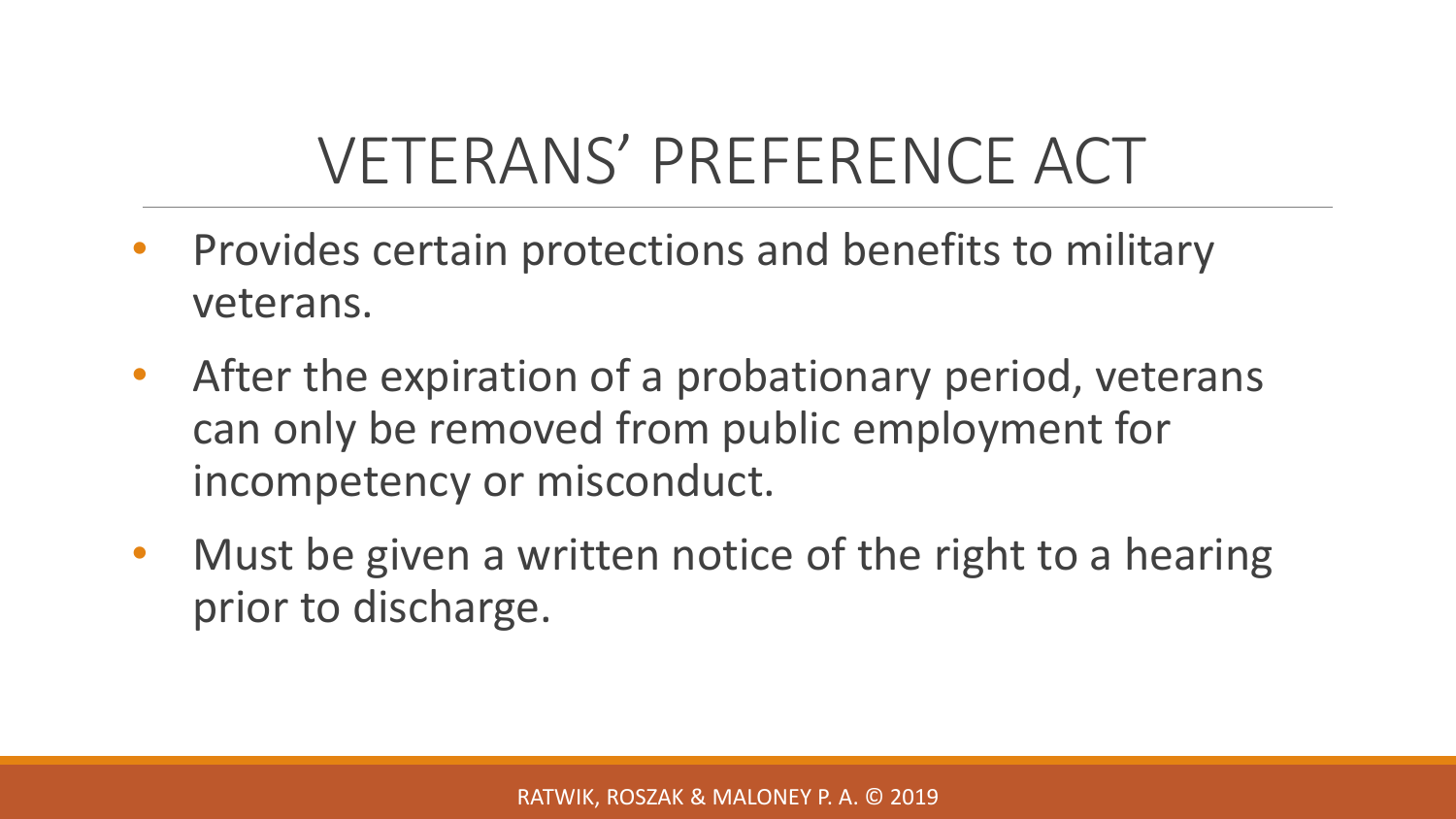### IS THE EMPLOYEE A VETERAN?

- Employer may request copy of DD 214.
- Employer should consider referencing this requirement on job application.

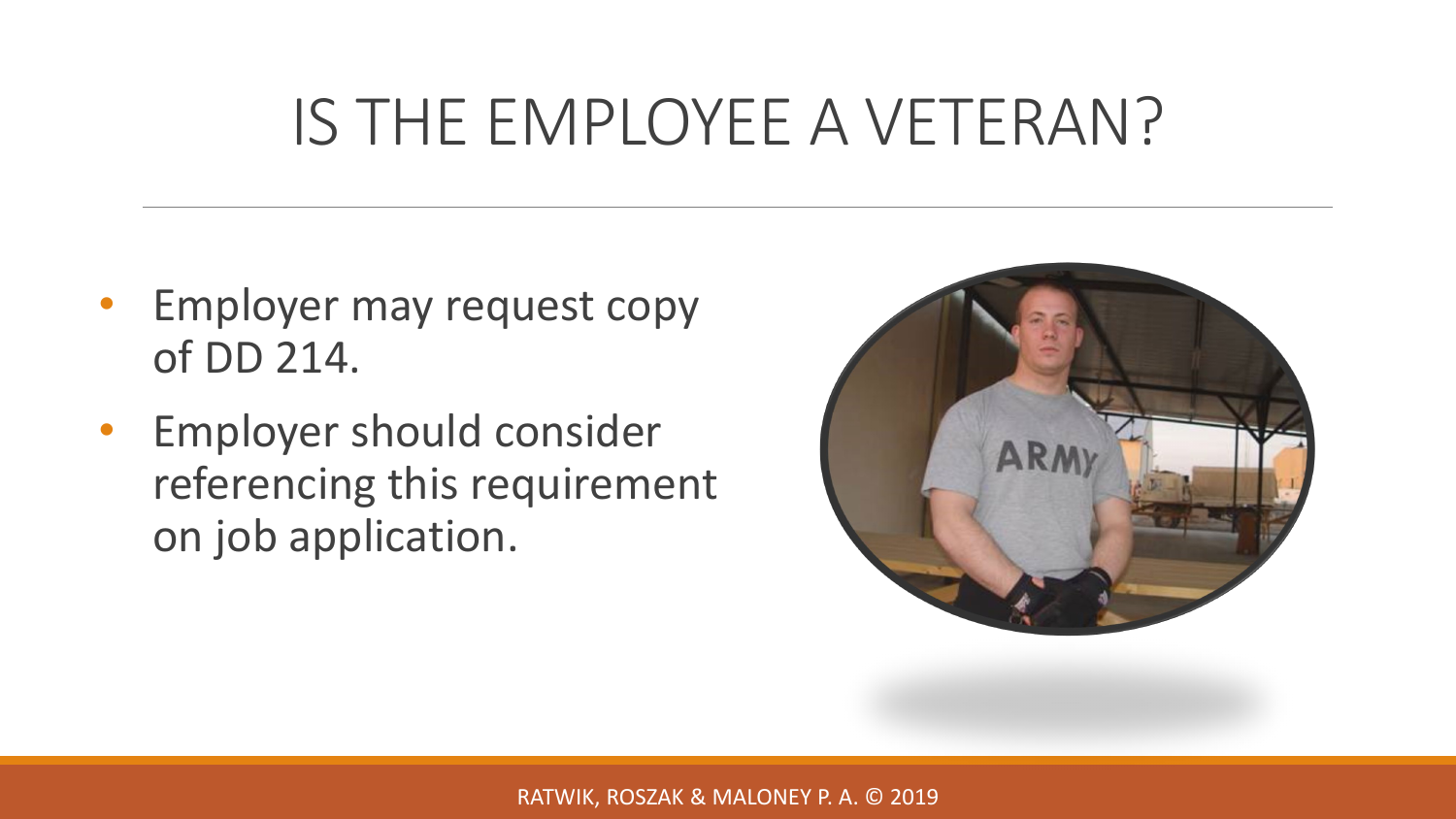### VETERANS' PREFERENCE



#### Excluded positions:

- Department head
- Chief deputy
- Confidential employees

#### RATWIK, ROSZAK & MALONEY P. A. © 2019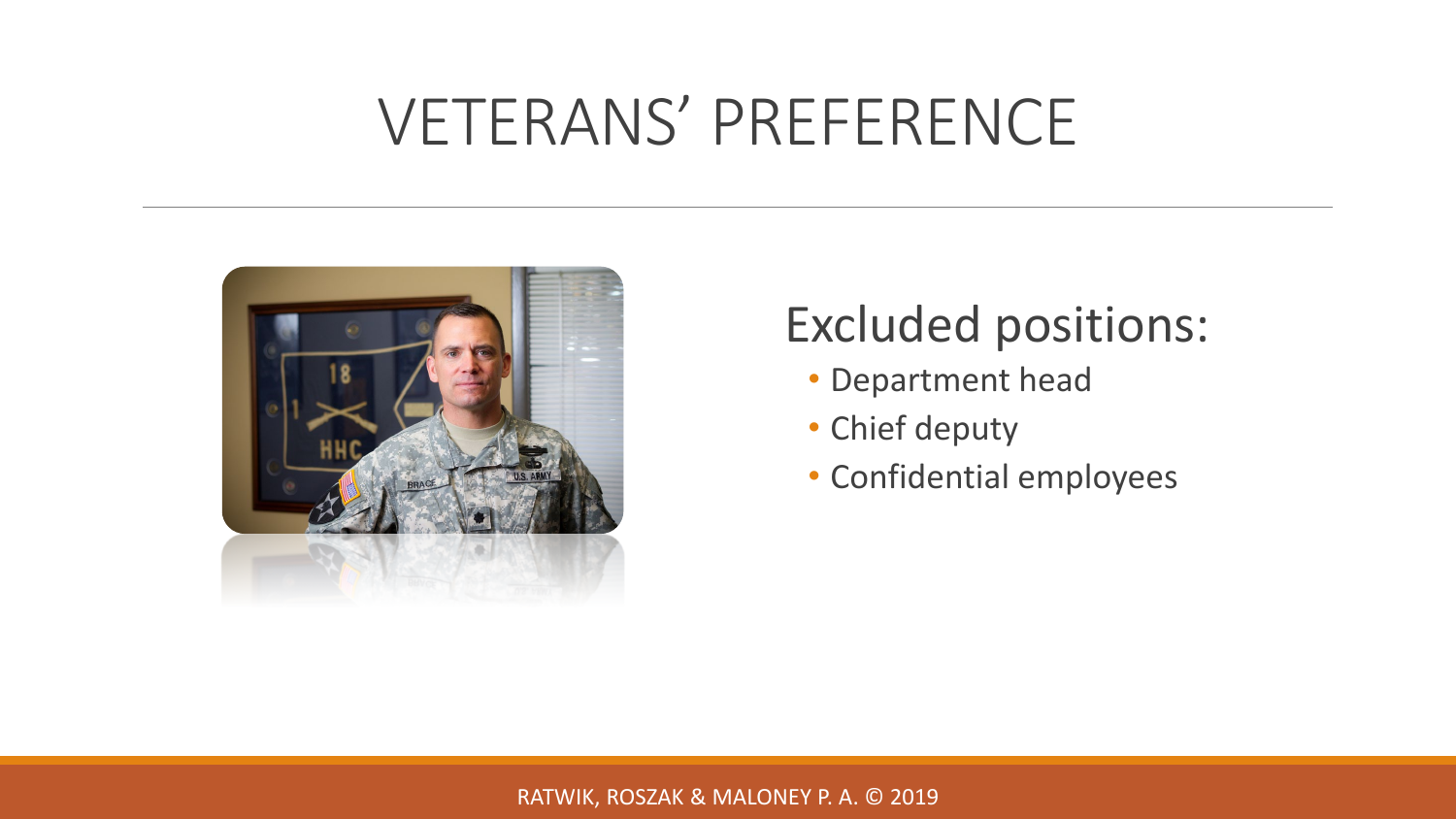# NOTICE OF INTENDED TERMINATION

- Written charges.
- Within 30 days of notice.
- Right to appeal to arbitrator or civil service panel Failure to request a hearing within 30 days constitutes a waiver of right to hearing and other legal remedies for reinstatement.
- Probationary period consistent with Union Contract or other employees.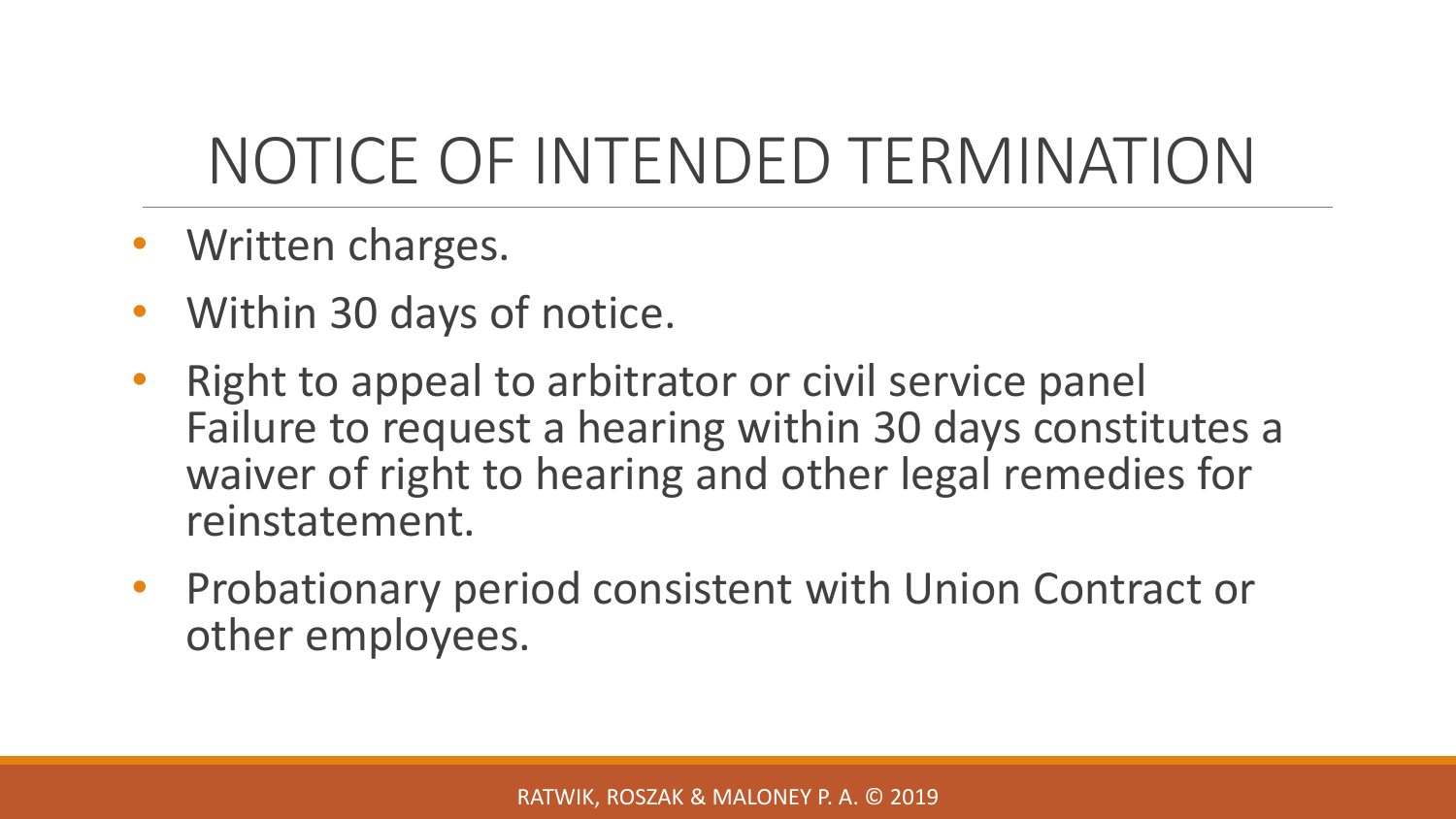# NOTICE OF INTENDED TERMINATION

- Notice should also be provided when a veteran elects to resign.
- Failure to give notice keeps 30-day clock running. If the right to hearing is asserted at a later date, liability for back pay could result.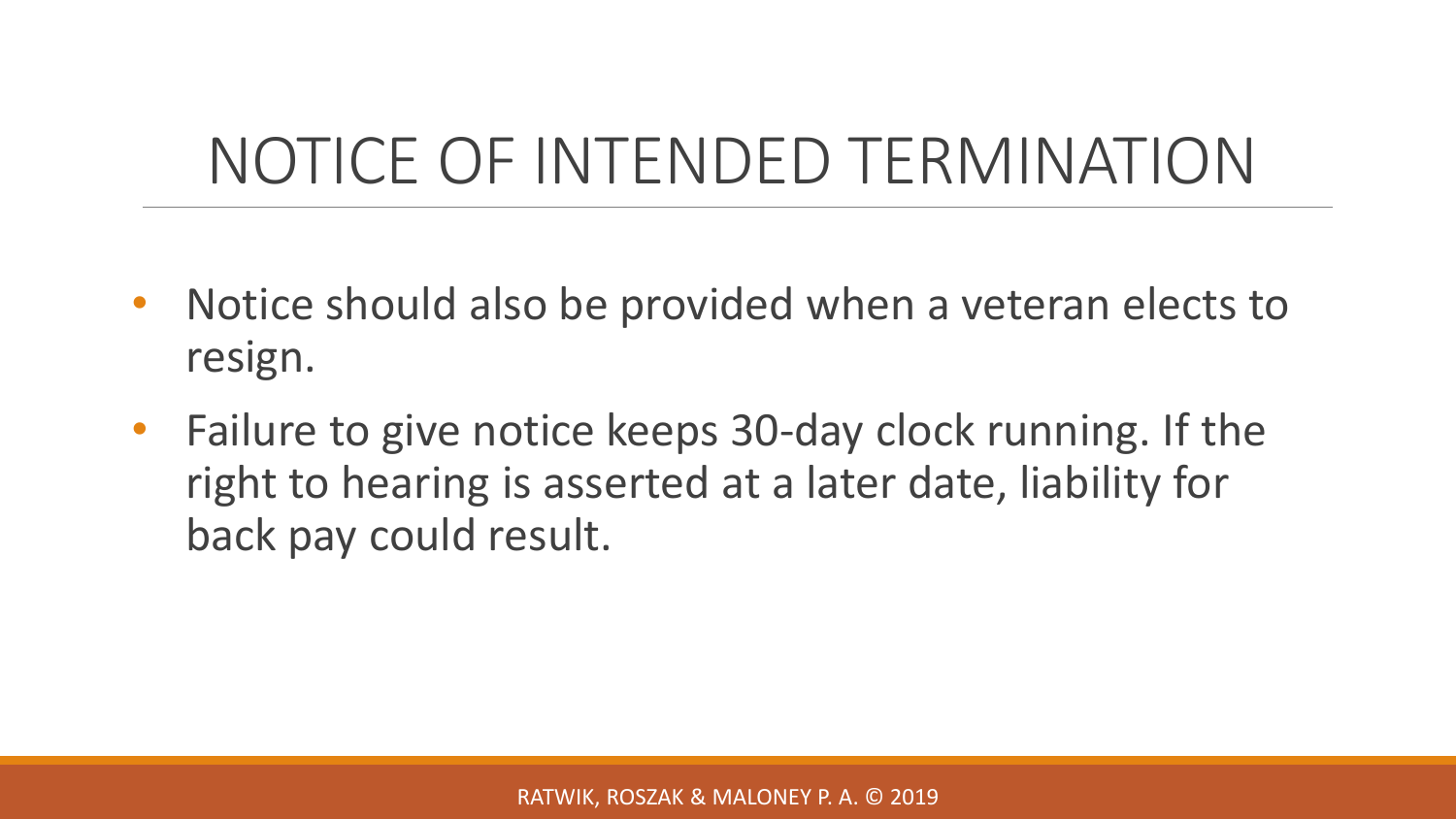#### DISCHARGE STANDARDS

- Employer has burden of proving "incompetence or misconduct" sufficient to justify termination.
- Charges must be in writing.
- "Just cause" standard.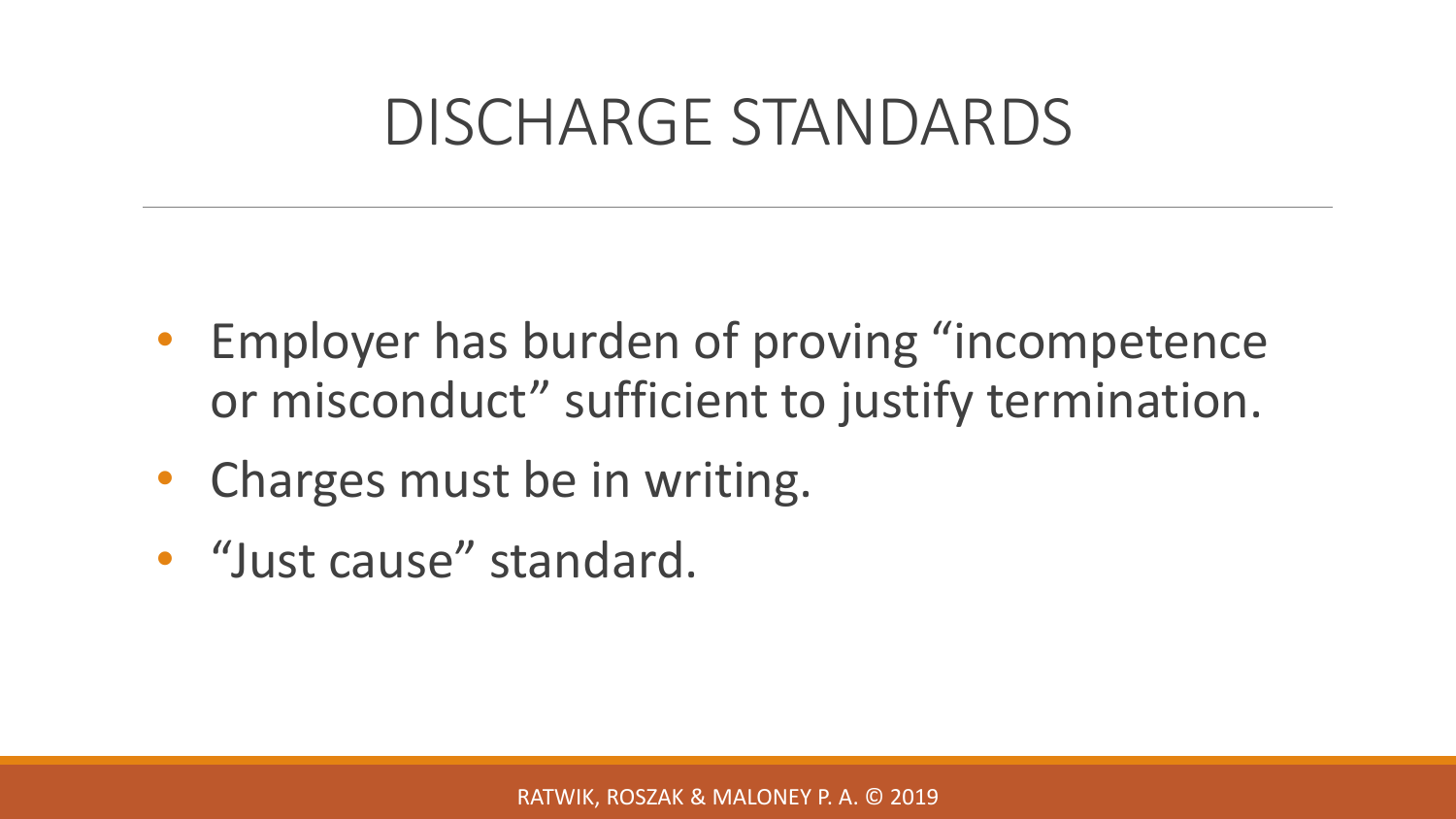# MEDICAL INCOMPETENCY

- Hearing notice and standards apply to a person who is medically incapable of performing his/her public employment.
- Standard: whether employer acted reasonably in determining that employee lacks capacity to perform job based on authoritative medical restrictions.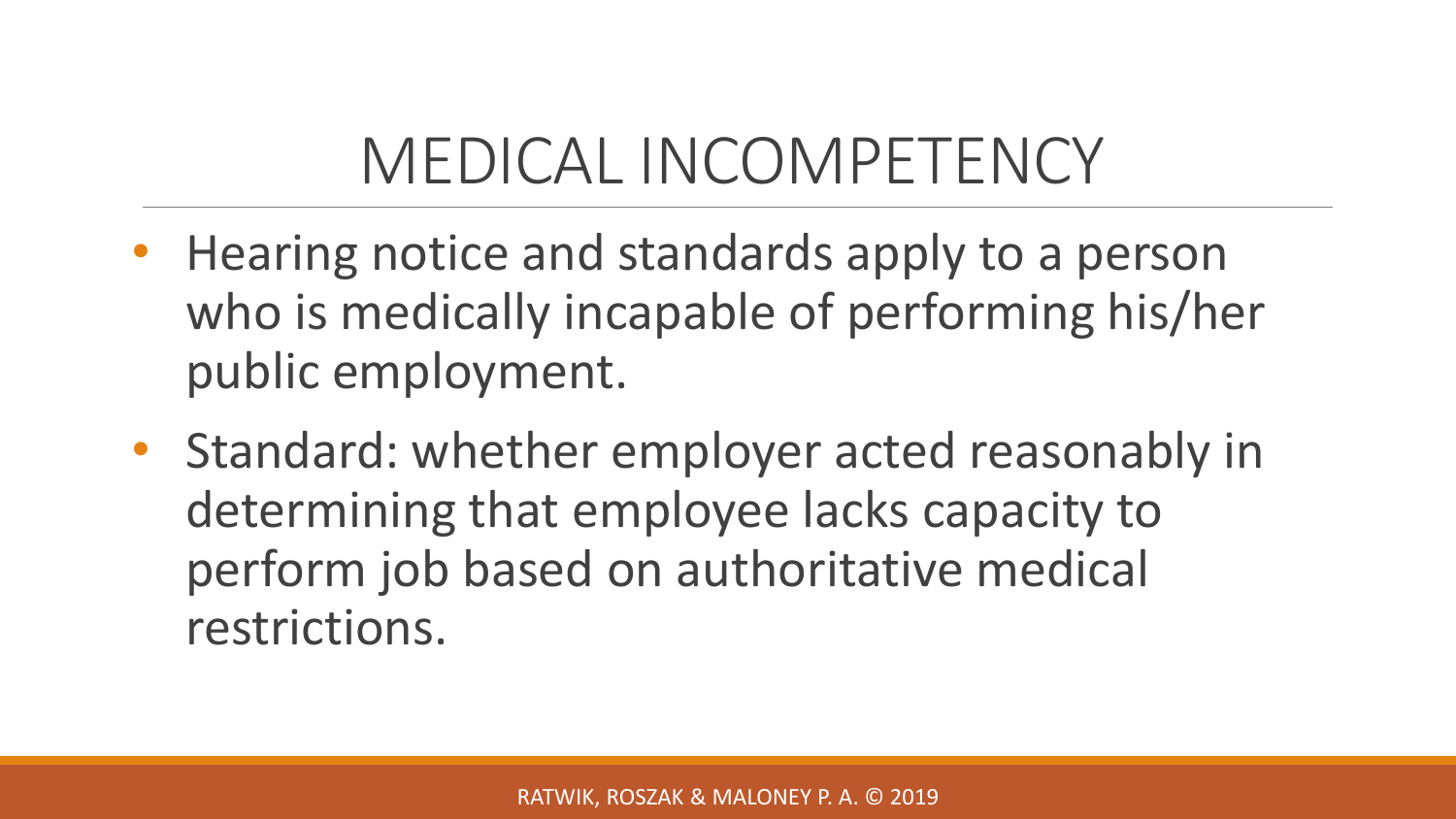## LAYOFF

- Courts have allowed a public employer to layoff a veteran where he is the least senior employee and the position is abolished.
- Employer cannot abolish position and assign duties to other less senior positions as subterfuge to avoid veteran's right to a hearing.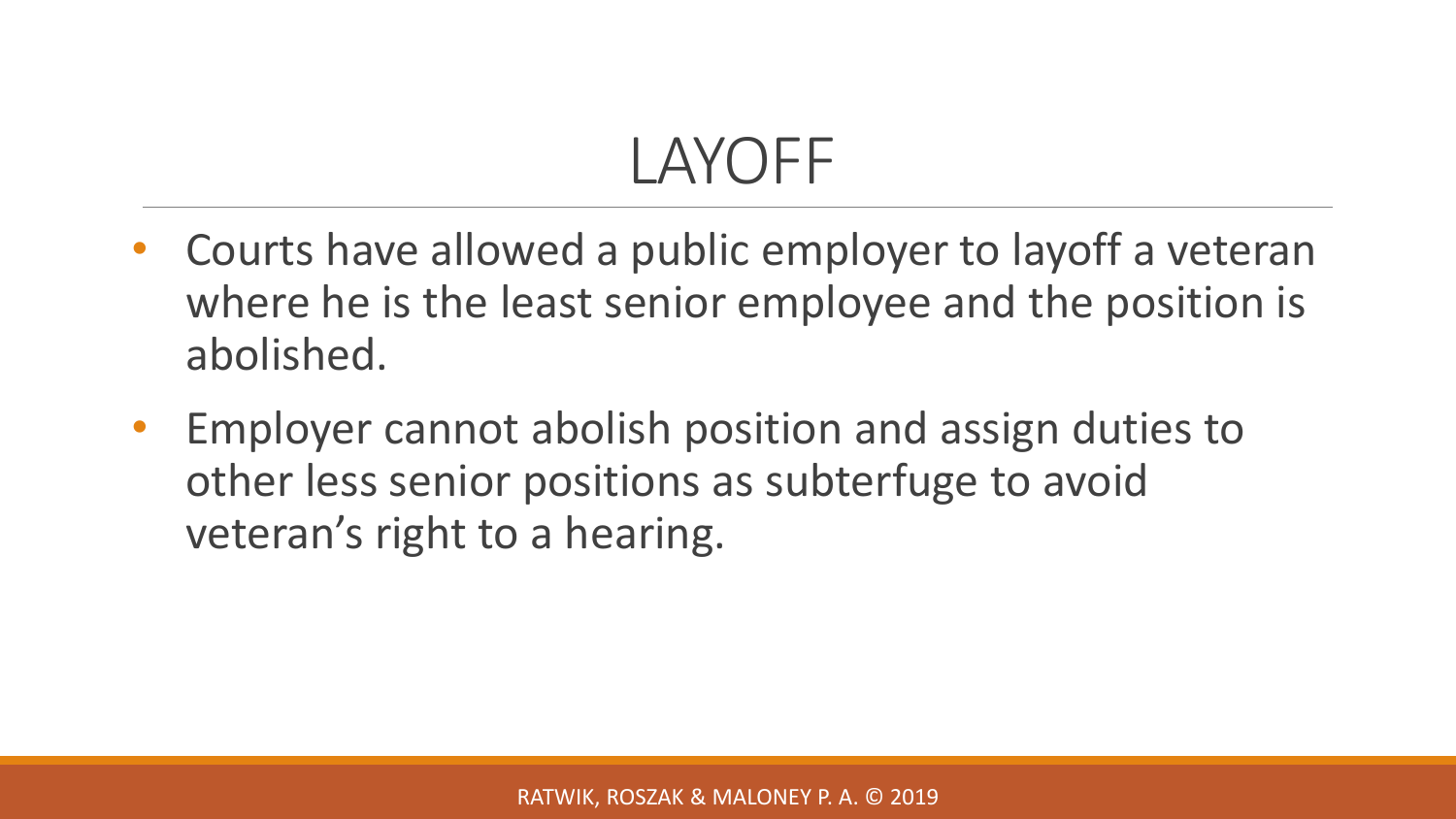## HEARING COSTS

- Recent changes in the Veterans Preference Act make the employer responsible for the veteran's **attorneys fees** if the veteran prevails in a termination or it is reduced.
- Veterans is paid until termination is final (if able to work).
- Employer pays all hearing costs.
- If the employer fails to give notice and a hearing the employee can get reinstated with back pay and a hearing can be ordered.